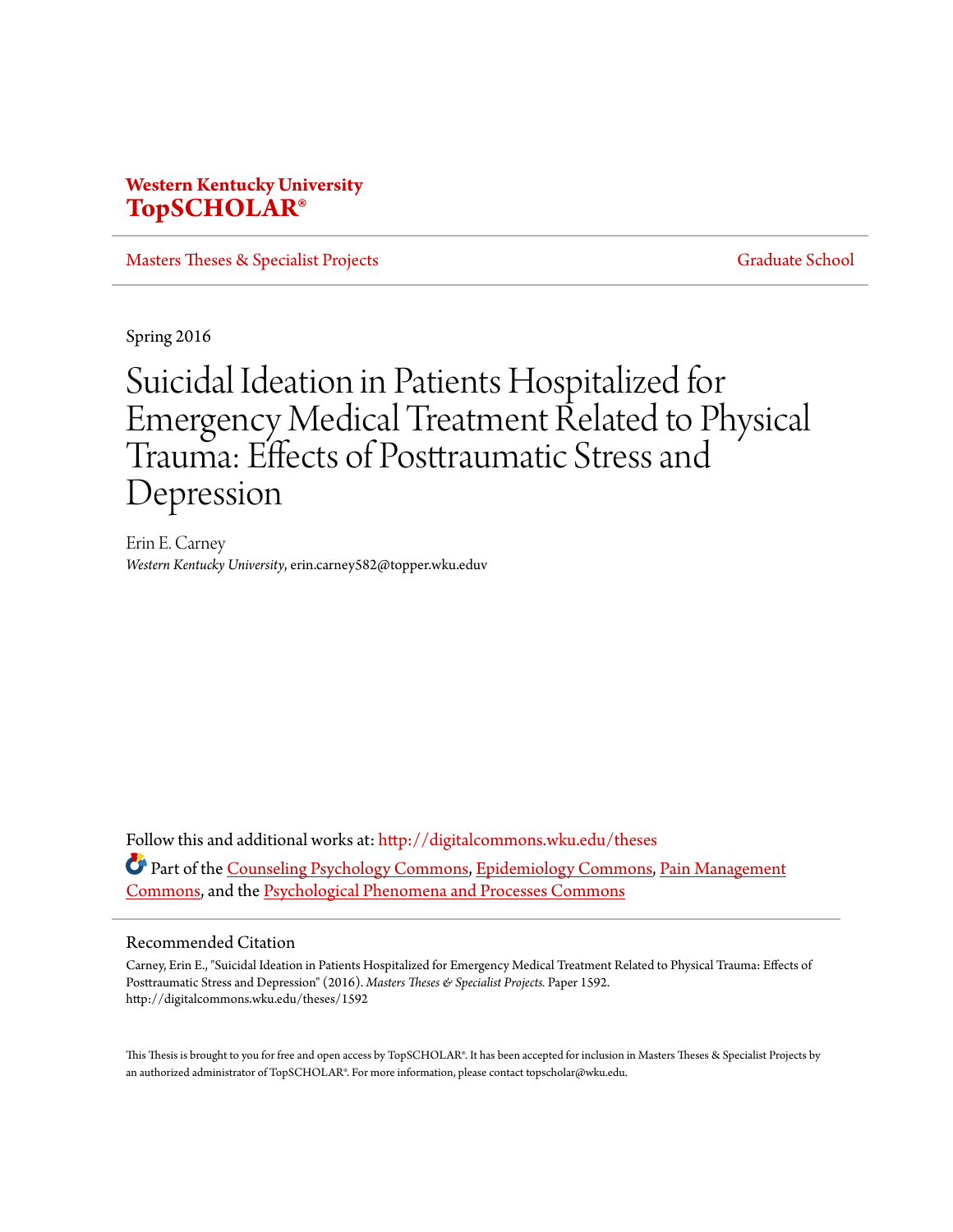### SUICIDAL IDEATION IN PATIENTS HOSPITALIZED FOR EMERGENCY MEDICAL TREATMENT RELATED TO PHYSICAL TRAUMA: EFFECTS OF POSTTRAUMATIC STRESS AND DEPRESSION

A Thesis Presented to The Faculty of the Department of Psychological Sciences Western Kentucky University, Bowling Green, Kentucky

> In Partial Fulfillment Of the Requirements for the Degree Master of Science

> > By Erin Carney

May 2016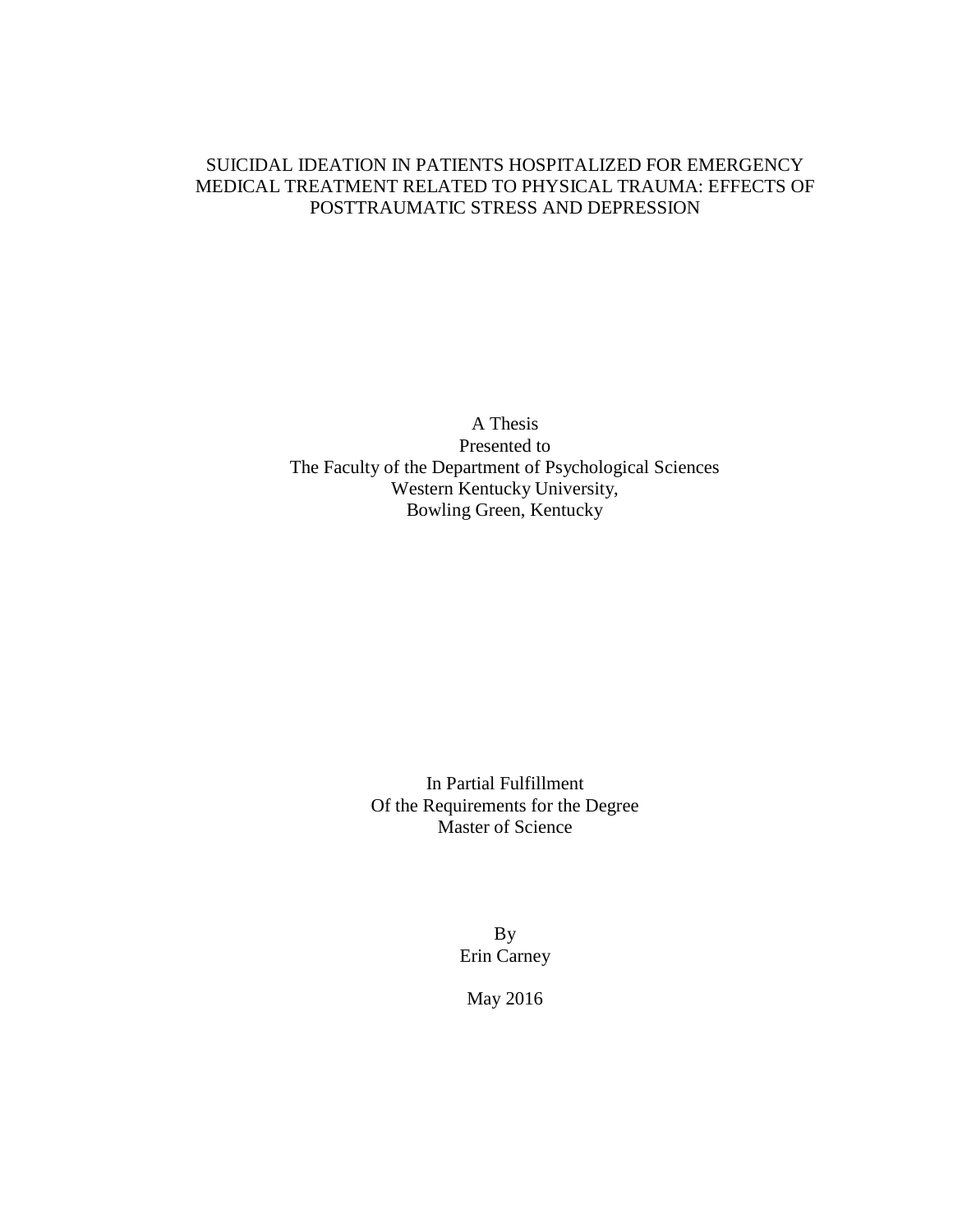#### SUICIDAL IDEATION IN PATIENTS HOSPITALIZED FOR EMERGENCY MEDICAL TREATMENT RELATED TO PHYSICAL TRAUMA: EFFECTS OF POSTTRAUMATIC STRESS AND DEPRESSION

Date Recommended  $4/19/16$ 

Braug Brauge

Un m

Dr. Andrew Mienaltowski

Dr. Reagan Brown

Dean, Graduate Studies and Research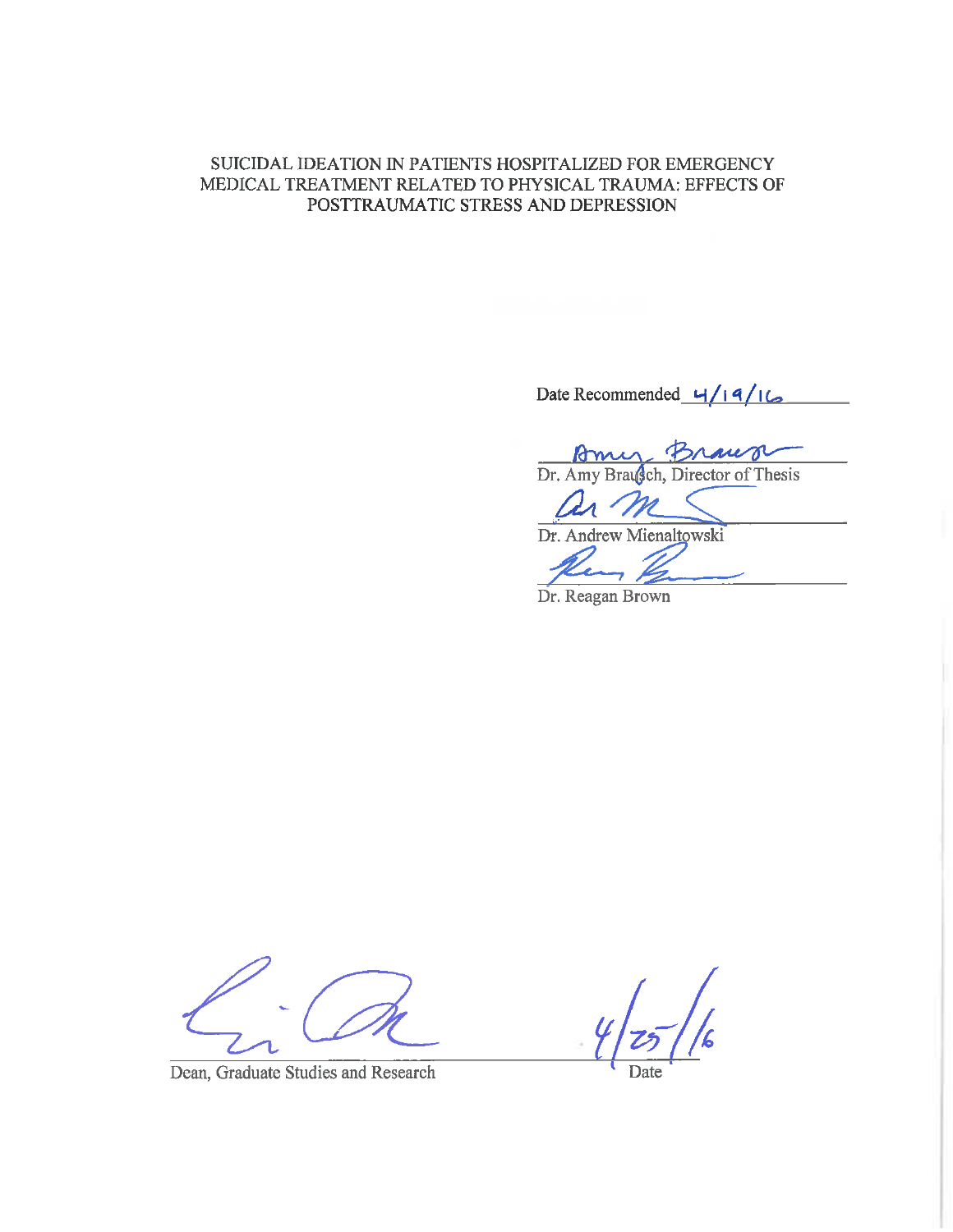To my parents, J.P., Aunt Chris, Uncle Gerry, Karl, Megs, Beth, Jessica, Kandice, Allison, Dr. Brausch, Dr. Mienaltowski, Dr. Reagan Brown, 915 College Street, & Sammy: thank you.

To all those who have struggled, are currently struggling, and will soon struggle with the thought of suicide: "Good timber does not grow with ease: the stronger wind, the stronger trees." Keep fighting.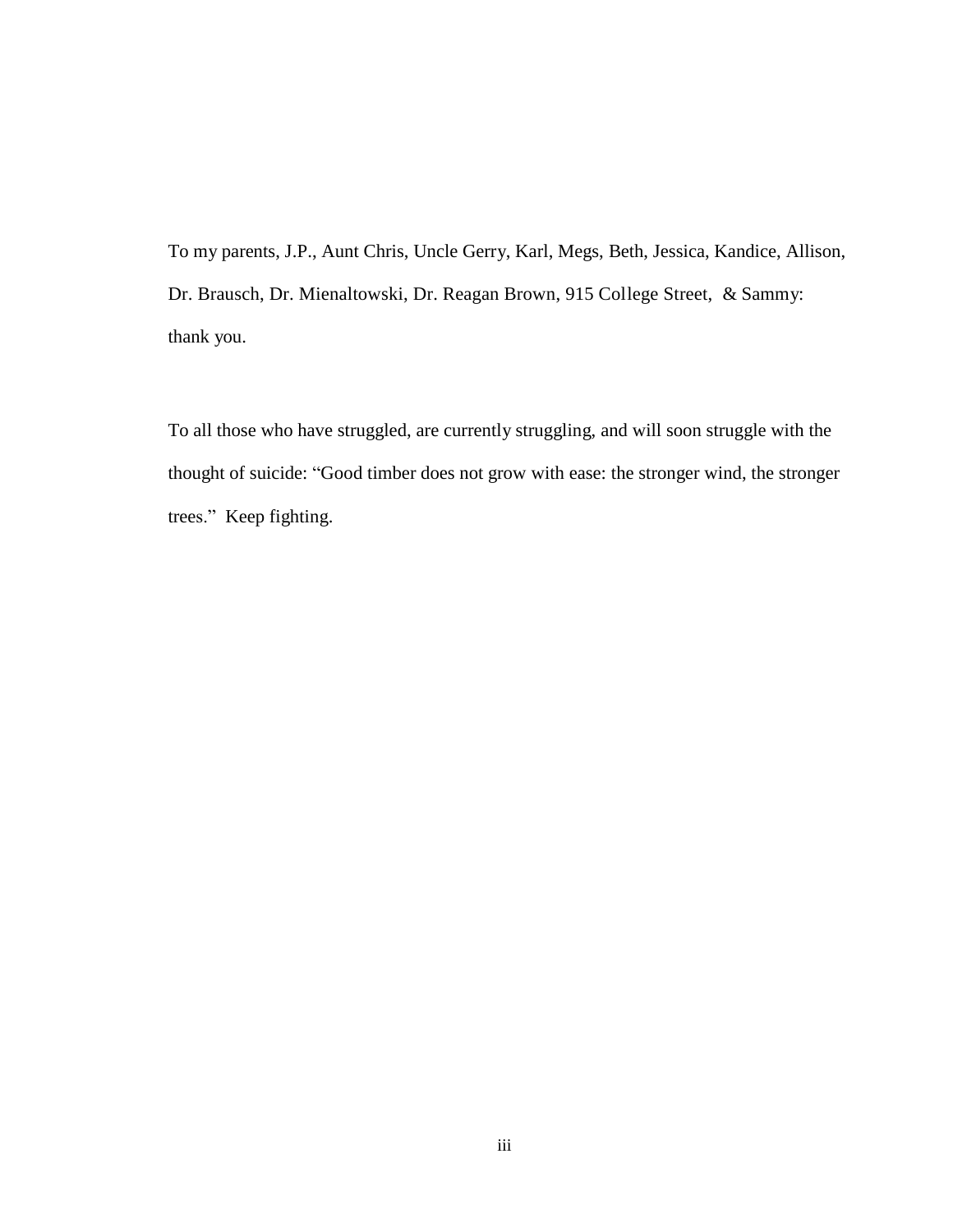### **CONTENTS**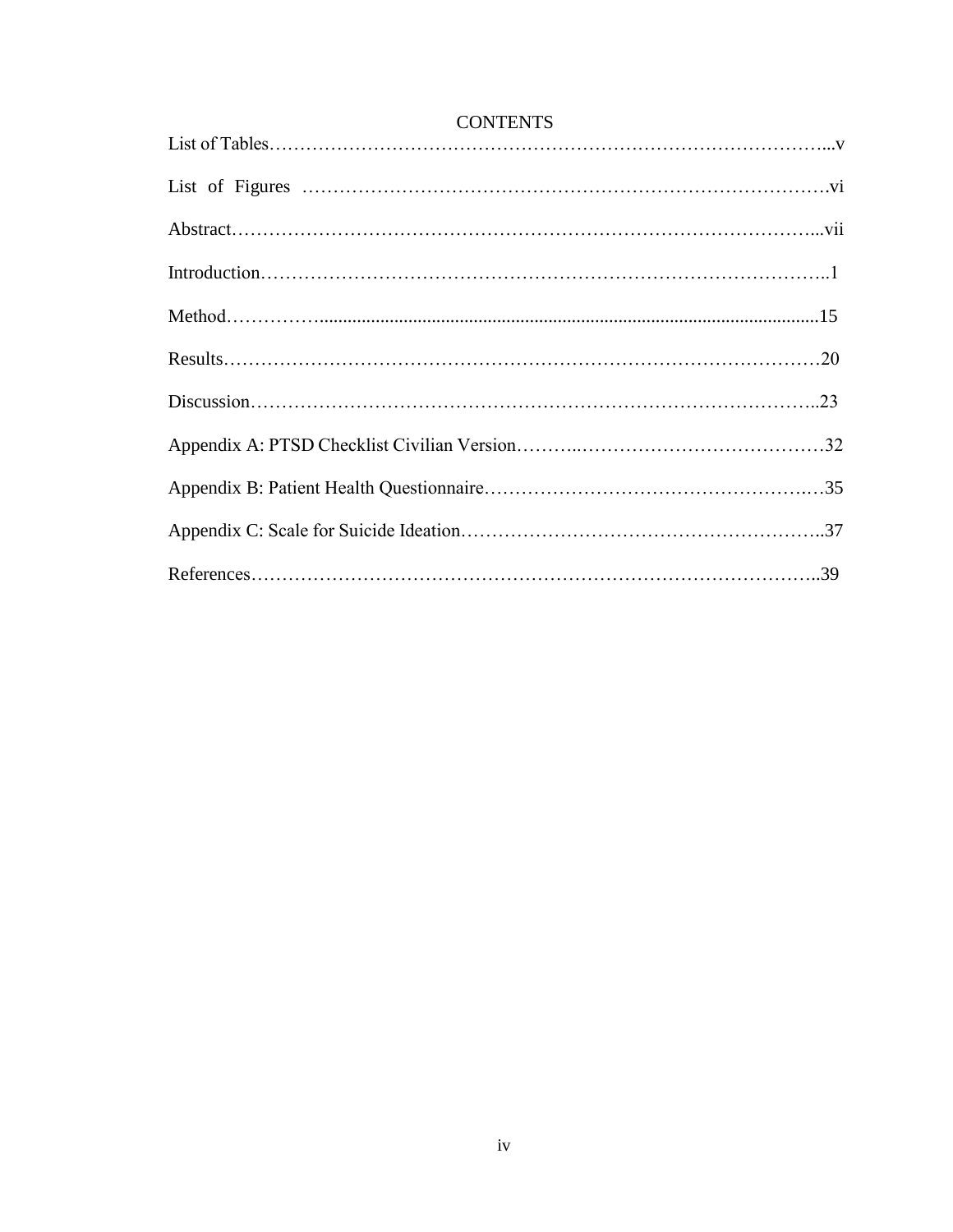# LIST OF TABLES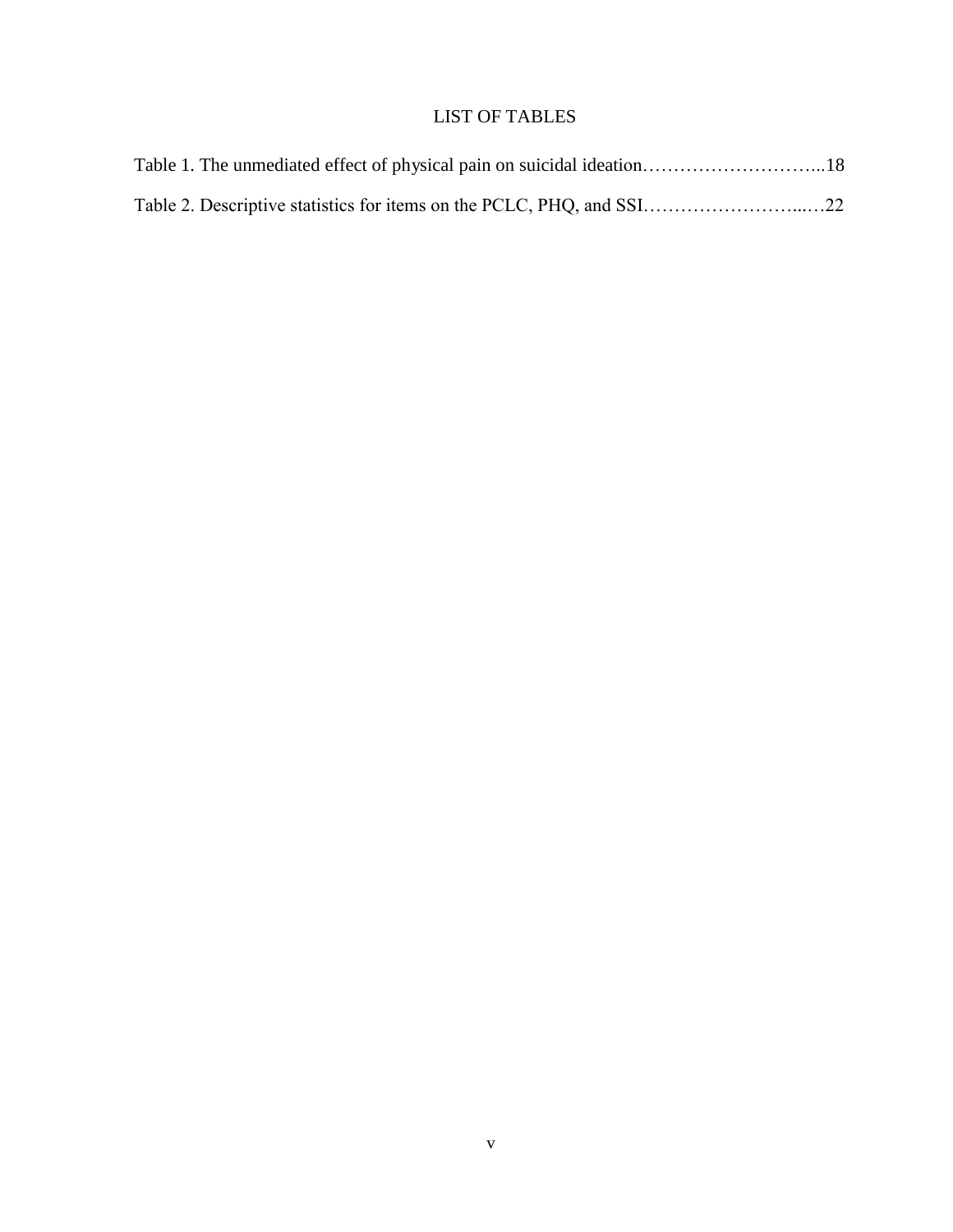## LIST OF FIGURES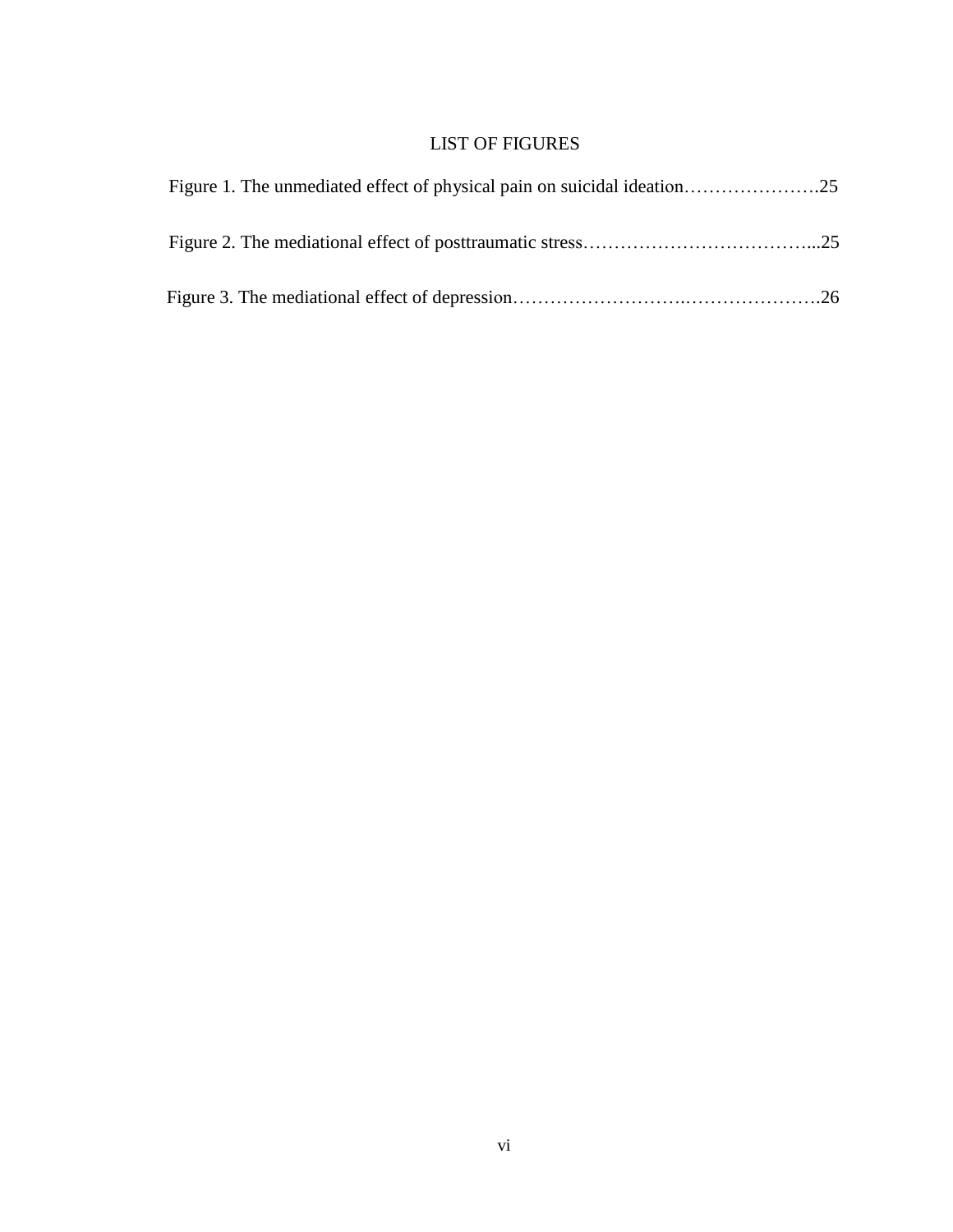#### SUICIDAL IDEATION IN PATIENTS HOSPITALIZED FOR EMERGENCY MEDICAL TREATMENT RELATED TO PHYSICAL TRAUMA: EFFECTS OF POSTTRAUMATIC STRESS & DEPRESSION

| Erin Carney                          | May 2016 | 46 pages                                                                    |
|--------------------------------------|----------|-----------------------------------------------------------------------------|
|                                      |          | Directed by: Dr. Amy Brausch, Dr. Andrew Mienaltowski, and Dr. Reagan Brown |
| Department of Psychological Sciences |          | Western Kentucky University                                                 |

Survivors of physical trauma may be at increased risk for developing suicidal ideation and behavior both during and after their inpatient hospitalization for medical treatment of wounds. It remains to be understood why a population hospitalized for nonpsychiatric reasons may ultimately develop a desire to take their own life. The current study sought to answer this question by hypothesizing that symptoms of posttraumatic stress (PTS) and depression during the recovery period individually mediated the relationship between physical pain and suicidal ideation. Researchers assessed these relationships in 246 patients who were receiving emergency medical treatment for wounds associated with a physically traumatic event. Patients were interviewed using a battery of assessments, including the PTSD Checklist-Civilian, Beck Scale for Suicidal Ideation, Medical Outcomes Study Short Form, and the Patient Health Questionnaire. Regression analyses provided support for the role of PTS and depression as mediators of the relationship between physical pain and suicidal ideation. These findings suggest that it may be important for behavioral health professionals to monitor symptoms of PTS and depression during a trauma survivor's painful recovery period, as this may provide a crucial window of intervention during which the escalation of suicidal feelings can be prevented.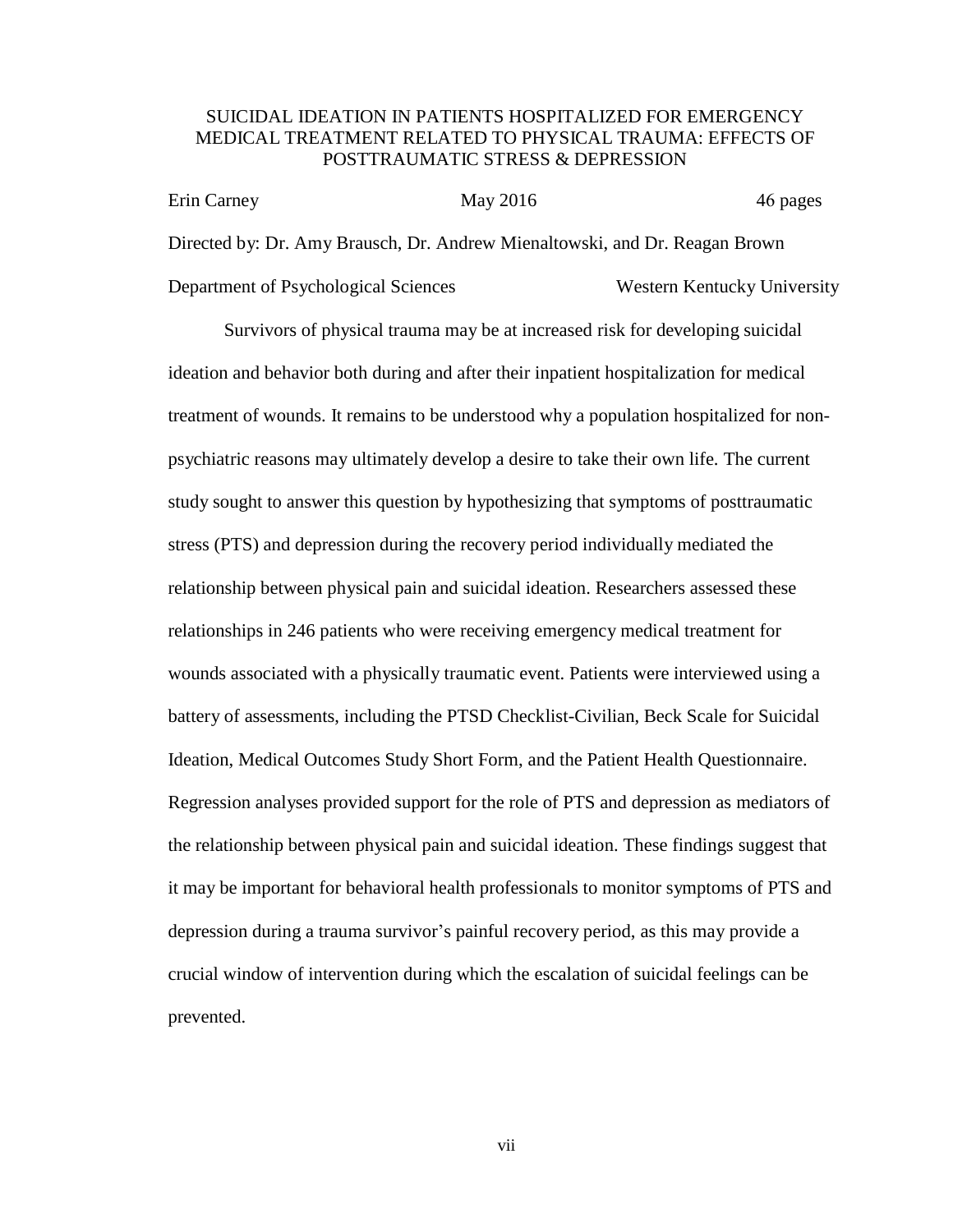#### **Introduction**

#### **Suicide in the United States: A Link to Traumatic Injuries?**

In 2013, suicide was listed as the 10<sup>th</sup> leading cause of death in the United States by the Centers for Disease Control and Prevention (Kochanek, Murphy, and Xu, 2014). Approximately every  $12<sup>th</sup>$  person per 100,000 took their own life, resulting in 39,518 deaths in this year alone. With these numbers in mind, suicide continues to be a public health problem with an etiology that has yet to be fully understood. Findings from psychological autopsies suggest that 90% of suicide decedents suffered from a mental illness, which supports the perception that ailing mental health plays a role in an individual's wish to die (Cavanagh, Carson, Sharpe, & Lawrie, 2003). As such, the focus of researchers and behavioral health providers who seek to prevent suicide tends to be on mental illness, especially as it relates to traumatic events.

Indeed, a 2010 study of both developed and developing countries found that suicidal ideation and attempts can be triggered by emotionally traumatic events (Stein et al. 2010). Depressive and posttraumatic symptoms are not uncommon after trauma—cooccurring in approximately 40% of patients admitted to the emergency room (Shalev et al., 2014)—and both may be factors that put individuals at risk for suicide. Psychologically traumatic events can also be physical in nature, yet relatively less is known about the possible role physical trauma may play in suicidal ideation and behavior.

Physical trauma, also known as traumatic injury, refers to a wound "caused by the application of external force or violence" to the body (Centers for Disease Control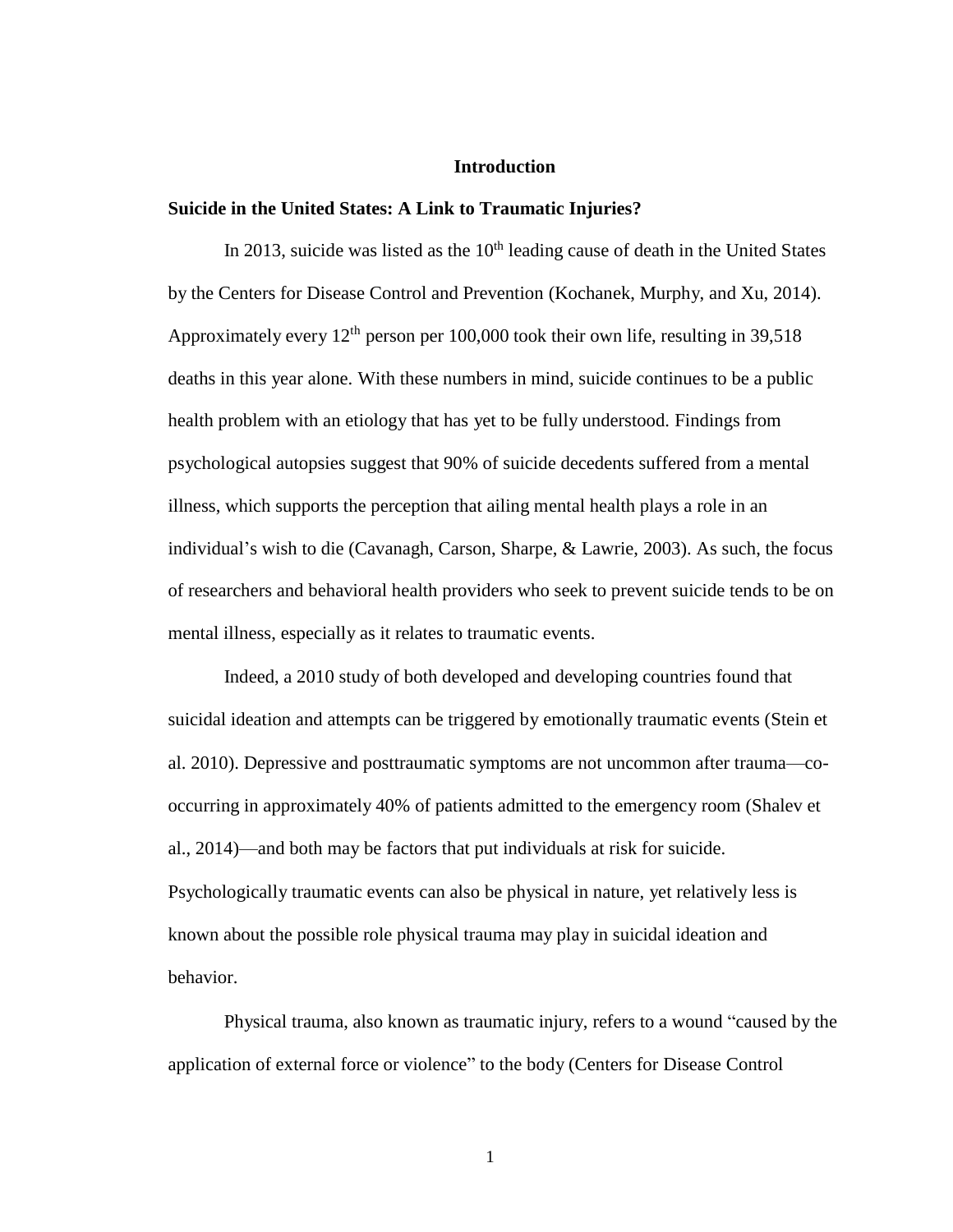[CDC], 2015). Traumatic injuries can result from events such as burns, falls, motor vehicle accidents, or physical attacks. In 2014, 41 million Americans visited emergency rooms to receive treatment for injuries related to traumatic injury (CDC, 2014). Physical and psychological trauma are not necessarily mutually exclusive, thus a patient may also potentially exhibit symptoms of depression and posttraumatic stress disorder (PTSD) in the aftermath of the event, e.g. survivors of motor vehicle crashes (Irish et al., 2013). With this in mind, individuals with trauma exposure who also struggle with depression and posttraumatic stress may also exhibit suicidal ideation and behavior.

#### **Suicide in Physical Trauma Survivors**

Individuals who have survived traumatic experiences tend to be at increased risk for death by suicide (Dougall et al., 2014; Grossman, Soderberg, & Rivara, 1993; Ryb, Soderstrom, Kufera, & Dischinger, 2006; Zambon, Laflamme, Spolaore, Visentin, & Hasselberg, 2011). Preventing these deaths involves understanding these trauma patients' heightened risk for suicidal ideation and behavior, an association that has been studied in several different populations. One such population includes patients receiving medical treatment for wounds related to physical trauma, as some patients have been found to endorse suicidal ideation during their inpatient stay and/or several months after being discharged (Kishi, Robinson, & Kosier, 2001).

Although previous research has looked at risk factors associated with ideation in other trauma populations, the mechanisms driving suicidal ideation in adult patients hospitalized for treatment of injuries related to physical trauma are not yet fully understood. Two candidate mechanisms include PTSD and depression, conditions that tend to occur in hospitalized patients (Shih, Schell, Hambarsoomian,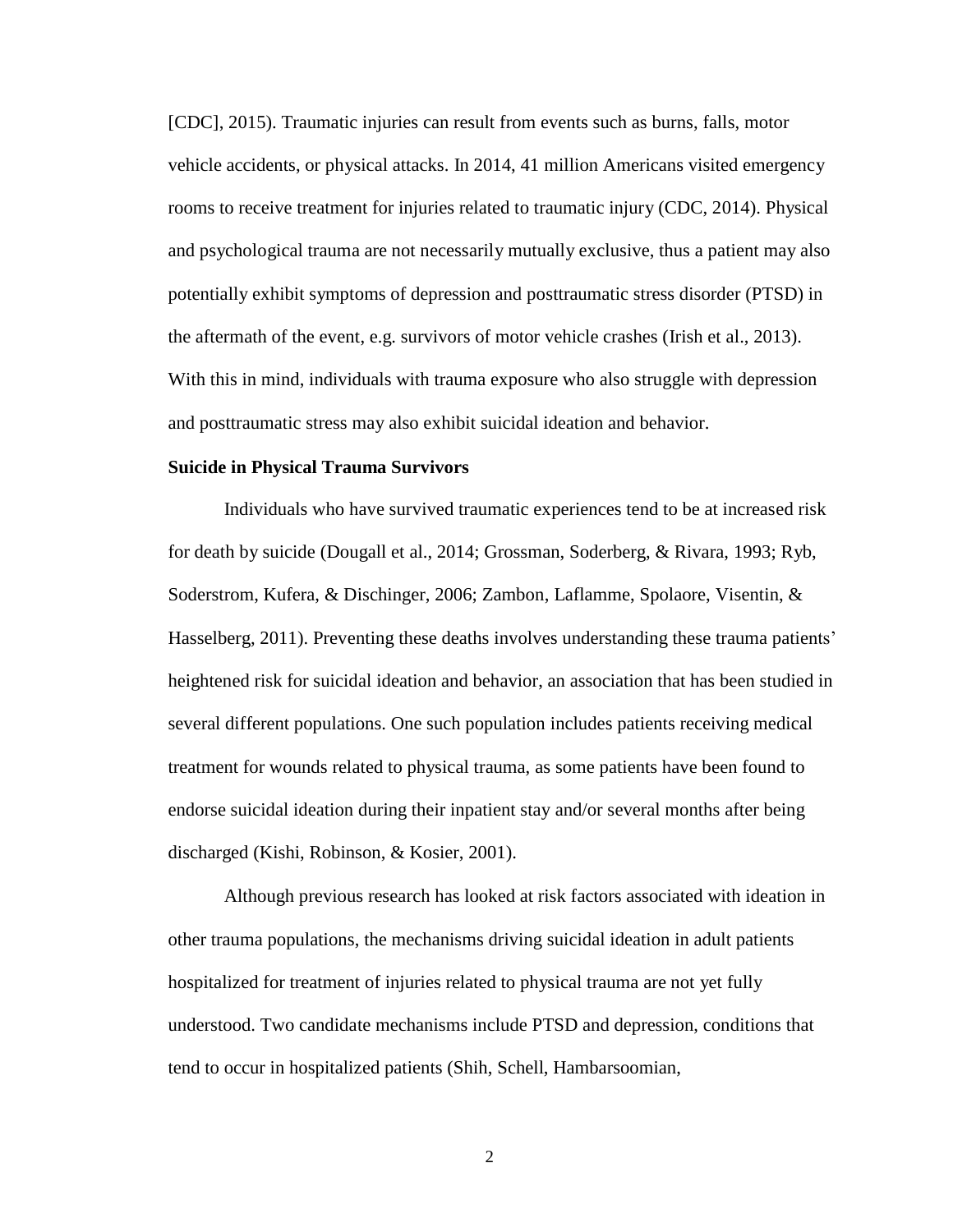Belzberg, & Marshall, 2010; Zatzick et al., 2007). In particular, the specific manner in which posttraumatic stress symptoms and depression contribute to ideation in this population has yet to be characterized. Given the dearth of research in this specific area, it is useful to review the literature on studies across multiple populations. The association of depression and PTSD with suicidal ideation and behaviors will be discussed, followed by an examination of how physical trauma can psychologically impact an individual, whether they merely witnessed the event or experienced it firsthand. Finally, it is important to understand how physical impairment and pain related to a recent traumatic event may be associated with suicidal ideation.

#### **Using Mental Disorders to Predict Subsequent Suicidal Ideation and Attempts**

Nock et al. (2009) studied the relationship between mental disorders and suicide attempts in a cross-national sample involving adults from 21 developed and developing countries. They found that the presence of a mental disorder predicted a nonfatal suicide attempt. Furthermore, the rates of progression from suicidal ideation to making an actual suicide attempt varied with the type of disorder, as the number of attempts tended to be higher in individuals with mood disorders such as depression. Not all individuals with depression, however, went on to make an actual suicide attempt. This is to say, depression may contribute to an individual's desire to die, but it alone may not be necessary or sufficient for suicidal behavior. Instead, icoNock and colleagues (2009) found that a mood disorder coupled with a heightened level of agitation and an inability to regulate impulsivity conferred the greatest risk, as patients who had both a mood disorder and these characteristics tended to have more suicide attempts than those who had a mood disorder alone. Thus a mental disorder may predict suicidality in those with particular state and temperament risk factors.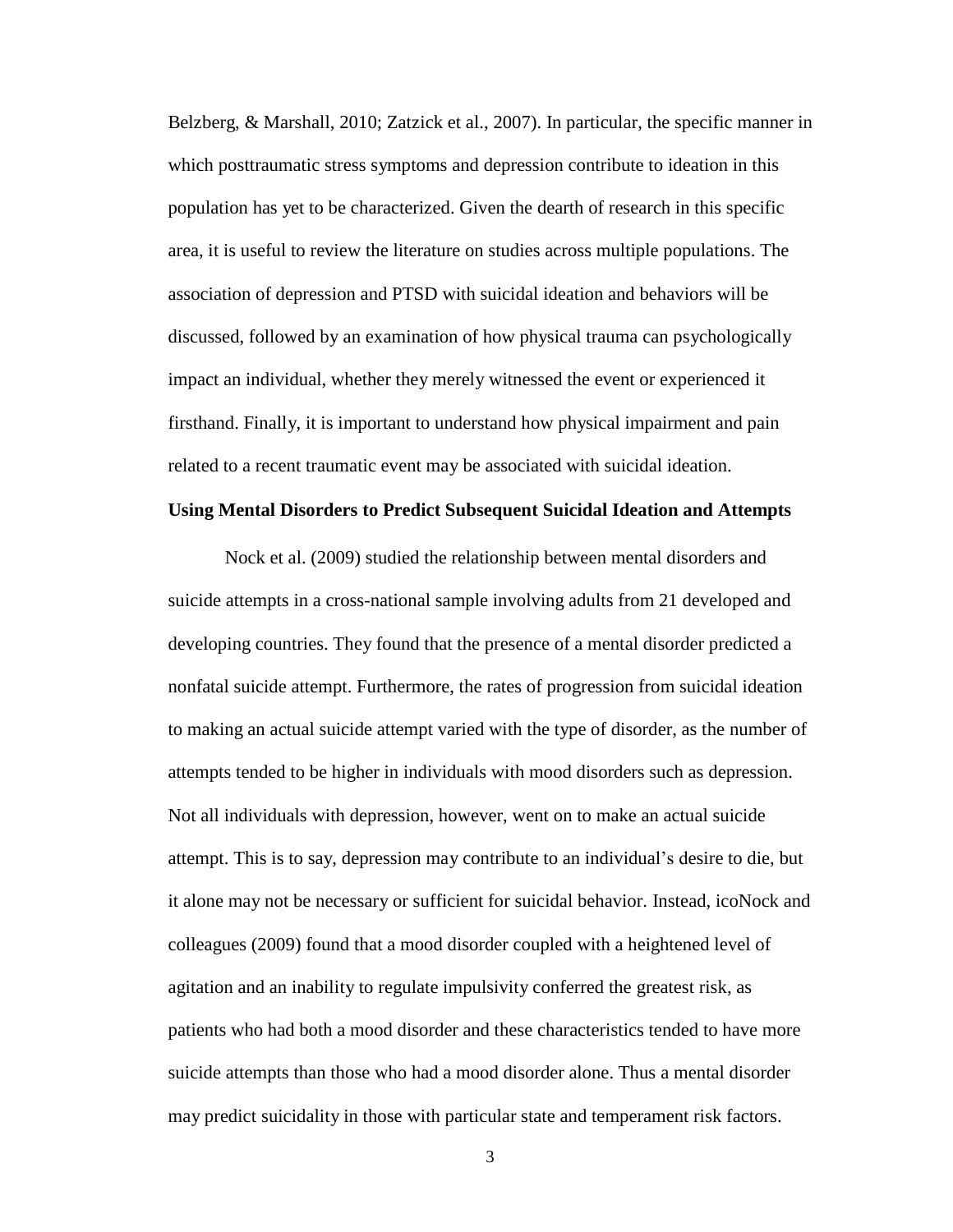The findings from the Nock et al. (2009) study beg the question: are other disorders characterized by marked agitation, such as PTSD, also potentially useful in predicting suicidal ideation and behavior? Perhaps individuals who are comorbid for both PTSD and depression and have a highly impulsive temperament are at the highest risk for making an actual suicide attempt. As such, it may be crucial to understand how PTSD and depression operate in trauma-exposed individuals in order to prevent suicides in this population.

#### **Psychological Impact of Witnessing and Experiencing Physical Trauma**

**Witnessing Trauma: Adolescents.** Violent events afflicted upon the self or others can induce significant stress in the victim, and the weeks or even years after a traumatic event may be a sensitive period where—in the absence of effective healthy coping resources—negative health outcomes may result. Mazza and Reynolds (1999) suggested that merely witnessing a traumatic event can precipitate severe psychological symptoms. In their study, they focused on youth with an average age of 12 years residing in a low-income neighborhood of New York City. The researchers specifically chose this population because of its high risk for exposure to violence, with 88% of inner-city adolescents reporting having witnessed a violent event. Using a self-report battery, they administered questions on violence exposure and mental health symptoms, assessing participants at two time points. They found that the adolescents had experienced an average of five violent events over the past year and that there was a unique relationship between violence exposure and symptoms of depression, PTSD, and suicidal ideation.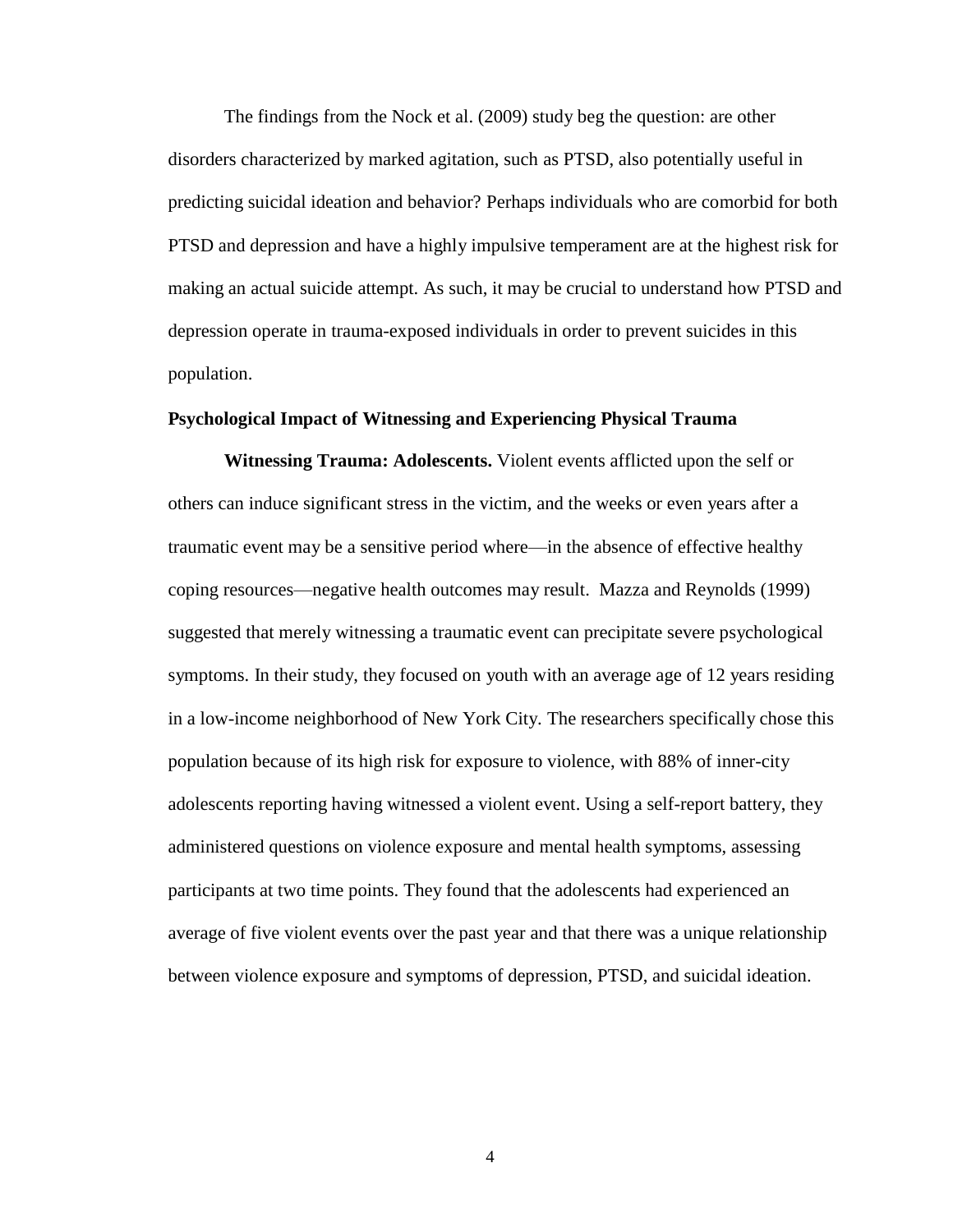More specifically, mediational analysis suggested that PTSD functioned as a mediator of the violence exposure-depression relationship as well as the violence exposure-suicidal ideation relationship. These results suggest that re-experiencing details of the event, a symptom of posttraumatic stress, may foster feelings of helplessness and hopelessness, which may in turn aggravate depressive ways of thinking and precipitate a wish to die. Thus merely witnessing a violent event can negatively impact psychological well-being, resulting in depression, posttraumatic stress, and suicidal ideation.

**Experiencing Trauma: Young Adults.** In a similar study, Wilcox, Storr, and Breslau (2009) examined how experiencing trauma may be related to subsequent suicidal behaviors by focusing on the association between PTSD and suicide attempts. For 15 years, researchers followed a cohort of 1,698 first-grade students living in an urban setting, measuring the occurrence of lifetime traumatic experiences and PTSD once the participants reached an average age of 21 years. Over the data collection period, 81% of their sample reported exposure to at least one traumatic event, 8% of whom developed PTSD. Of the subset exposed to a traumatic event, 10% of individuals with PTSD and 2% of those without PTSD went on to attempt suicide. Thus participants with PTSD were more likely to have attempted suicide than those without the disorder, a difference that remained even when researchers controlled for a history of a major depressive episode, substance abuse, gender, race, and age. Furthermore, individuals who experienced assaultive types of trauma (e.g. rape or stabbing) were found to be at a significantly greater risk for making a suicide attempt than those who experienced non-assaultive trauma (e.g. serious accident or life-threatening illness), but only when the individual also had symptoms of posttraumatic stress (Wilcox et al., 2009). Thus posttraumatic stress may be an independent predictor of a subsequent suicide attempt, such that survivors of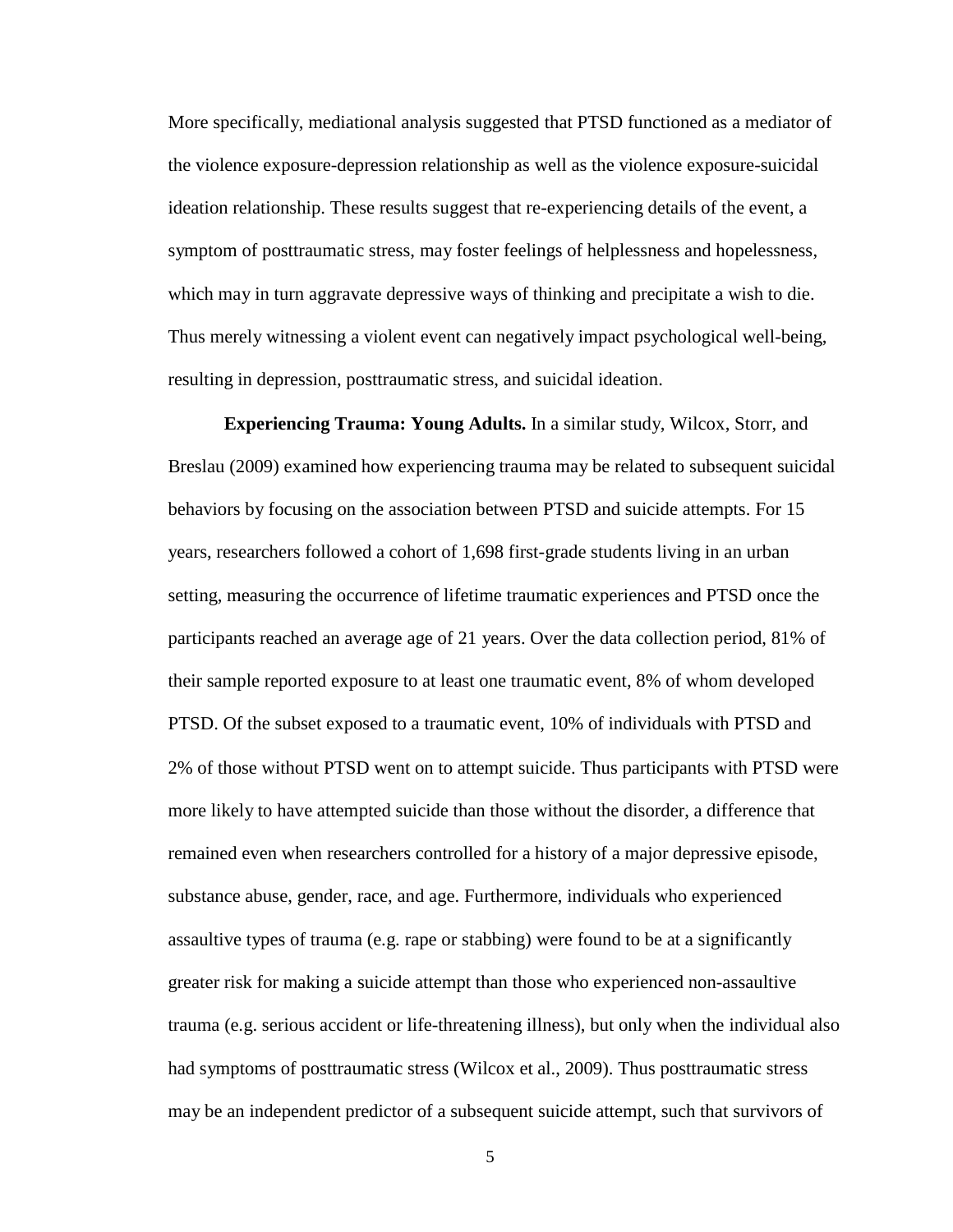assaultive trauma who develop PTSD are at a greater risk for attempting suicide than those without the disorder. Overall, these results argue that posttraumatic stress may, like depression, be used to predict a suicide attempt in those who have experienced physical trauma.

**Experiencing Trauma: Military Populations.** Similar to youth who have been exposed to violence, military personnel are also at a high risk for incurring physical and emotional wounds as a result of service-related hazards. Symptoms of depression, PTSD, and suicidal ideation are often observed in service members who have witnessed and/or experienced physical trauma. One study by Ramsawh and colleagues (2014) measured depression symptoms, past year serious suicidal ideation and attempts, and PTSD symptoms related to trauma in both civilian and military contexts in a sample of 5,927 active duty service members. They found that 6% of their sample reported either suicidal ideation or an attempt in the past year; 80% of this subsample endorsed ideation and 30% reported an actual attempt. Furthermore, the proportion of those reporting suicidal ideation or an attempt increased if a psychiatric diagnosis was present, as individuals diagnosed with PTSD were 4.7 times more likely and those with depression 3.2 times more likely to endorse serious suicidal ideation and/or having made an attempt in the past year. These results are consistent with the aforementioned idea of psychopathology as a risk factor for suicide (Nock et al., 2009), but they still do not sufficiently explain how PTSD and depression individually and/or collectively influence suicidal ideation and attempts.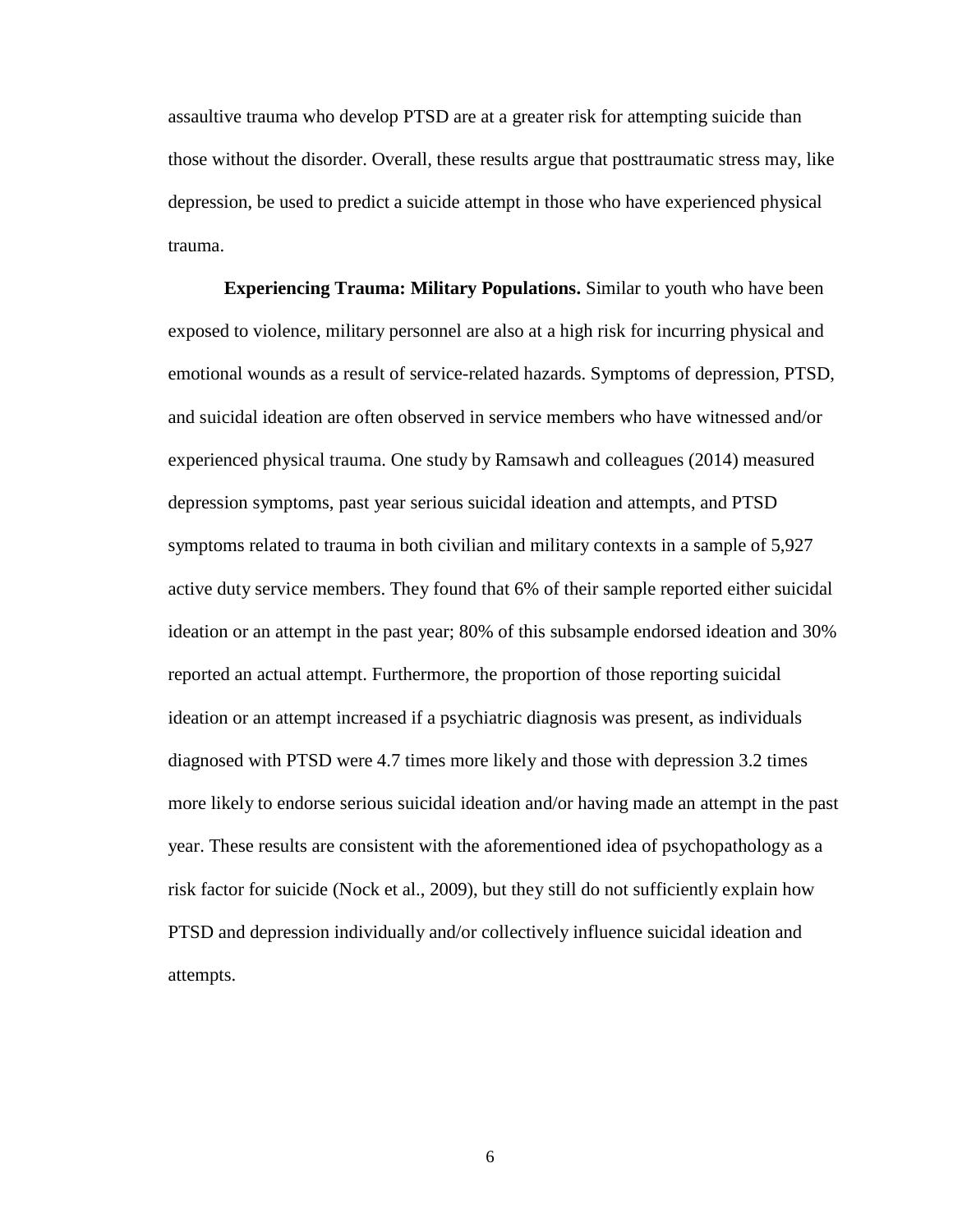In order to further understand the relationship between a specific diagnosis and suicidal ideation and attempts in their sample, Ramsawh et al. (2014) utilized Population-Attributable Risk Proportions (PARP), which estimate the proportion of suicidal ideation and attempts that could be prevented if a given predictor—in this study, depression and PTSD—were not present. PARP analysis effectively provides a rough idea of how important a diagnosis may be to precipitating serious suicidal ideation and attempts. Results suggested that 45% of past year suicidal ideation and attempts may be due to having a comorbid diagnosis of depression and PTSD, all of which theoretically could have been prevented if both PTSD and depression symptoms were eliminated. This proportion decreased if an individual had only a single diagnosis, with 24% of past-year suicidal ideation and attempts being attributable to PTSD and 29% to depression, suggesting only a slight reduction in suicidal ideation and attempts in the absence of depression.

Thus for those who have experienced trauma, suicidal ideation and behavior is more likely when survivors have a comorbid diagnosis of depression and PTSD than those with either disorder alone. With this in mind, perhaps depression and posttraumatic stress interact to propel an at-risk individual towards a wish to die, escalating their feelings of hopelessness to the point of an actual attempt. Further research would be needed to support such an association. Nevertheless, Ramsawh et al.'s (2014) findings provide evidence for the idea that both depression and PTSD uniquely contribute to a trauma survivor's suicide risk, and that individuals presenting with comorbid diagnoses are at a greater risk for suicidal ideation and attempts.

Overall, past research in adolescents, young adult, and military populations has supported the idea that trauma—whether witnessed or experienced firsthand—can lead to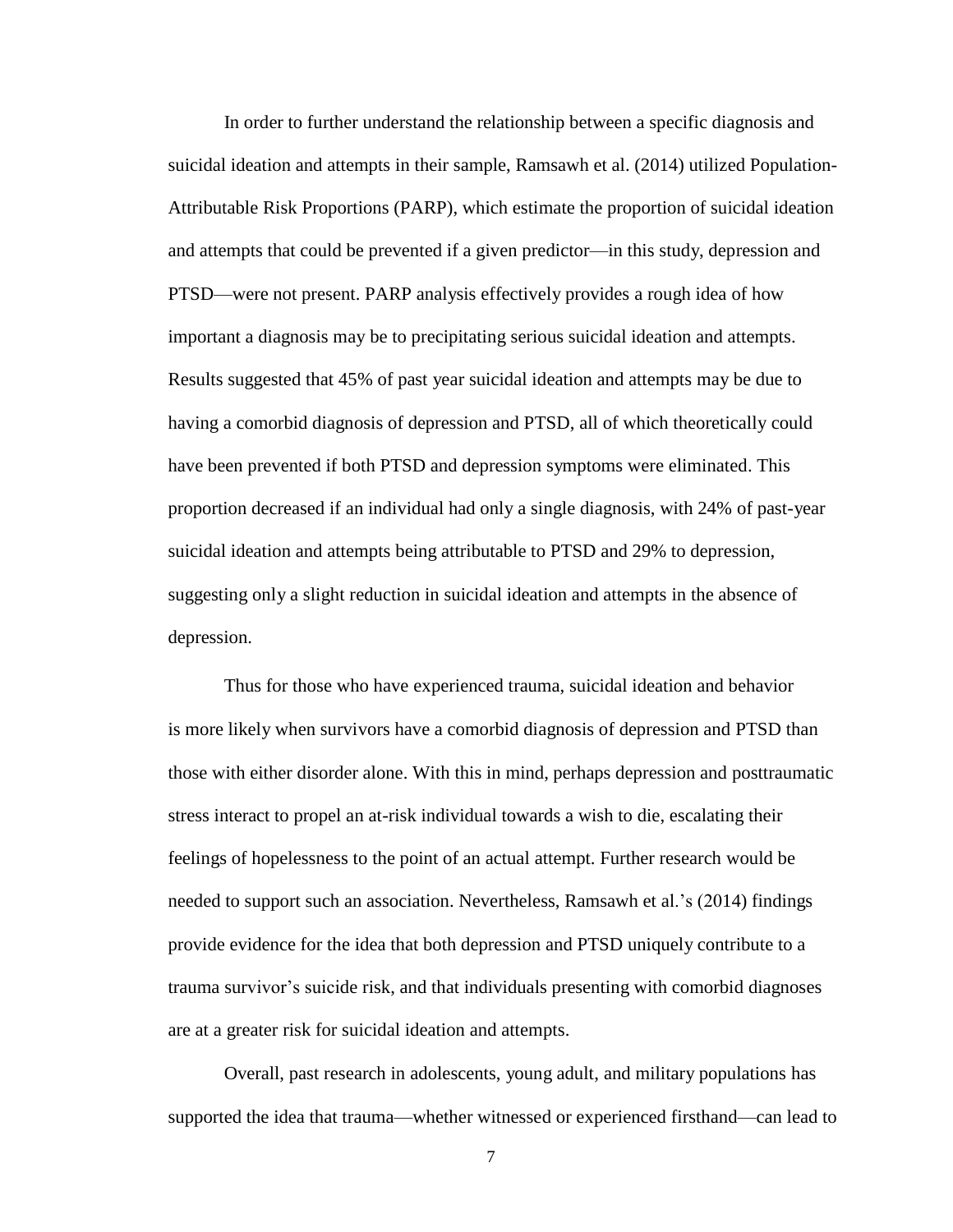symptoms of depression and posttraumatic stress. Those who experienced a traumatic event where they incurred physical injuries may carry an additional burden of recovering from their wounds, potentially complicating their recovery. Thus the combination of having both psychological and physical challenges in the time period after a traumatic event may put individuals at an even greater risk for developing suicidal ideation.

#### **Suicidal Ideation in Trauma Patients**

**Prevalence of Ideation in Trauma Survivors.** As previously discussed, individuals who have experienced a traumatic event often face a number of psychological challenges—including suicidal thoughts, feelings, and behaviors—as they cope in the aftermath. A 2010 World Health Organization population survey of 21 countries estimated that approximately 15% of all suicidal ideation and 22% of all attempts can be attributed to having experienced a traumatic event (Stein et al., 2010). This prevalence highlights a crucial need for the early identification of factors that place trauma patients at risk for taking their own lives. As such, research within the past decade has focused on understanding the increased risk for suicide in patients who are currently receiving medical treatment for trauma-related injuries, an observation that has been made across several different populations.

Zambon, Laflamme, Spolaore, Visentin, and Hasselberg (2010) studied a Swedish cohort of 1,616,342 patients, ages 7-26 years, who had been hospitalized for treatment of unintentional injuries and found their suicide risk to be three times that of the general population. It is important to note, however, that the true population risk may be even greater, especially because these estimates rely on the willingness of participants to disclose and/or seek medical treatment for suicidal behavior. Nevertheless, this high risk begs the question of why patients with unintentional injuries are exhibiting a desire to take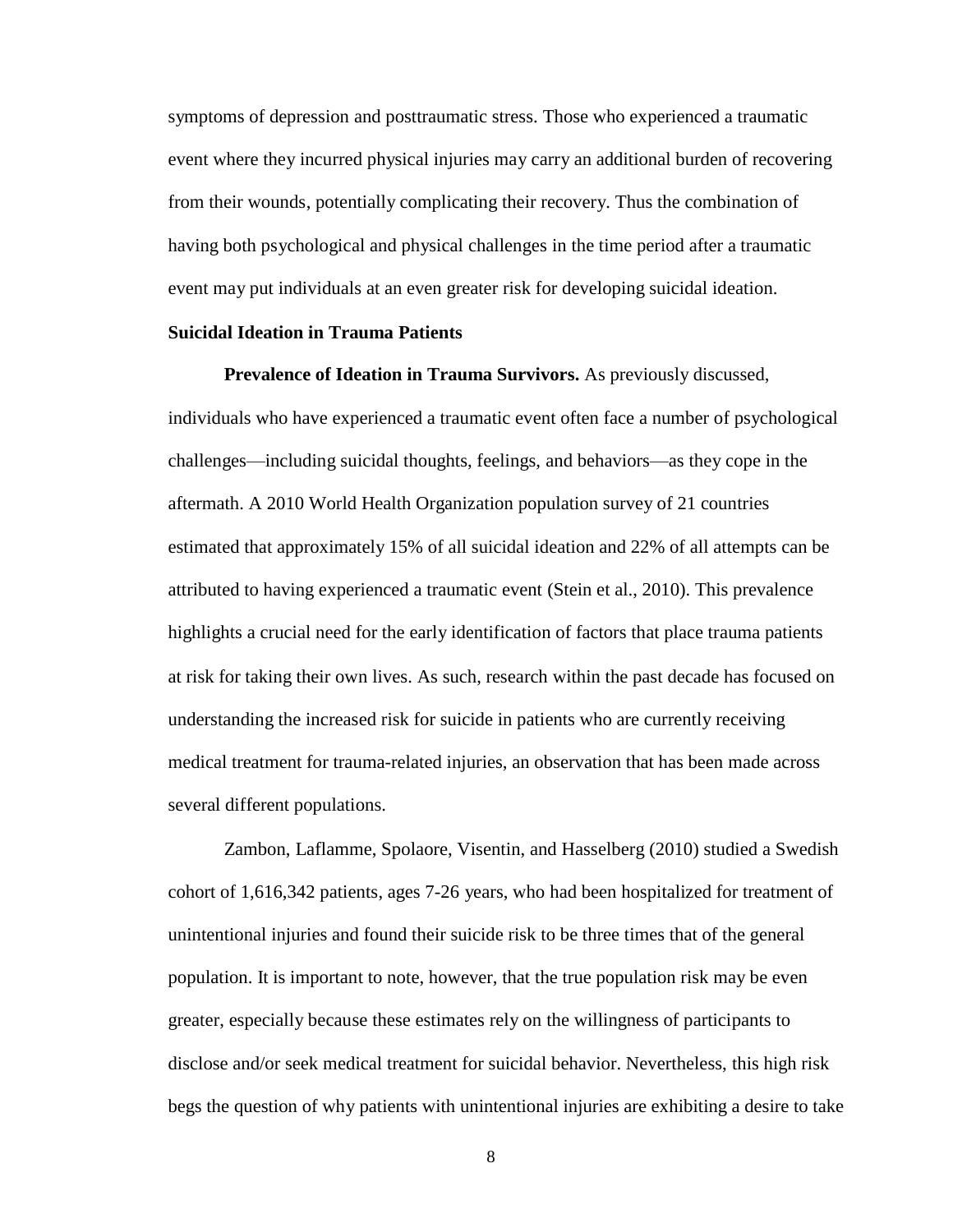their life.

**Mechanisms Driving Suicidal Ideation in Trauma Survivors.** In an effort to understand the mechanisms behind the suicide risk of trauma patients, several longitudinal studies have tracked the mental health symptoms of patients from the point of initial admission up to months or even years after their discharge (O'Connor et al., 2014; Ramchand, Marshall, Schell, & Jaycox, 2008; Ryb, Soderstrom, Kufera, & Dischinger, 2006). One study followed a sample of rehabilitation patients recovering after life-threatening physical illnesses, including traumatic brain injury and spinal cord injury, who had a current plan to die by suicide (Kishi, Robinson, & Kosier, 2001). This ideation was found to occur both while the individual was still receiving inpatient services and throughout the post-hospitalization period, though the risk factors for their suicidality seemed to differ between these time points. Those who ideated while still being hospitalized tended to be younger in age, unmarried, and have a diagnosis of major depression. Those who ideated after being discharged not only had higher levels of depressive symptoms, but they also reported a lower amount of social support at the time of admission to the hospital. These differences suggest that a trauma patient's suicidal ideation may not remain static throughout the recovery period. Additionally, a key finding of this study is that once depressive symptoms improved, ideation tended to decrease, which suggests that low social support and depression can play major roles in driving a patient's wish to die.

 A more recent study by O'Connor and colleagues (2014) also found several differences between the risk factors for suicidal ideation during and post-hospitalization. Focusing on ideation at the time of hospitalization, an important distinction between patients who were suicidal and those who were not was that suicidal patients tended to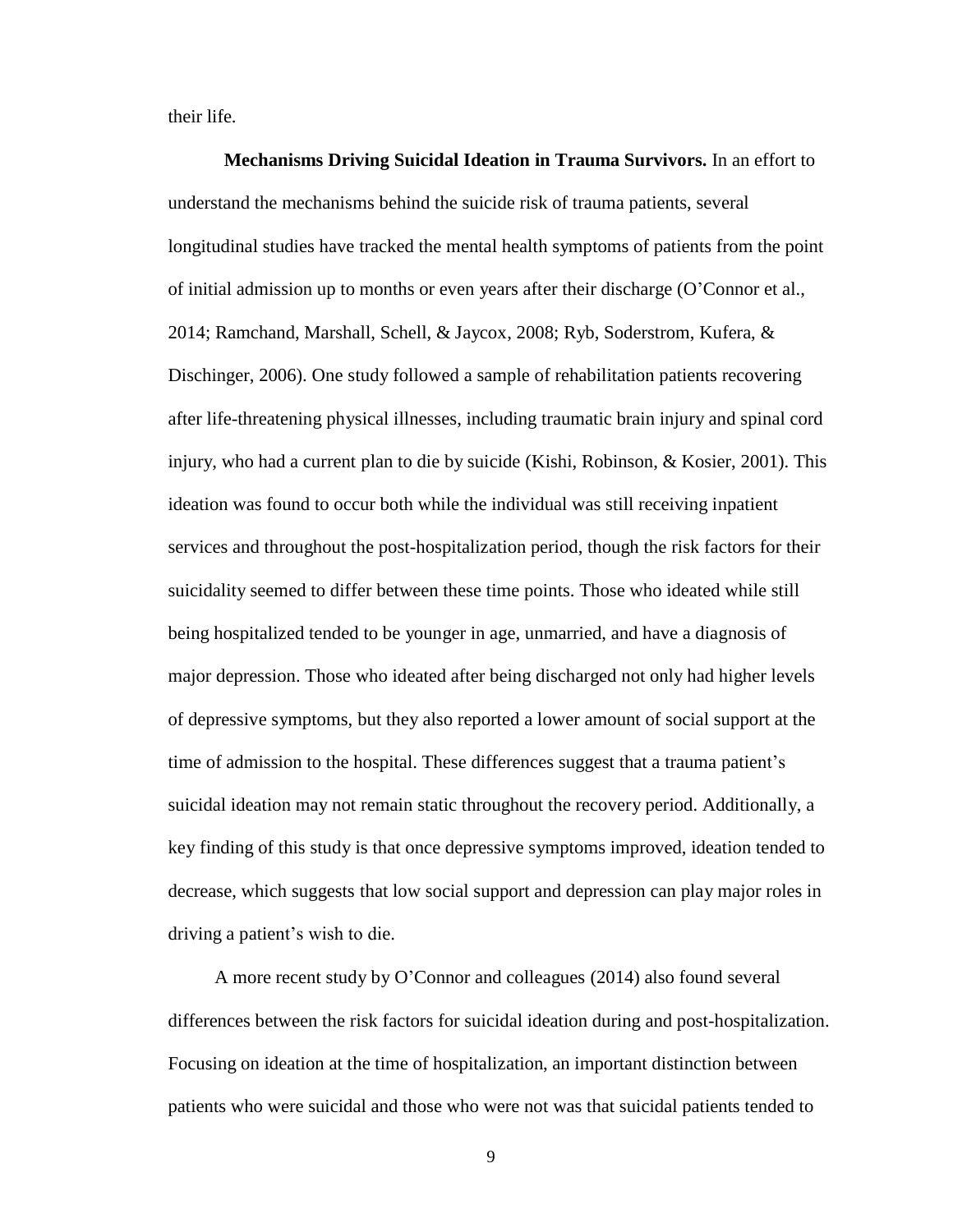have a more extensive history of traumatic events. In addition, not only did suicidal patients tend to have a history of at least one major depressive episode, they also showed more symptoms of posttraumatic stress. Thus symptoms relating to both depression and posttraumatic stress may be significantly contributing to ideation, a concerning association given the frequent comorbidity of these two disorders. Current research still seeks to understand, however, the direct effects of depression and posttraumatic stress on ideation.

#### **Posttraumatic Stress, Physical Functioning, and Ideation in Trauma Survivors**

Individuals with posttraumatic stress are four times more likely to experience suicidal ideation (Jakupcak et al., 2009). Those recovering after physical trauma may be especially prone to developing posttraumatic psychological distress, as aspects of their injury such as pain or disfiguring wounds may act as a constant reminder of the event (Ramchand et al., 2008). Schnurr, Hayes, Lunney, McFall, and Uddo (2006) examined the relationship between physical functioning and PTSD in a primarily older sample of 325 veterans with chronic PTSD. Using a longitudinal design, researchers found that over the course of a year, the severity of PTSD symptoms had a significant negative association with physical functioning. This is to say, there was a synchronous relationship between PTSD and physical quality of life, where a change in one seemed to be related to change in the other. Though this study lacked a measure of suicidal ideation, these findings may have implications for trauma survivors receiving medical treatment for physical injuries. In particular, over the recovery period following discharge, patients may experience several changes—in disability level, in severity of posttraumatic stress symptoms, etc.—that may interact to ultimately influence ideation.

In another longitudinal study, Ramchand and colleagues (2008) tracked patients'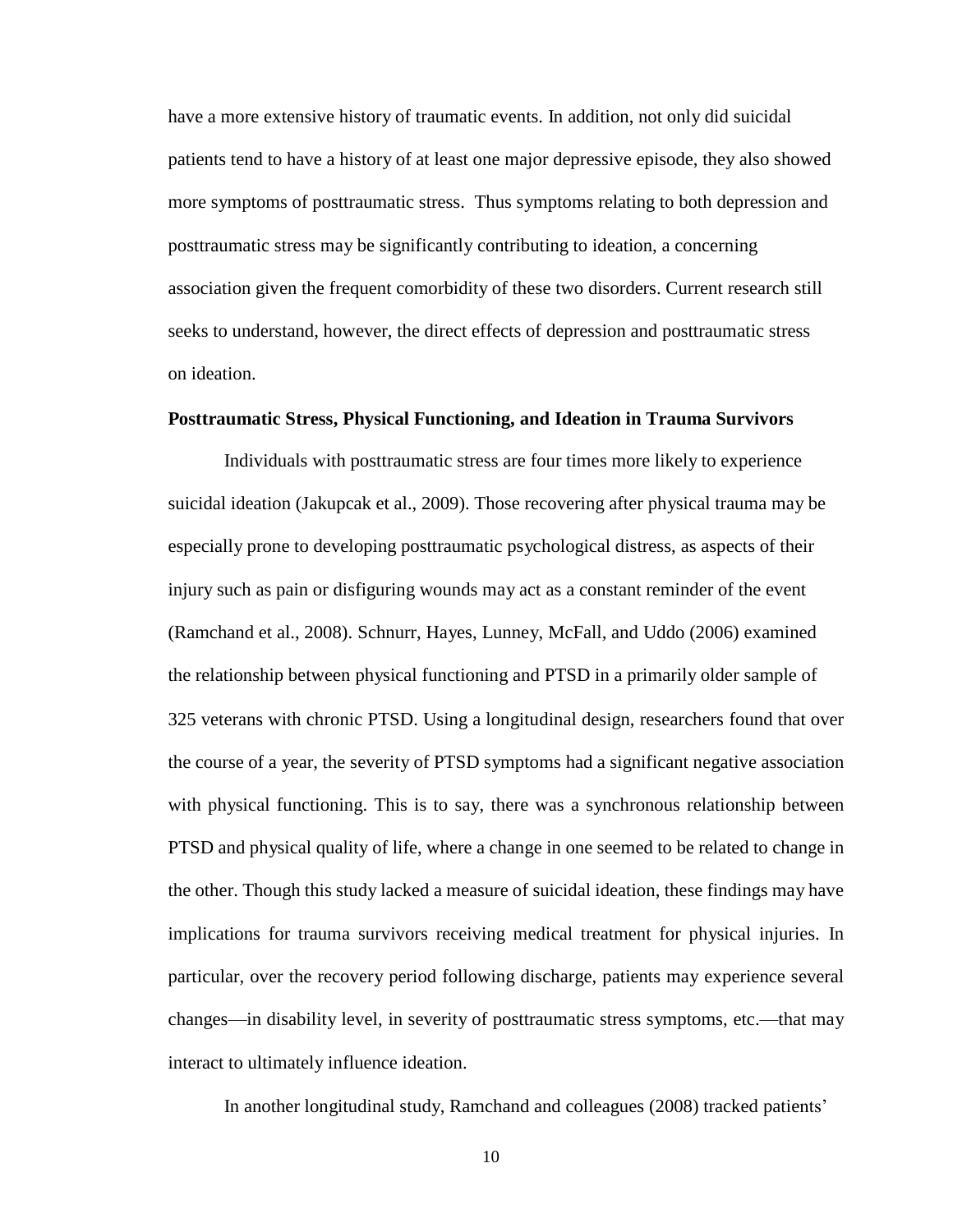physical and mental health functioning from the point of admission up to a year after discharge. Additionally, the researchers sought to understand the temporal sequence of posttraumatic stress and physical functioning, that is, whether PTSD preceded physical health problems or if physical health problems exacerbated PTSD. They used a sample of 413 patients who were admitted to a hospital for treatment of physical injuries related to community violence, the majority of whom were Hispanic males averaging 25 years of age and were receiving treatment for gunshot wounds. Posttraumatic stress and physical functioning were assessed at various time points following the injury. Using a structural equation model, they found that individuals with higher levels of posttraumatic stress at one week post-injury also tended to have worse physical functioning at three months postinjury. Furthermore, worse physical functioning at three months predicted higher levels of posttraumatic stress at 12 months.

Researchers in this study were unable to demonstrate a significant temporal order between physical functioning and posttraumatic stress, but their results do suggest a strong interaction between these two constructs. Furthermore, although risk for suicidal ideation or behavior was not assessed in this study, the relationship between physical functioning and posttraumatic stress is useful when gauging the likelihood that a patient will ideate and/or self-harm, especially given that an obstacle such as physical impairment may limit the individual's ability to function well in their career or in relationships. One study suggested a link between physical pain and suicide. Ratcliffe, Enns, Belik, and Jitender (2008) assessed chronic pain in a nationally representative sample and found that pain was significantly associated with suicidal ideation and attempts, even when controlling for a mental disorder diagnosis. Similar studies of samples of individuals with chronic pain have also found increased risk for suicide in this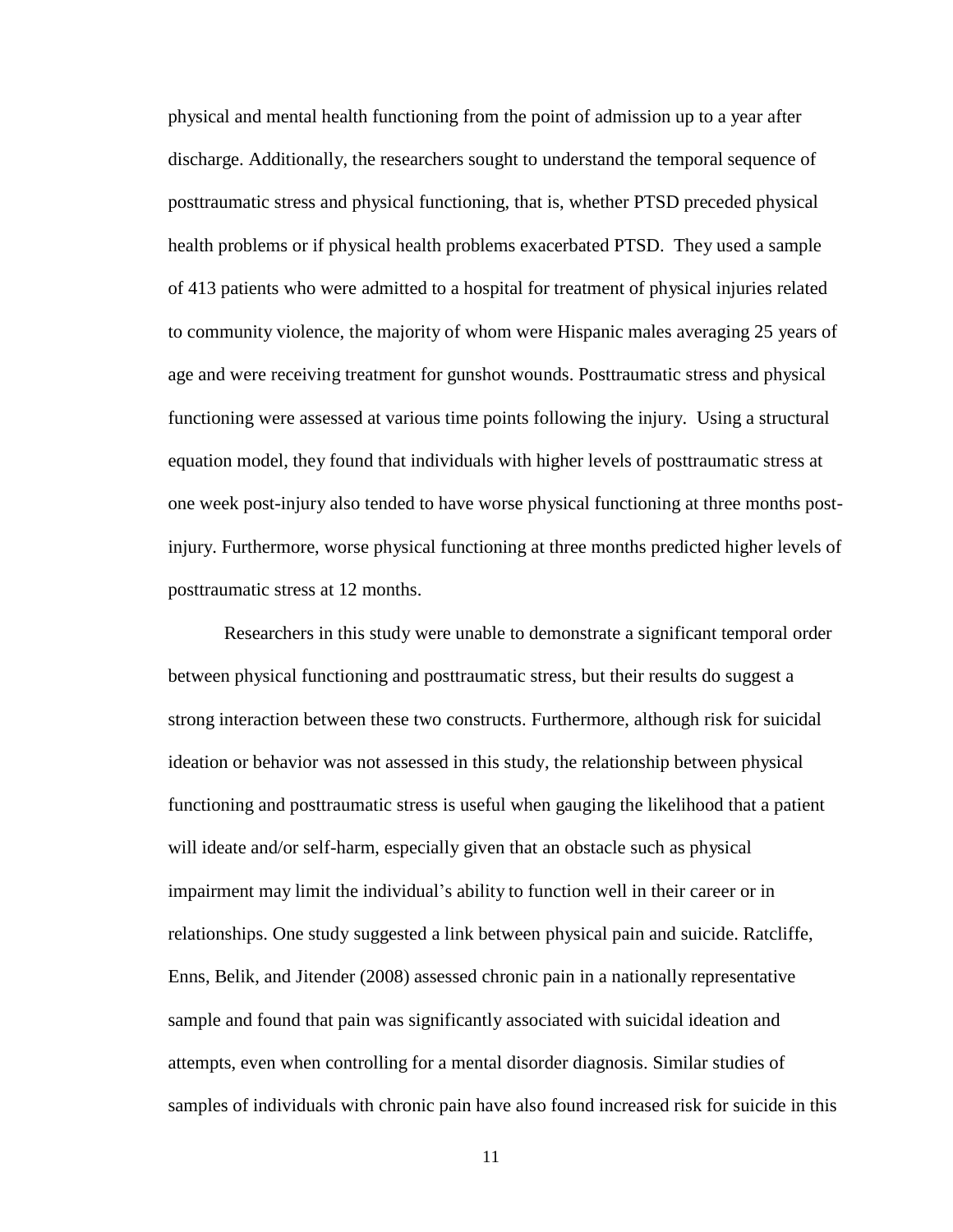population and have suggested that patient perception of feeling like a burden in their interpersonal relationships may play a major role in their ideation (Tang & Crane, 2006; Wilson, Kowal, Henderson, McWilliams, & Peloquin, 2013). Thus physical functioning may have its own unique association with suicidal ideation and behavior.

#### **Predicting Ideation Using PTS, Physical Functioning, & Depression Symptoms**

In weighing the contributions of PTS and depression to suicidal ideation, Suris, Link-Malcolm, and North (2011) suggest that symptoms of depression may be better than that of PTSD at predicting suicidal ideation. In a sample of sexually assaulted veterans who had been diagnosed with PTSD, separate correlational analyses showed that both PTSD and depression symptoms were associated with suicidal ideation, but a single regression analysis involving both constructs suggested that only depressive symptoms can independently predict ideation. Researchers proposed that posttraumatic stress symptom severity may be reduced in the presence of a depression diagnosis, thereby making depression a better predictor of ideation. Thus individuals with a comorbid diagnosis of posttraumatic stress and depression are at greater risk for suicidal ideation than others with a single diagnosis, but depression may play a more significant role in precipitating a cognitive desire to die.

Similar findings have been found in studies using civilian samples. One study of PTSD in civilians (Tarrier & Gregg, 2004) found that more depressive symptoms and impaired functioning were associated with an increased risk of suicidal ideation. Of note, the percentage of participants who tended to endorse severe or extreme life impairment increased across subject groups, from 36.6% in the no ideation group to 69.5% in ideation group to 82.3% of patients who had made plans or previous suicide attempts. This is to say, individuals diagnosed with PTSD who endorse more severe physical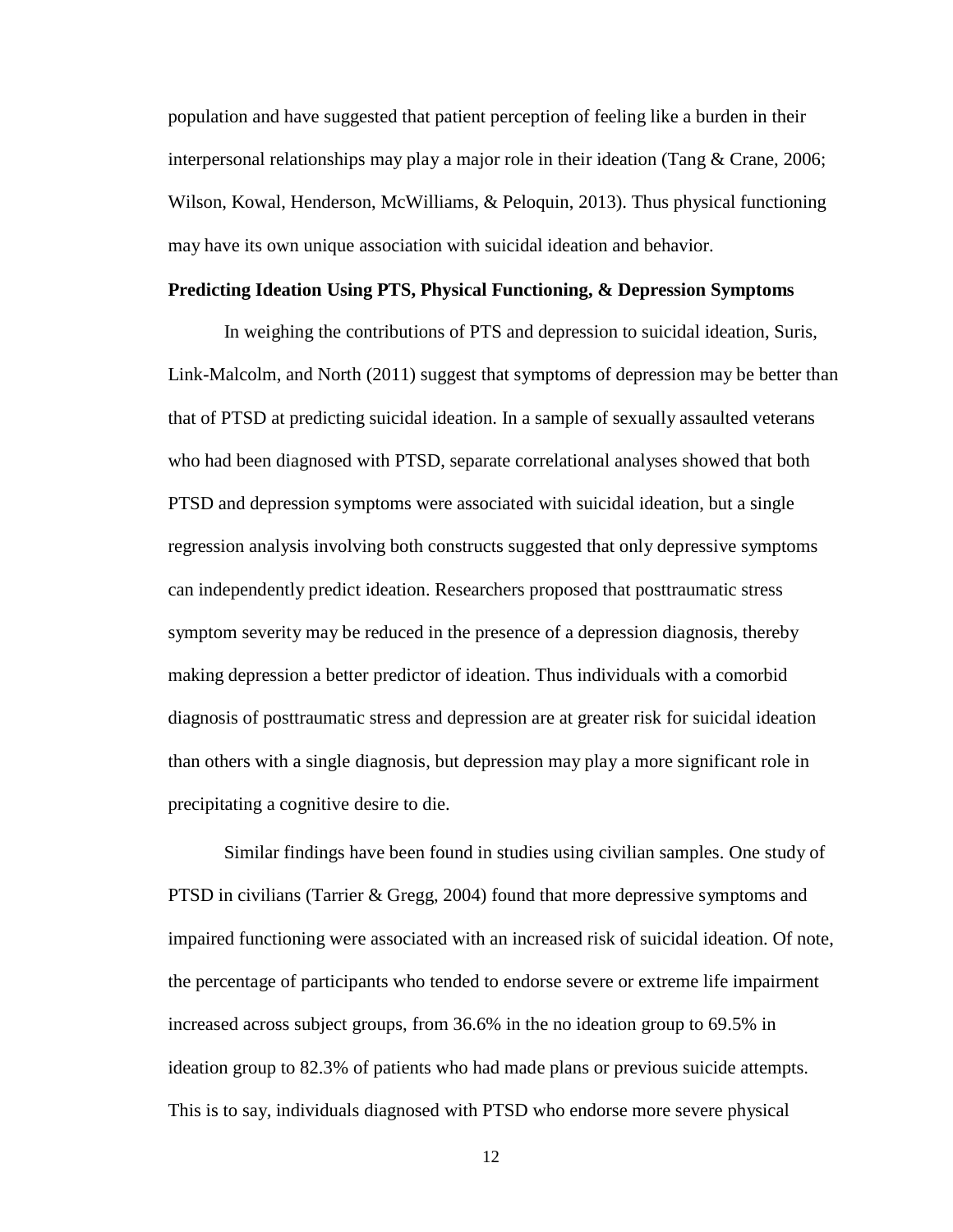impairment also tend to act more on their suicidal ideation. Pain, although not explicitly measured in this study, may have an association with impaired physical functioning, which may have implications in our current study involving patients who are being treated for physical injuries. Thus the findings of the Tarrier and Gregg (2004) study suggest that patients who are comorbid for PTSD and depression may be at risk for suicidal behavior when their physical and/or psychological injuries impair their ability to function in life.

#### **Current Study**

Survivors of physical trauma are at high risk for developing symptoms of posttraumatic stress and depression, which can in turn lead to suicidal ideation and/or behavior. Additionally, highly agitated and impulsive individuals who are comorbid for PTSD and depression and whose trauma injuries impair their physical functioning may be at the greatest risk for suicide. Although previous research has examined the effects of posttraumatic stress and depression in several populations—including adolescent, young adult, and military groups—the unique effects of these symptoms have yet to be fully explained in adults hospitalized for medical treatment of wounds related to physical trauma. Current research has provided evidence for an association between posttraumatic stress and physical functioning in patients recovering from physical trauma, but it is unclear how depression may be associated with physical functioning and suicidal ideation in this population. Understanding how physical pain, in the context of a recent traumatic event, may interact with posttraumatic stress and depression during the immediate recovery period may inform assessment and intervention strategies related to suicide prevention.

In the current study, the impact that post-traumatic stress symptoms and that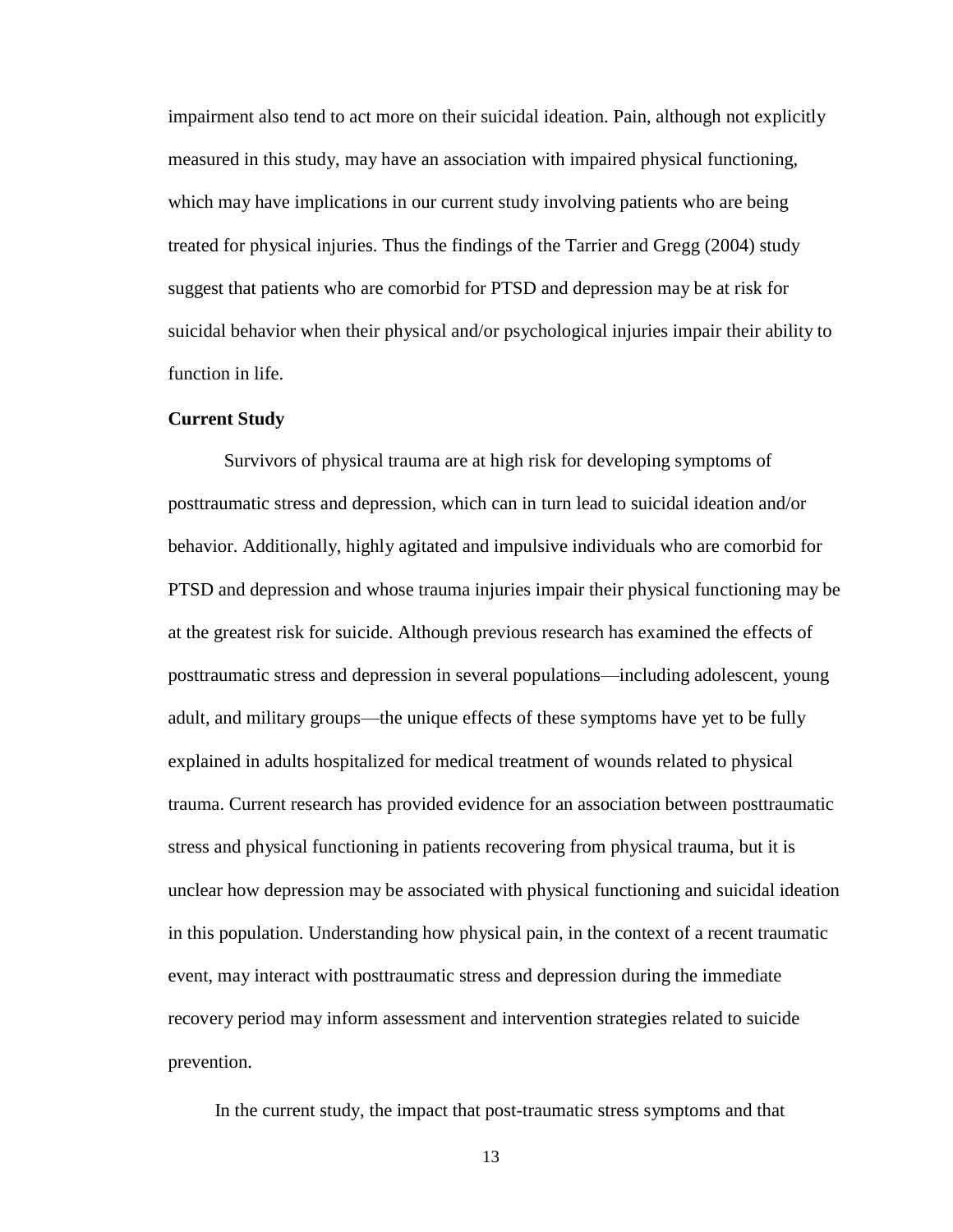depression can have on the relationship between physical pain and suicidal ideation was explored using a sample of individuals who experienced a physical trauma. Given the results of the aforementioned studies, we expected that physical pain's association with suicidal ideation would be mediated by depression and posttraumatic stress symptoms when tested separately. More specifically, we expected that higher reports of pain severity would be directly associated with higher reported depressive and PTSD symptoms, which in turn would be associated with greater suicidal ideation.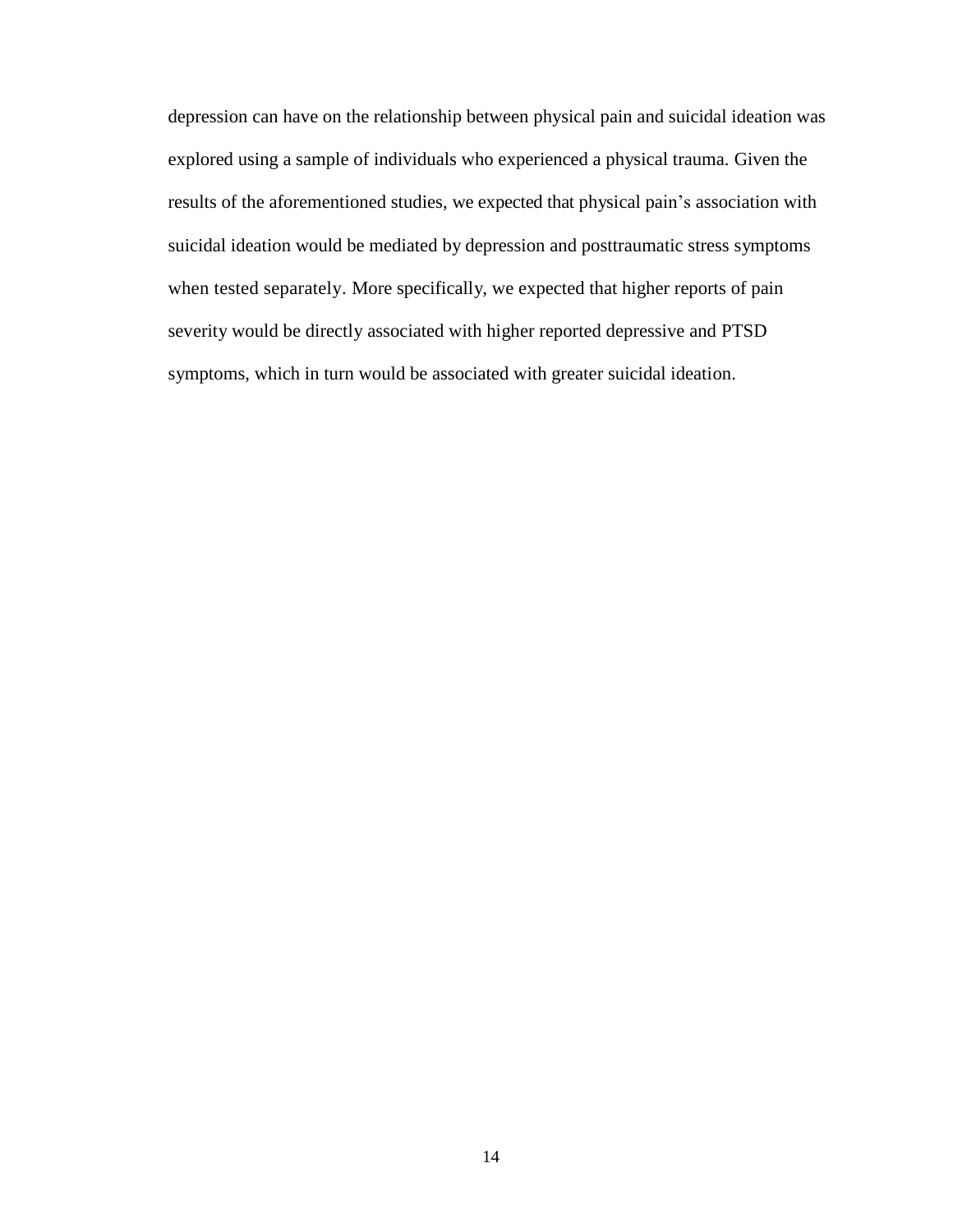#### **Method**

#### **Participants**

The secondary data analysis utilized data from the Trauma Survivors Outcomes and Support Study-IV, the study procedures of which were approved by the institutional review board at the University where the study took place (Zatzick et al., 2011). Subjects were 246 patients who were admitted to the inpatient surgical floor at a level one trauma center. Recruited patients had to meet the following criteria: English- speaking; 18 years or older; live no more than 100 miles from the hospital; do not require immediate psychiatric attention; not recently violent, facing criminal charges, or incarcerated; do not have self-inflicted injuries. Eligible patients who met this criteria were approached by a member of the research team, offered the opportunity to participate in the study, and provided written consent to enroll. Consented subjects completed a baseline assessment while still on the surgical floor.

#### **Measures**

**Physical Pain.** Physical pain severity was determined by a single item from the Medical Outcomes Study Short Form 36 (MOS SF-36) Physical Component Summary (PCS), which assesses physical health and function (Ware, Snow, & Kosinski, 1993). The physical item asks, "On a scale of 0 to 10, please state your current level of pain. 0 would be no pain, 5 would be moderate pain, and 10 would be the worst pain possible." The MOS SF-36 is used in public health and medical settings, and it has acceptable psychometric properties that have been widely studied (e.g. McHorney, Ware Jr, & Raczek, 1993).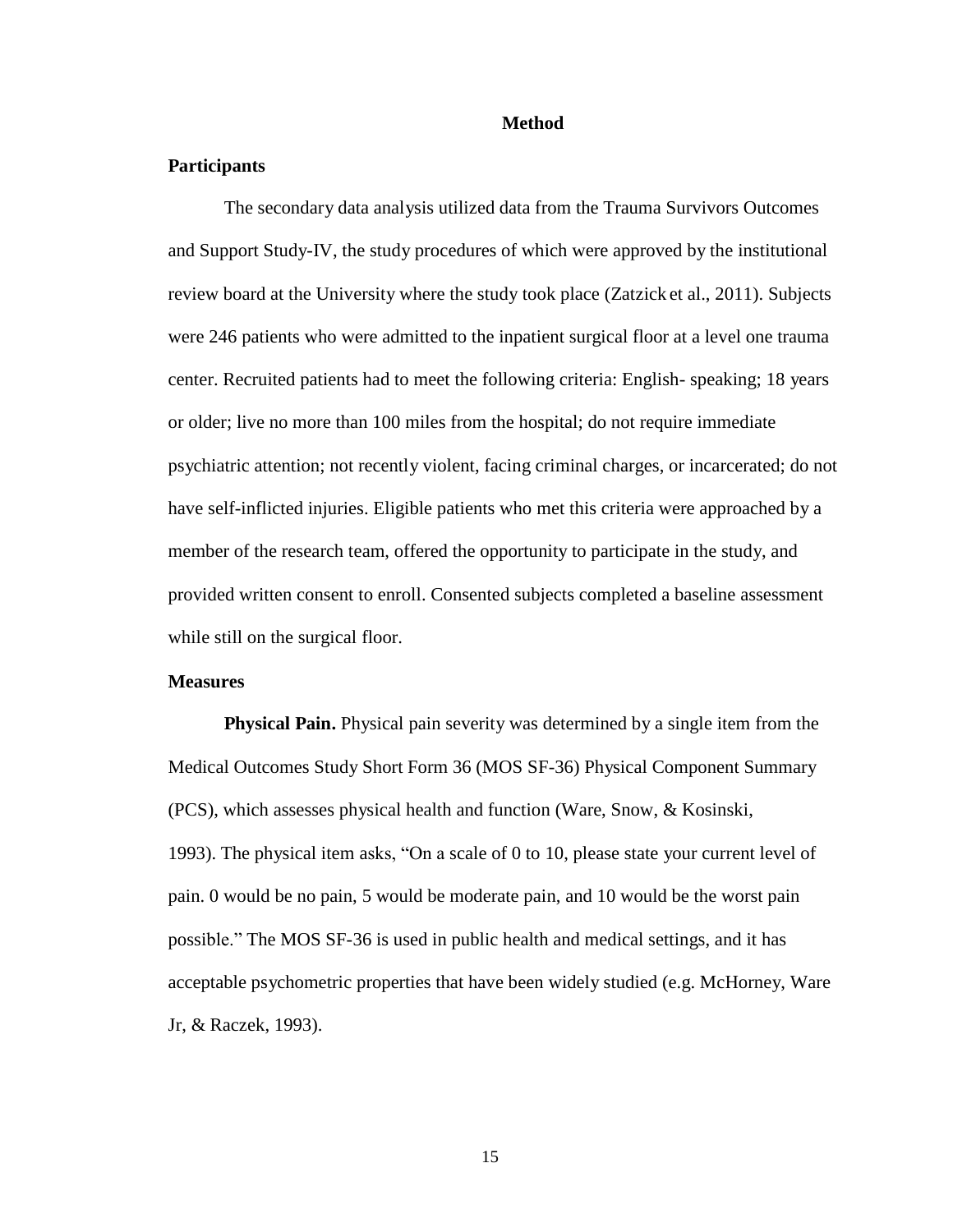**Posttraumatic Stress.** Severity of PTSD symptoms was determined by calculating the total score on the PTSD Checklist Civilian Version (PCL-C). The PCL-C has 17 items that ask about symptoms of posttraumatic stress since their injury, with questions like: "How much have you been bothered by repeated, disturbing memories, thoughts, or images of a stressful experience from the past?" Patients can respond on a scale from 1 (not at all) to 5 (extremely), with total scores ranging from 17 to 85. The measure was developed and validated by Weathers, Litz, Huska, and Keane (1994). Bliese et al. (2008) demonstrated its reliability in populations who have been exposed to trauma. With respect to the current sample, the internal consistency of this measure was 0.87.

**Depressive Symptoms.** Severity of depressive symptoms were determined by calculating the total score on the Patient Health Questionnaire depression screen (PHQ-9). The PHQ-9 asks about depression symptoms since a patient's injury, with questions like: "Have you been bothered by little interest or pleasure in doing things?" The measure was developed and validated by Kroenke, Spitzer, and Williams (2001) and it is currently used in clinical settings to assess the severity of a patient's potential depression symptoms. Patients can respond on a scale from 0 (not at all) to 3 (nearly all the time). Total scores can range from 0 to 27. It has an internal consistency of 0.82 for the current sample.

**Suicidal Ideation.** Severity of suicidal ideation will be determined by calculating the total score on the screening items (5 total questions) from the Scale for Suicide Ideation (SSI), with total scores ranging from 0 to 10. The SSI asks the patient to think about a time since their injury where they felt the most suicidal or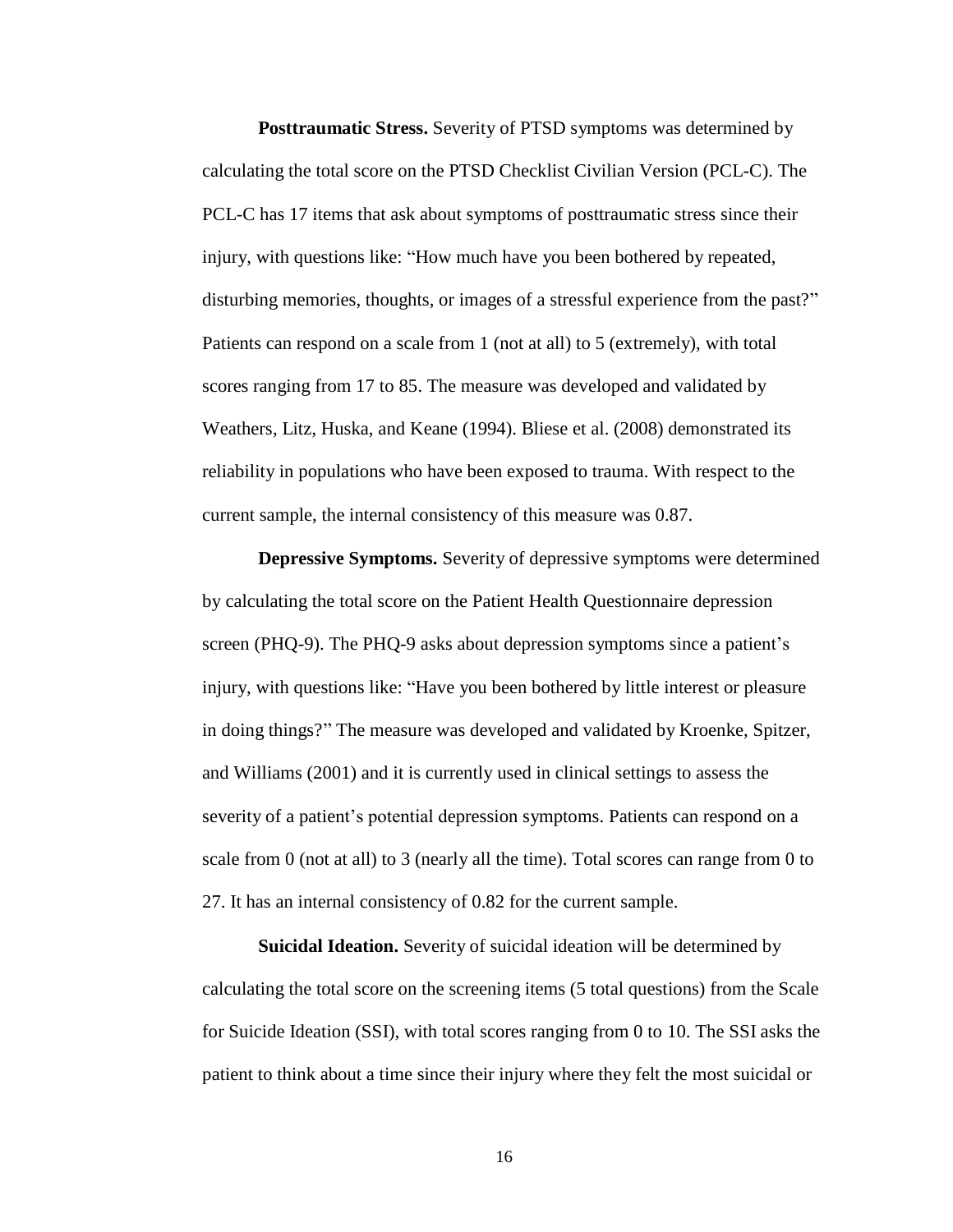worst emotionally and answer questions as they would have at that time. Patients have three response options to questions such as: "Tell me about your desire to live at that time. Was it moderate to strong? Weak? Or none," and "Would you say your reasons for living outweighed your reasons for dying? Would you say that your reasons for dying outweighed your reasons for living? Or were they about equal?" The original measure contained 19 items and was developed and validated by Beck, Kovacs, and Weissman (1979), and its psychometric properties have been subsequently validated in a variety of populations (Ballard et al., 2014; Beck, Brown, & Steer, 1997). The items used for the current study had an internal consistency of 0.76.

**Other Patient Characteristics.** Additional information regarding patient history of traumatic events, posttraumatic stress, and use of mental health services was collected using the National Comorbidity Survey (Mackenzie et al., 2007). Information regarding injury characteristics, including severity (Abbreviated Injury Scale), type, treatment, and circumstances under which the event occurred (e.g. blood alcohol content), were originally assessed by a medical professional and later collected from the electronic medical record by members of the research team. Demographic information regarding age, gender, race, education, marital status, offspring, income, insurance status, traumatic brain injury, legal history, and homelessness status were obtained at the baseline interview. Although part of the data set, these patient characteristics were not entered in the regression analyses used to test the current study's hypothesis. Please note that Table 1 presents demographic data and clinical characteristics for the sample.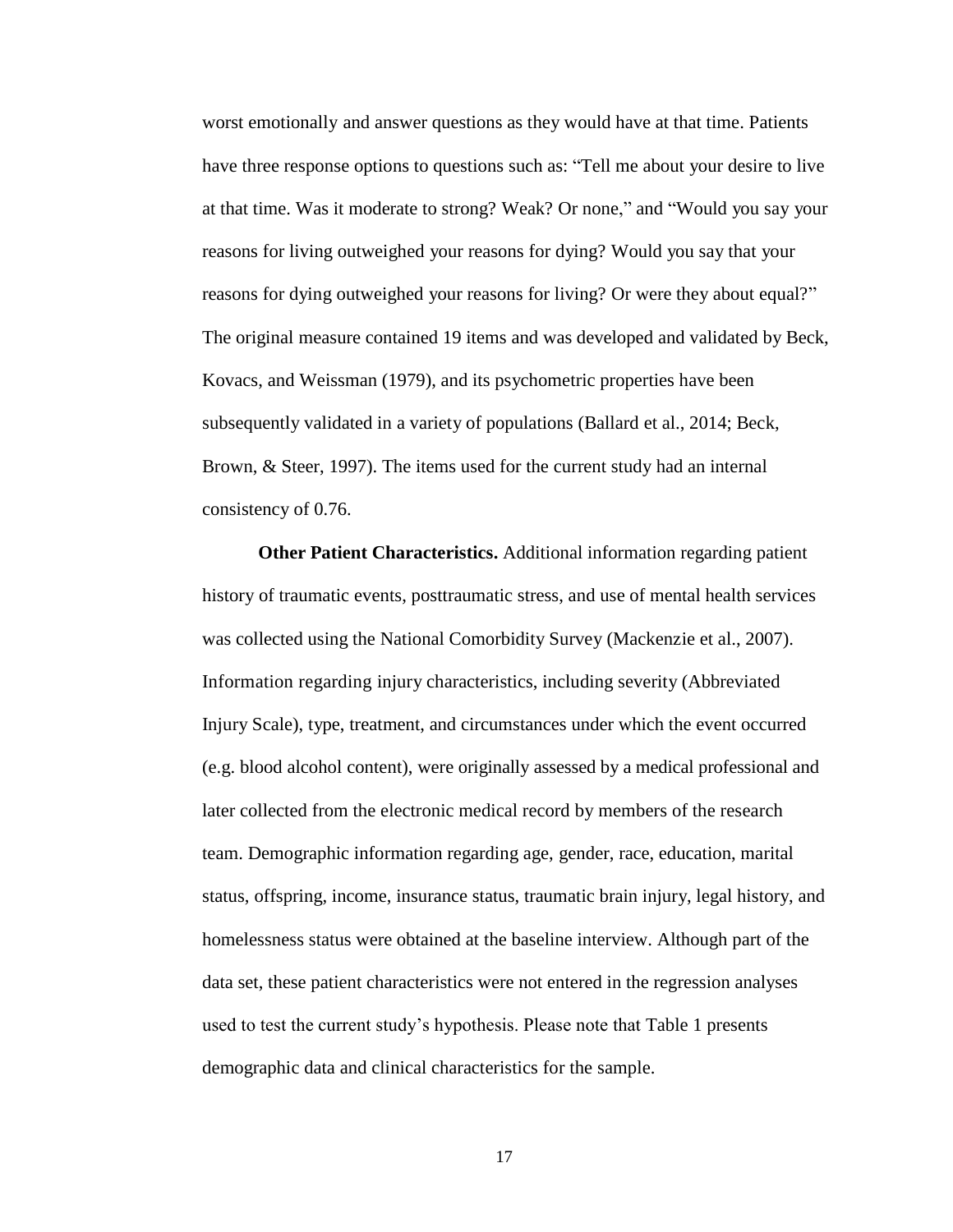# **Table 1**

# *Demographic and Clinical Characteristics of 246 Physical Trauma Survivors*

|                                 | Patients with PTS | Patients with       | Patients with     |
|---------------------------------|-------------------|---------------------|-------------------|
|                                 | Symptoms          | Depression Symptoms | Suicidal Ideation |
|                                 | $(N=241)$         | $(N=235)$           | $(N=84)$          |
| Characteristics                 | N(%)              | $N(\%)$             | $N(\%)$           |
| Gender                          |                   |                     |                   |
| Female                          | 83 (34.4)         | 82 (35.0)           | 22(26.2)          |
| Male                            | 148(61.4)         | 142(60.7)           | 58 (69.0)         |
| Race                            |                   |                     |                   |
| Caucasian                       | 141 (58.5)        | 141(60.3)           | 41 (48.8)         |
| African American                | 43 (17.8)         | 40(17.1)            | 17(20.2)          |
| Asian                           | 9(3.7)            | 9(3.8)              | 3(3.6)            |
| Other                           | 7(2.9)            | 7(3.0)              | 3(3.6)            |
| Native Hawaiian/Pacif. Islander | 2(0.8)            | 2(0.9)              | 0(0)              |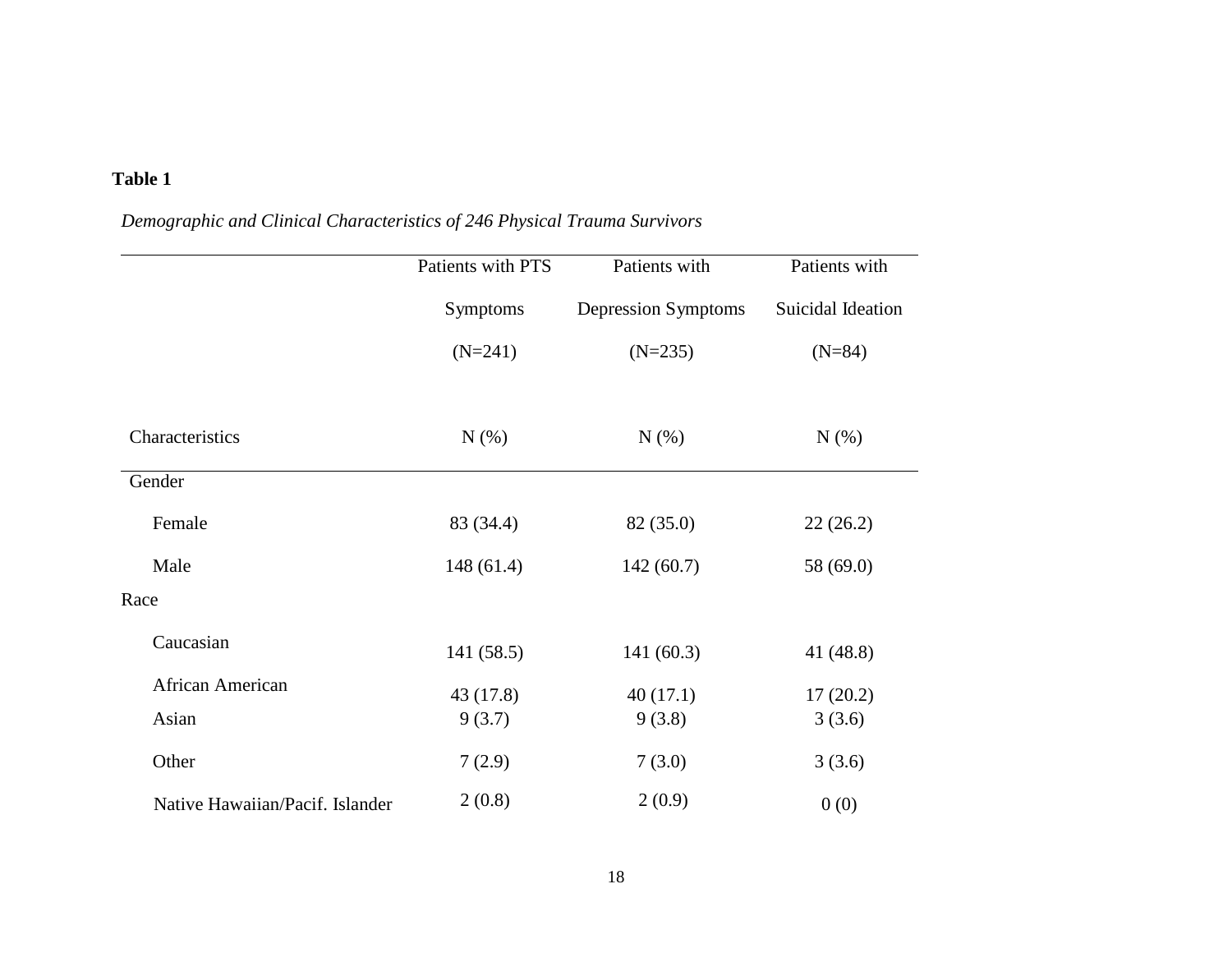Marital Status

| Single                        | 116(48.1)         | 113 (48.3)           | 44 (52.4)            |
|-------------------------------|-------------------|----------------------|----------------------|
| Living with Partner           | 13(5.4)           | 13(5.6)              | 4(4.8)               |
| Married                       | 45(18.7)          | 44 (18.8)            | 13(15.5)             |
| Widowed                       | 7(2.9)            | 5(2.1)               | 1(1.2)               |
| Divorced                      | 44 (18.3)         | 46(19.7)             | 18(21.4)             |
| Separated                     | 13(5.4)           | 13(5.6)              | 4(4.8)               |
| Max. Abbreviated Injury Score |                   |                      |                      |
| $\leq$ 1 (Minor)              | 13(5.4)           | 13(5.5)              | 6(7.2)               |
| 2 (Moderate)                  | 64(26.6)          | 61(26.1)             | 18(21.4)             |
| 3 (Serious)                   | 87(36.1)          | 84 (35.9)            | 37(44.0)             |
| 4 (Severe)                    | 53 $(22.0)$       | 52(22.2)             | 15(17.9)             |
| 5 (Critical)                  | 22(9.1)           | 22(9.4)              | 7(8.3)               |
| Age (years)                   | $M=44.0, SD=15.8$ | $M = 44.1$ , SD=15.9 | $M = 44.7$ , SD=14.7 |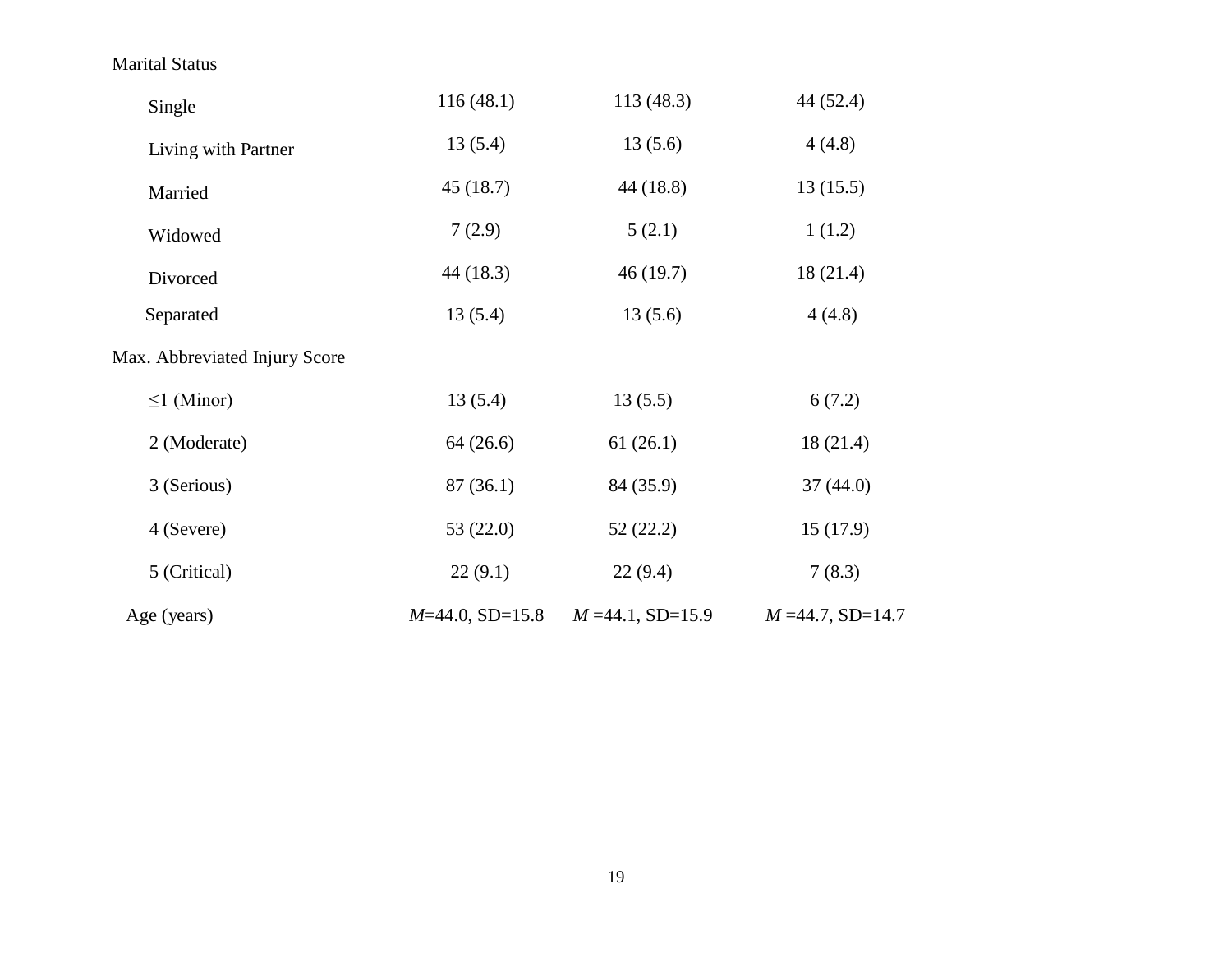#### **Data Analysis**

Mediational analysis was used to test the hypothesis regarding the relationship between physical pain, symptoms of depression and posttraumatic stress, and suicidal ideation. Per the recommendation of Baron and Kenny (1986), mediation was tested using a series of regression equations in IBM SPSS Statistics for Windows, Version 23 (IBM Corporation, 2015). First, each mediator (PTS symptoms and depression) was regressed on the independent variable (physical pain). Second, the dependent variable

(suicidal ideation) was regressed on the independent variable (physical pain). Finally, the dependent variable (suicidal ideation) was regressed on both the independent variable (physical pain) and each mediator (PTSD symptoms and depression).

A variable was identified as a mediator if the following four conditions were met in the predicted direction: (1) the independent variable (physical pain) is significantly correlated with the dependent variable (suicidal ideation); (2) the independent variable (physical pain) is significantly correlated with the mediator variable (depression or PTSD symptoms); (3) the mediator variable (depression or PTSD symptoms) affected the dependent variable (suicidal ideation); and (4) either the following occurred: controlling for the proposed mediator (depression or PTSD symptoms) resulted in the independent (physical pain) variable no longer having an effect on the dependent variable (suicidal ideation), that is  $R=0$  (complete mediation), or if the introduction of the proposed mediator to the model reduced the value of the regression coefficient between the independent and dependent variables to a nonzero number (partial mediation).

Additionally, the indirect effect of the independent variable was used as a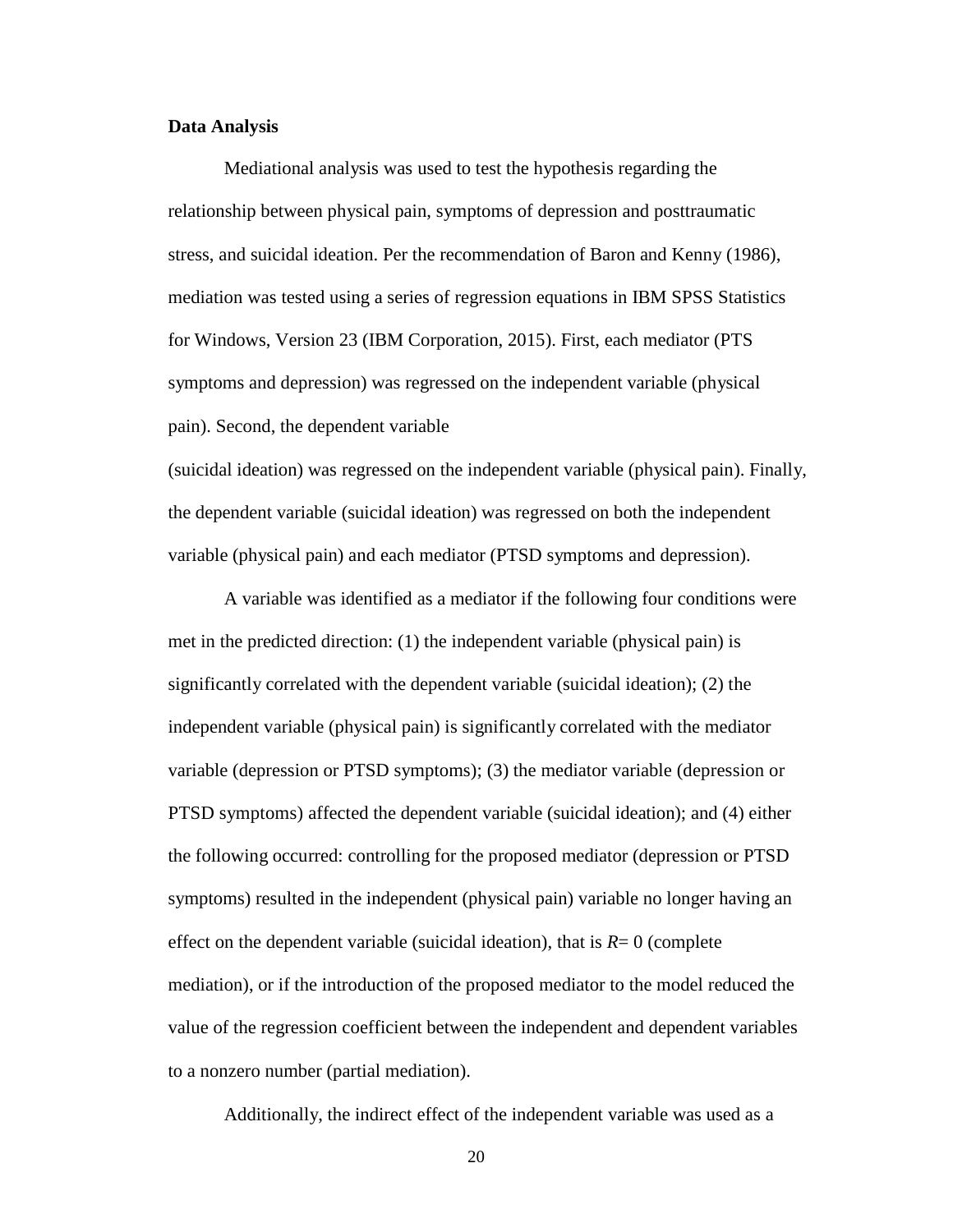measure of the amount of mediation present in the model. This effect was calculated by multiplying the unstandardized regression coefficient for the association between physical pain and each mediator by that of the association between suicidal ideation and each mediator. The significance of the indirect effect was assessed using the Sobel Test, a conservative significance test recommended by Baron and Kenny (1986) for mediational analyses. Finally, the authors also recommended quantifying effect sizes for the indirect effect using  $R^2$ , which was calculated by multiplying the two regression coefficients described above. As this effect size is the product of two effects (*R*x*R*), it was recommended that the sizes be interpreted according to the following guidelines: 0.01 for small, 0.09 for medium, and 0.25 for large.

The proposed models were as follows:

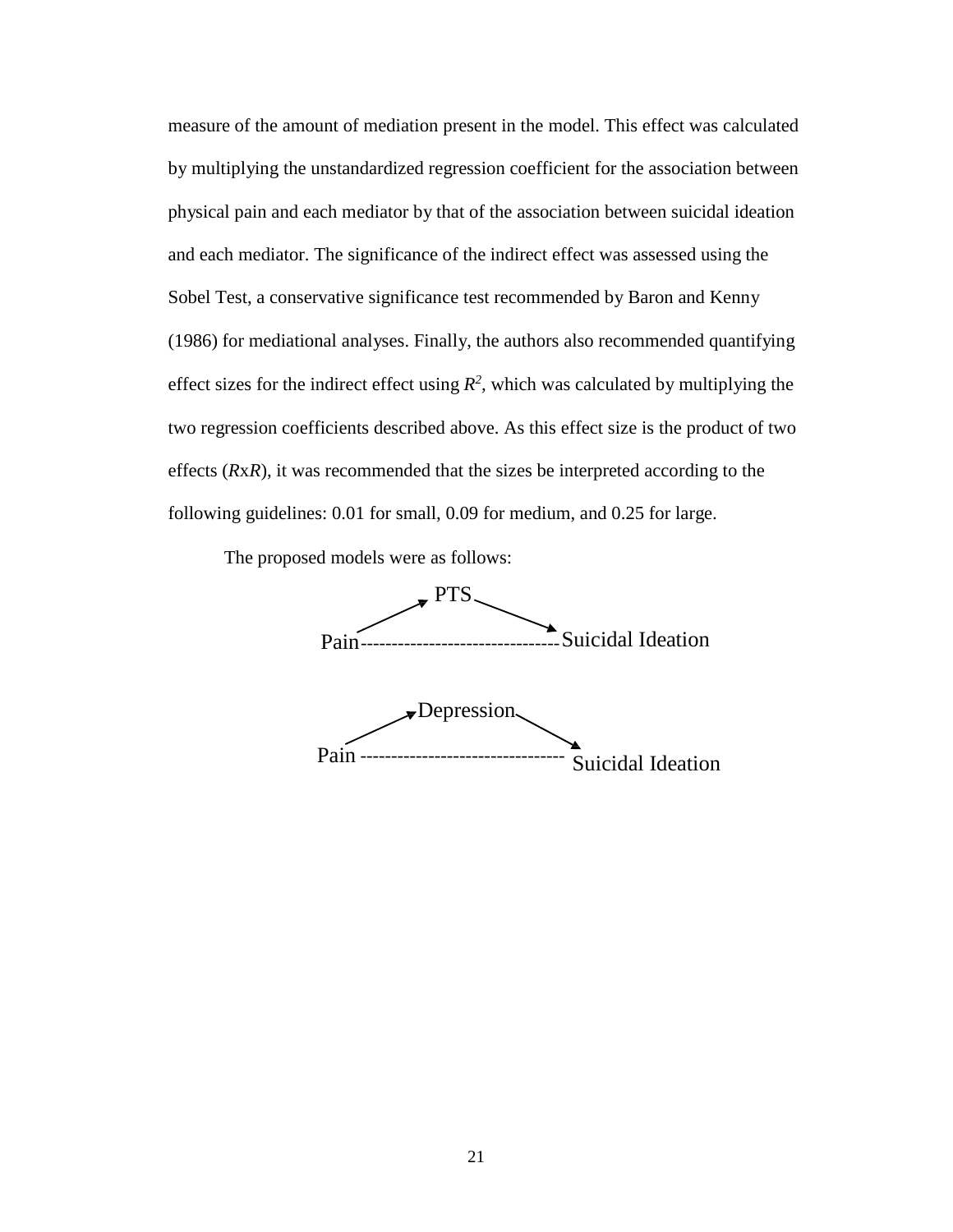#### **Results**

Of the total group of 246 physical trauma survivors, seven individuals were excluded from the analysis of suicidal ideation because of missing data. Of the remaining 239 patients, 84 (35.1%) endorsed having symptoms of suicidal ideation since their injury. The majority of patients also endorsed having experienced some symptoms of PTS and depression (98.0% and 85.5%, respectively) since their injury. Table 2 provides the descriptive statistics for items on measures of PTS, depression, and ideation. There were no major characteristic differences between individuals who endorsed PTS, depression, or ideation. On average, individuals who reported symptoms of any of these mental states tended to be male, Caucasian, single, 44 years old, and were rated by medical professionals as having a maximum abbreviated injury score of 4 (severe injury).

#### **Table 2**

#### *Descriptive statistics for items on the PCLC, PHQ, and SSI*

| <b>PCLC</b>                                                                                                                                             | $\boldsymbol{M}$ | SD    |
|---------------------------------------------------------------------------------------------------------------------------------------------------------|------------------|-------|
| Repeated, disturbing memories, thoughts, or images of the event in<br>which you were injured?                                                           | 2.41             | 1.396 |
| Repeated, disturbing dreams of the event in which you were injured?                                                                                     | 1.65             | 1.135 |
| Suddenly acting or feeling as if the event in which you were injured<br>was happening again?                                                            | 1.71             | 1.224 |
| Feeling very upset when something reminded you of the event in<br>which you were injured?                                                               | 2.27             | 1.480 |
| Having physical reactions (e.g., heart pounding, trouble breathing,<br>sweating) when something reminded you of the event in which you<br>were injured? | 2.10             | 1.414 |
| Avoiding thinking about or talking about the event in which you<br>were injured or avoiding having feelings related to it?                              | 1.89             | 1.300 |
| Avoiding activities or situations because they reminded you of the<br>event in which you were injured?                                                  | 1.77             | 1.321 |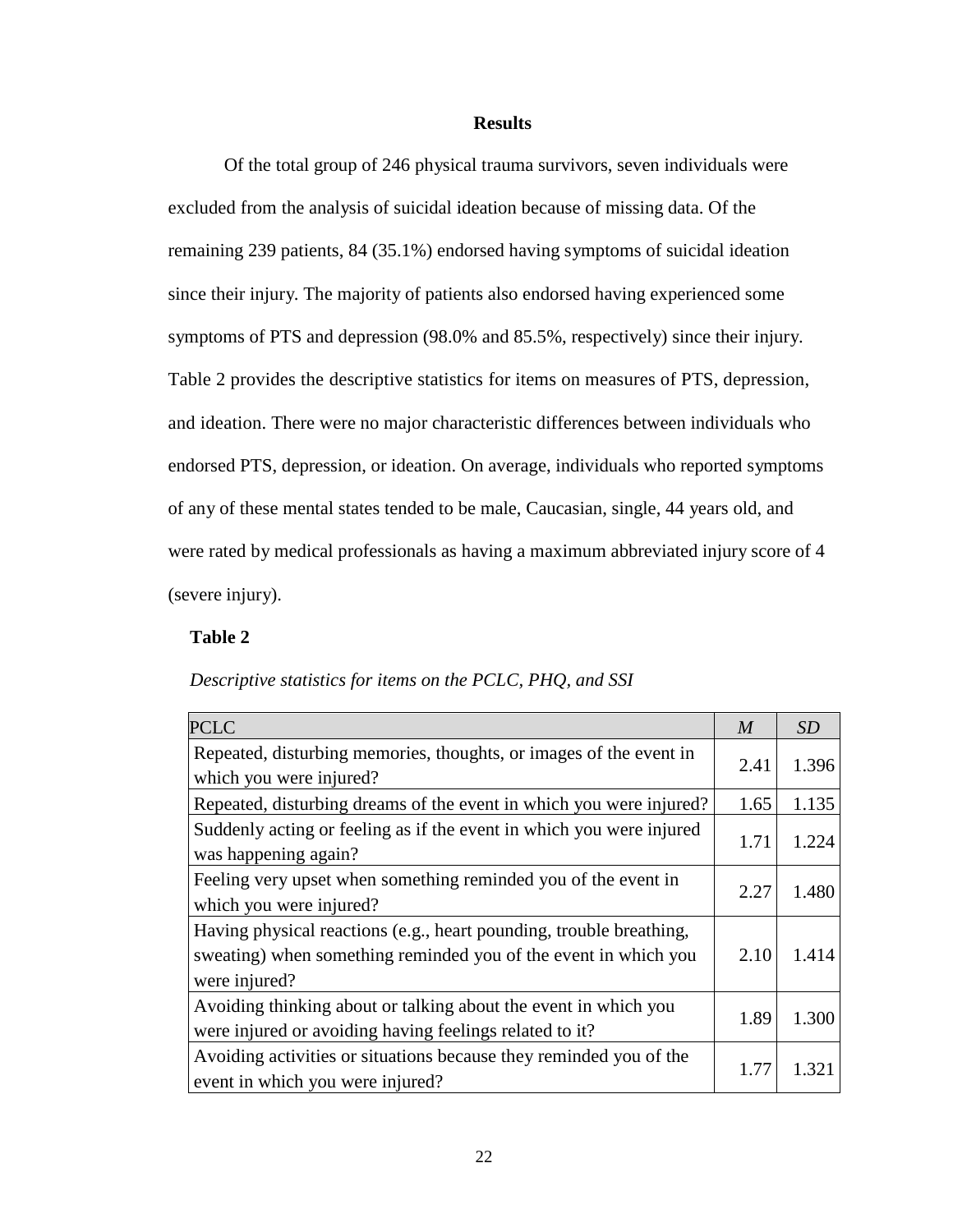| Trouble remembering important parts of the event in which you<br>were injured?      | 2.54 | 1.607 |
|-------------------------------------------------------------------------------------|------|-------|
| Loss of interest in activities you used to enjoy?                                   | 2.01 | 1.364 |
| Feeling distant or cut off from other people?                                       | 2.14 | 1.440 |
| Feeling emotionally numb or being unable to have loving feelings<br>for those close | 1.58 | 1.103 |
| Feeling as if your future somehow will be cut short?                                | 2.03 | 1.382 |
| Trouble falling asleep or staying asleep?                                           | 3.04 | 1.481 |
| Feeling irritable or having angry outbursts?                                        | 2.07 | 1.318 |
| Having difficulty concentrating?                                                    | 2.47 | 1.428 |
| Being "super-alert" or watchful and on guard?                                       | 2.43 | 1.499 |
| Feeling jumpuy or easily startled?                                                  | 2.13 | 1.413 |

| <b>PHO</b>                                                                                                                                                                     | $\boldsymbol{M}$ | SD    |
|--------------------------------------------------------------------------------------------------------------------------------------------------------------------------------|------------------|-------|
| Little interest or pleasure in doing things                                                                                                                                    | .99              | 1.070 |
| Feeling down, depressed or hopeless                                                                                                                                            | 1.10             | 1.118 |
| Trouble falling or staying asleep, or sleeping too much                                                                                                                        | 1.74             | 1.176 |
| Feeling tired or having little energy                                                                                                                                          | 1.93             | 1.073 |
| Poor appetite or overeating                                                                                                                                                    | 1.37             | 1.257 |
| Feeling bad about yourself- or that you are a failure or have let<br>yourself or your family down                                                                              | .97              | 1.128 |
| Trouble concentrating on things, such as reading the newspaper or<br>watching television                                                                                       | 1.30             | 1.207 |
| Moving or speaking so slowly that other people could have noticed?<br>Or the opposite – being so fidgety or restless that you have been<br>moving around a lot more than usual | 1.11             | 1.134 |
| Thoughts that you would be better off dead or of hurting yourself in<br>some way                                                                                               | .27              | .636  |

| <b>SSI</b>                                                                            | M   | <i>SD</i> |
|---------------------------------------------------------------------------------------|-----|-----------|
| Can you tell me about your desire to live, your wish to live at that<br>time?         | .21 | .516      |
| Can you tell me about your desire to die, your wish to die at that<br>time?           | .36 | .658      |
| Would you say that your reasons for living outweighed your<br>reasons for dying?      | .16 | .439      |
| What was your desire to make an active suicide attempt, to actively<br>harm yourself? | .09 | .366      |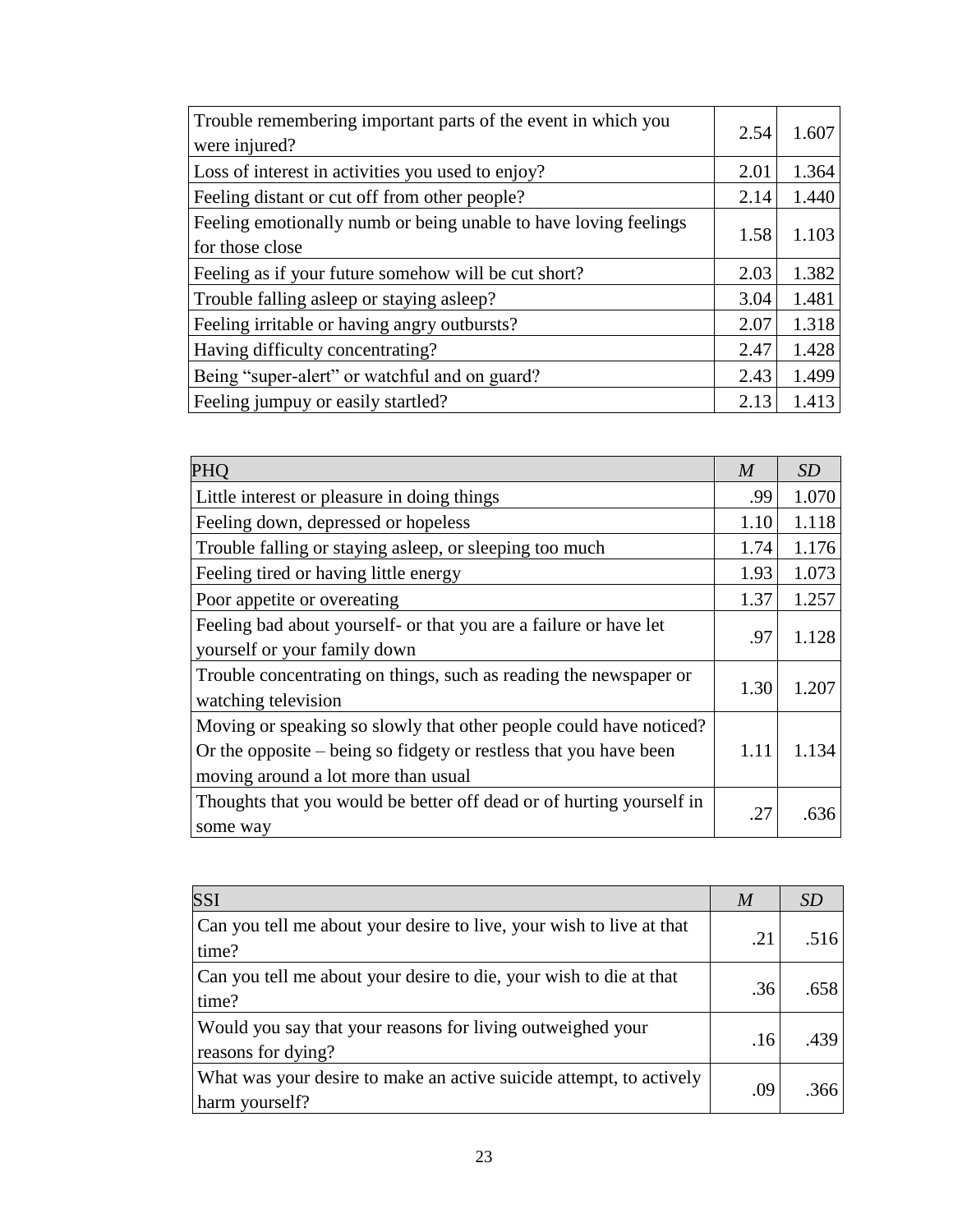| At that time did you have any passive suicidal feelings? |  |  |  | $.13$ $.438$ |
|----------------------------------------------------------|--|--|--|--------------|
|----------------------------------------------------------|--|--|--|--------------|

In the unmediated model (Figure 1), physical pain had a statistically significant positive association with suicidal ideation ( $b = 0.12$ ,  $SE = 0.42$ ,  $p < 0.05$ ). In the proposed mediational models (Figures 2  $\&$  3), however, the relationship between suicidal ideation and physical pain lost statistical significance after the addition of depression ( $b = 0.02$ ,  $SE = 0.04$ ,  $p = 0.64$ ) and posttraumatic stress ( $b =$ 0.04,  $SE = 0.04$ ,  $p = 0.35$ ). Physical pain had a statistically significant positive association with symptoms of depression ( $b = 0.93$ ,  $SE = 0.14$ ,  $p < 0.05$ ) and posttraumatic stress symptoms ( $b = 1.98$ ,  $SE = 0.29$ ,  $p < 0.05$ ). In turn, the proposed mediator variables, depression ( $b = 0.10$ ,  $SE = 0.02$ ,  $p < 0.05$ ) and posttraumatic stress ( $b = 0.04$ ,  $SE = 0.01$ ,  $p < 0.05$ ), were also significantly associated with suicidal ideation. The indirect effect of physical pain on suicidal ideation after the addition of depression (indirect effect =  $0.09$ ;  $z = 4.35$ ,  $SE = 0.02$ ,  $p < 0.01$ ) and posttraumatic stress (indirect effect = .075;  $z = 3.58$ ,  $SE = 0.02$ ,  $p < 0.01$ ) was also statistically significant in both proposed models. The significance of the indirect effect can also be addressed by examining the significance tests of the path connecting the independent variable to the mediator and the path connecting the mediator to the dependent variable. If both of these paths are significant, then we conclude that the indirect effect is significant (Fritz & MacKinnon, 2007). As shown above, the relevant paths were significant for both analyses, providing support consistent with the Sobel test for partial mediation.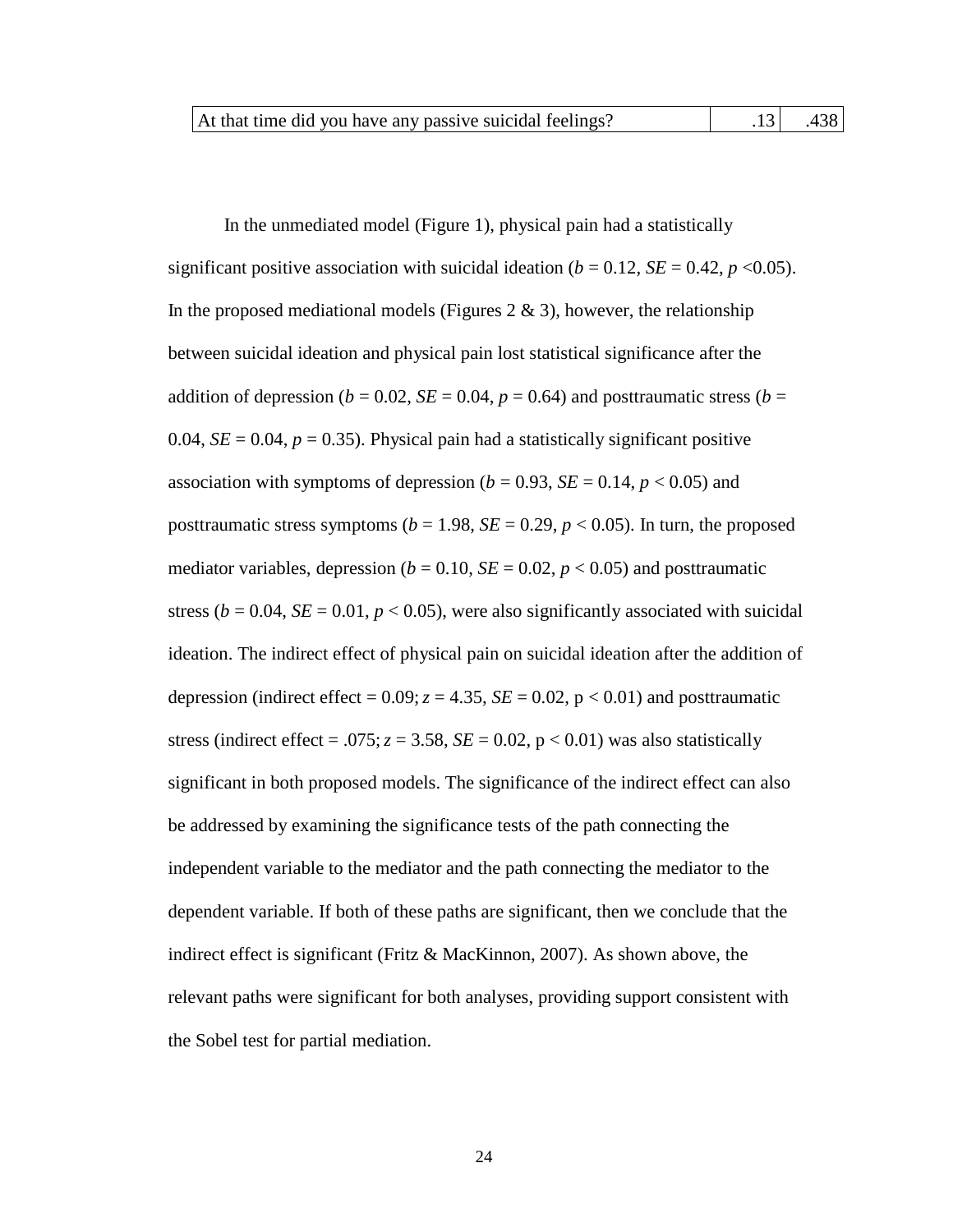$$
Pair\n \begin{array}{c}\n \stackrel{\text{1.1}}{=} \text{0.12, } p < 0.05\n \end{array}
$$
\n $Suicial Identification$ 

**Figure 1.** The unmediated effect of physical pain on suicidal ideation. The unstandardized regression coefficient is presented along with its statistical significance.



**Figure 2.** The mediational effect of posttraumatic stress on the association between physical pain and suicidal ideation. The unstandardized regression coefficients of the direct and indirect relationships are presented along with their statistical significance. Note that the association between physical pain and suicidal ideation is no longer significant.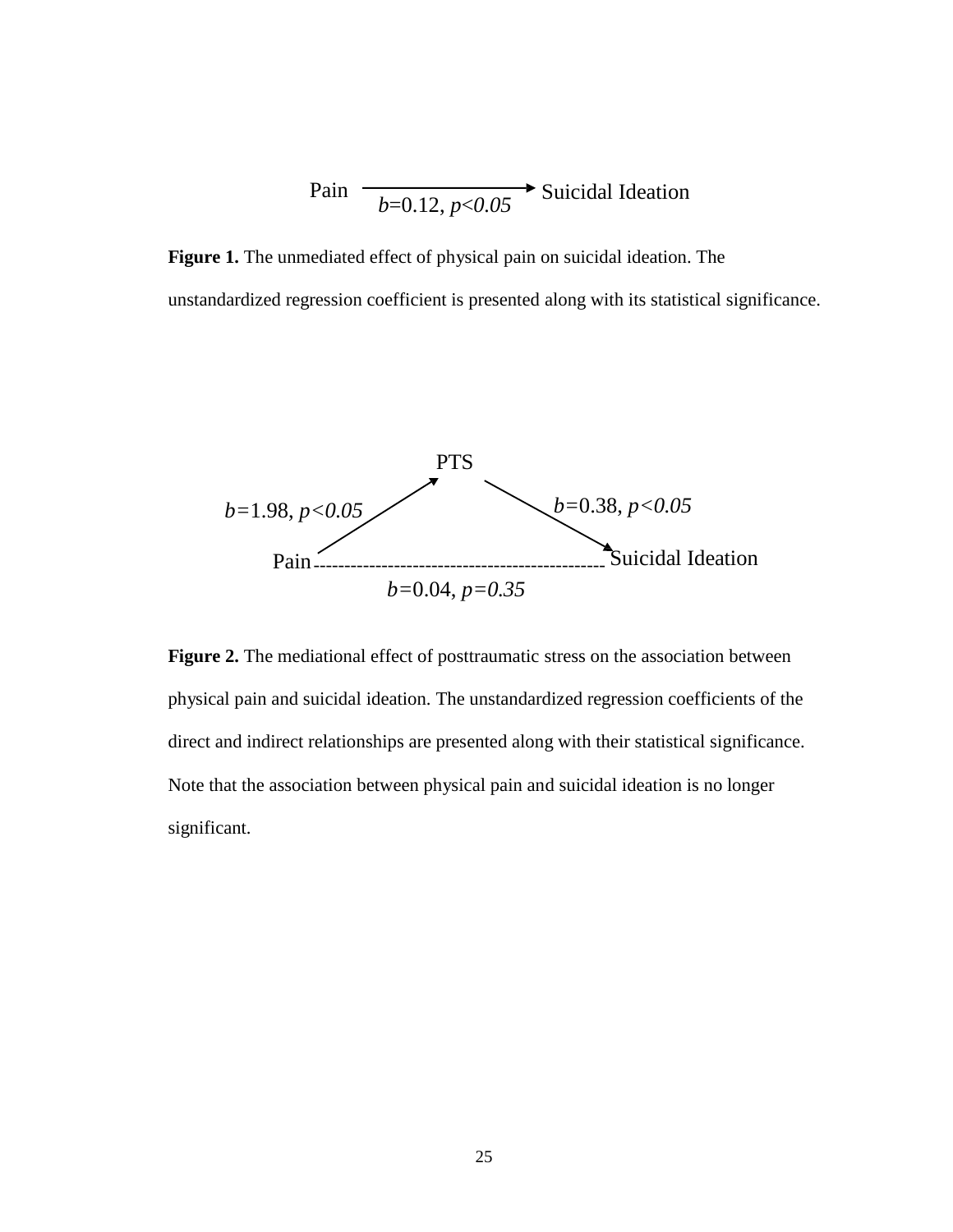

**Figure 3***.* The mediational effect of depression on the association between physical pain and suicidal ideation. The unstandardized regression coefficients of the direct and indirect relationships are presented along with their statistical significance. Note that the association between physical pain and suicidal ideation is no longer significant.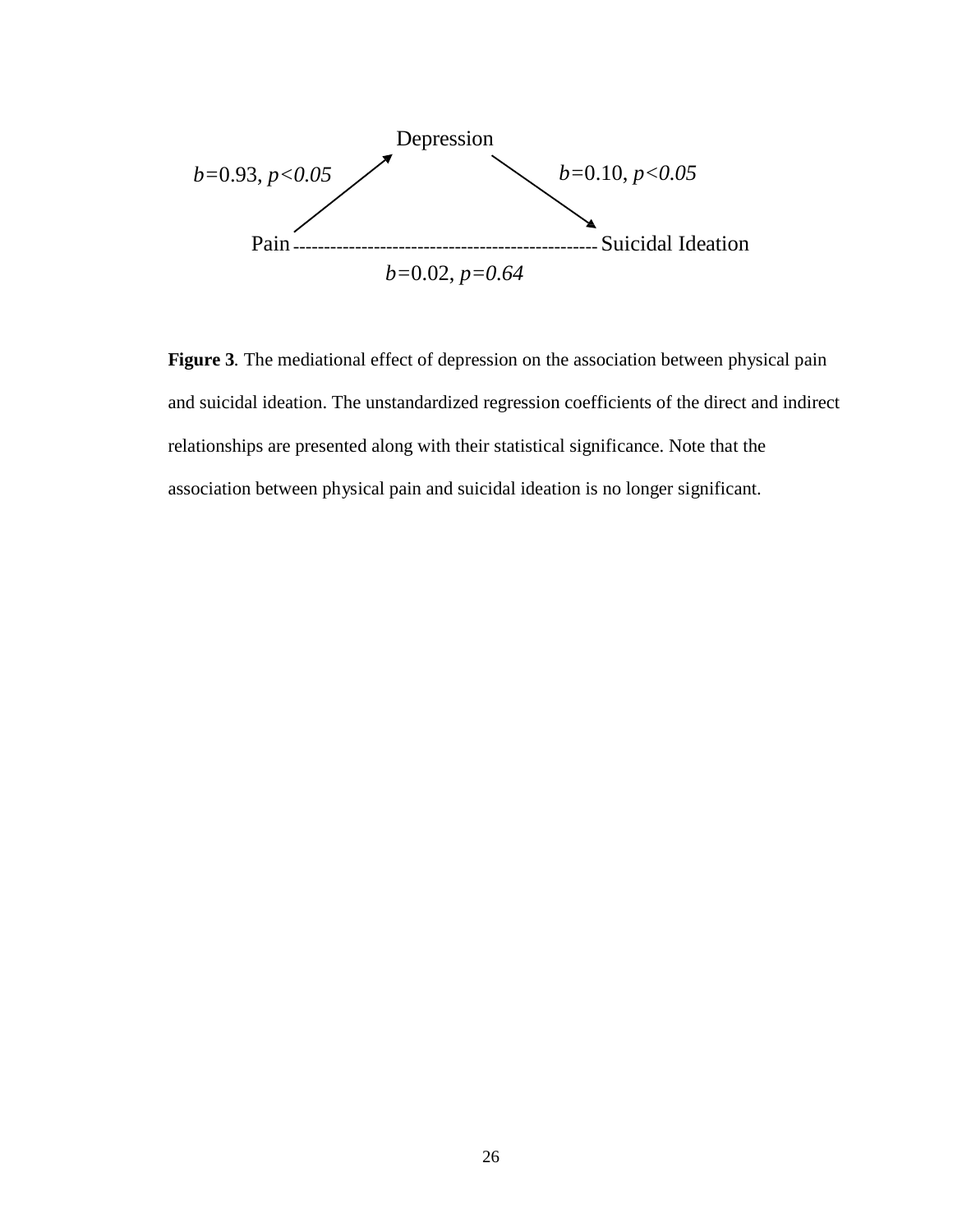#### **Discussion**

The current study was intended to understand suicidal ideation in individuals who have been admitted to a hospital for emergency medical treatment of injuries related to physical trauma. More specifically, we sought to understand how symptoms related to two conditions, depression and posttraumatic stress, influence suicidal ideation in survivors of physical trauma. We proposed that physical pain's association with ideation would be mediated by the severity of depression and posttraumatic stress symptoms, and both of these mediators operated as expected confirming our hypothesis.

#### **Depression and Suicide Ideation in Survivors of Physical Trauma**

These results support the role of depression as a partial mediator of the relationship between physical pain and suicidal ideation. In this way, when a trauma survivor is experiencing physical pain, his or her risk for suicidal ideation increases if they also have more severe symptoms of depression. Thus pain may aggravate symptoms of depression, but it remains unclear how this ultimately confers an increased risk for ideation. Perhaps more severe symptoms of depression may impair the individual's daily functioning and lead to thoughts about ending one's life. A previous longitudinal study of patients treated at Level 1 trauma centers found that higher levels of depression and anxiety early on in the post- injury recovery time period was associated with decreased functioning in subsequent months (Wegener et al., 2011). Decreased functioning, in turn, can significantly influence one's ability to work, participate in physical therapy, or make desired contributions to society, increasing their feeling like a burden on others (Van Orden et al., 2010) and triggering suicidal ideation and behavior (Kaplan, McFarland, Huguet, & Newsom, 2007).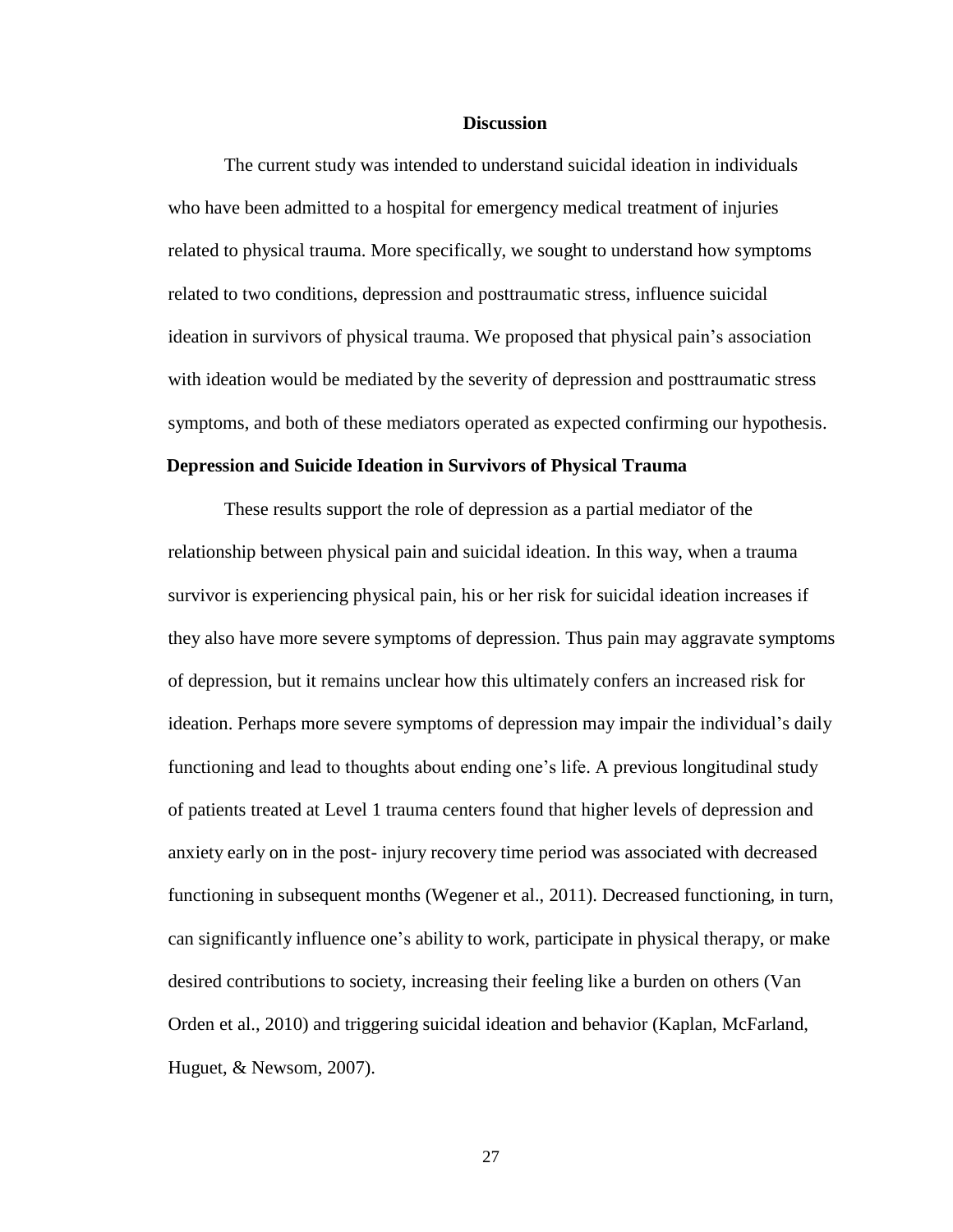Alternatively, pain and depression may have a reciprocal relationship, such that more severe symptoms of depression may help to maintain or influence the perception of pain. In terms of the latter, there is evidence that disrupted sleep, a symptom of depression, is associated with increased sensitivity to and interference with pharmacological treatments for pain (Chiu et al., 2005; Lautenbacher, Kundermann, & Krieg, 2006). Given that the majority (3/4) of patients in the current study endorsed sleep disturbances, with 36% of disruptions taking place "all the time," it is plausible that patients experienced higher intensities of physical pain as a function of sleep deprivation. Furthermore, the continued disruption of sleep by pain during the recovery period may contribute to the onset and/or maintenance of depression symptoms, as previous studies have suggested insomnia as a predictor of an episode of major depression (Breslau, Roth, Rosenthal, & Andreski, 1996). Similarly, another symptom of depression—feeling low in energy—also affected the majority of patients in the current sample. This finding is important to note, as depression symptoms, sleep disturbances, and pain have all been found to have independent associations with suicidal thoughts and behaviors (Pigeon, Pinquart, & Conner, 2012; Tang & Crane, 2006). With this in mind, the combination of interrupted sleep, decreased energy, and increased pain may be a typical *physical*  consequence of the inpatient experience and/or the recovery period after physical trauma, one that has significant *cognitive* and *emotional* effects on the survivor and increases the likelihood that they will experience symptoms of clinically significant pathology.

#### **Post-traumatic Stress and Suicide Ideation in Survivors of Physical Trauma**

The results also provide support for the role of posttraumatic stress as a partial mediator of the relationship between physical pain and suicidal ideation. As previously mentioned, pain may act as a constant reminder of the traumatic event that led to the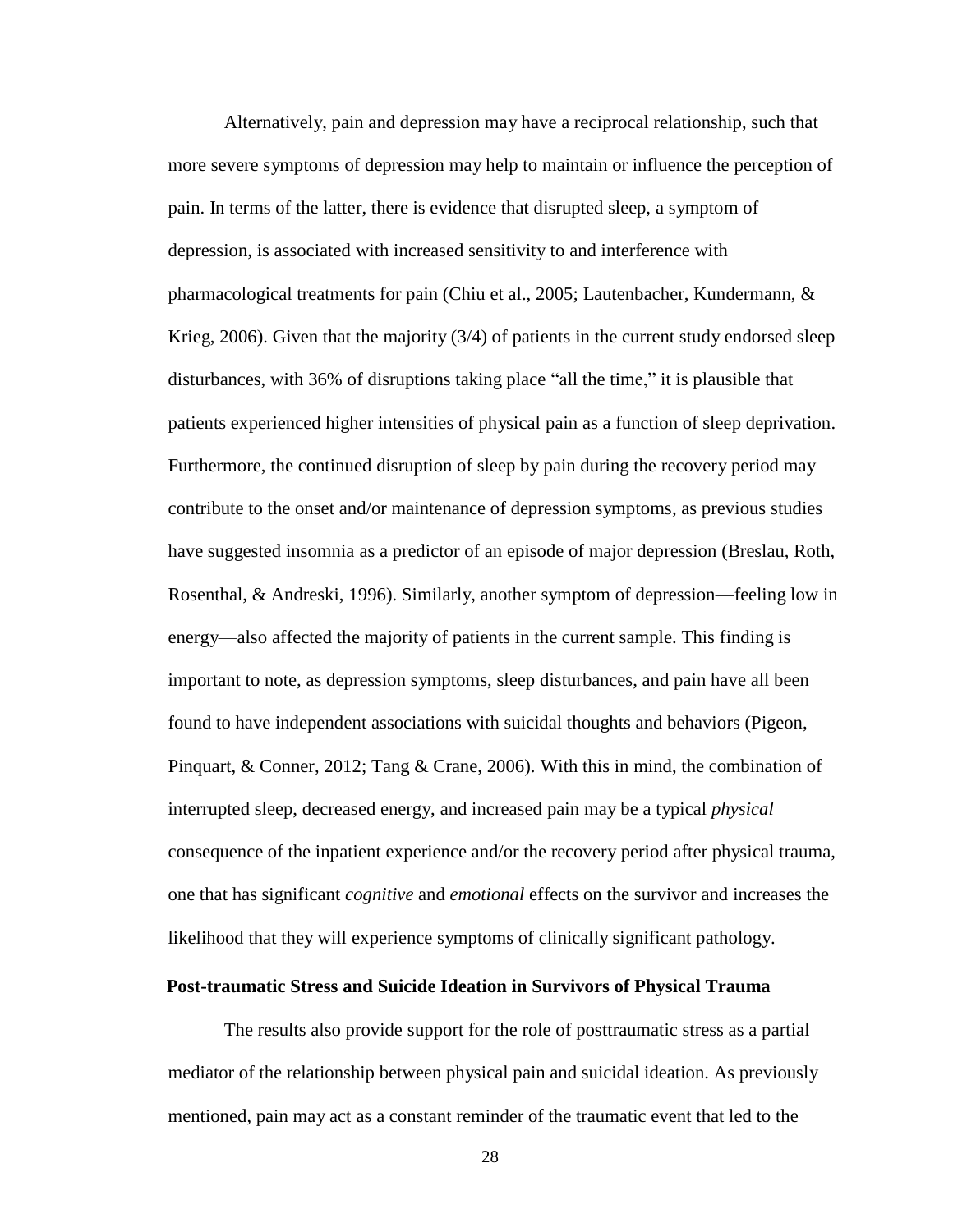patient's injuries (Ramchand et al., 2008), which may aggravate the re-experiencing symptoms associated with PTSD and potentially contribute to the precipitation of maladaptive psychological reactions during the recovery period. Indeed, 25.6% of patients endorsed experiencing repeated, disturbing memories, thoughts, or images of their accident "a little bit" of the time since their injury. Another 25% endorsed "trouble falling or staying asleep," making these symptoms the two most frequently endorsed of the assessed signs of posttraumatic stress.

It is important to note, however, that for the other items on the PCLC, a high percentage of patients tended to endorse having not experienced symptoms at all. This finding may point to the fact that current diagnostic criteria for posttraumatic stress disorder requires that symptoms persist for at least one month since the event of injury. These patients were assessed for PTS almost immediately after they received their wounds, which may be too soon to make a formal assessment; posttraumatic stress may have yet to develop or may exist at a severity that is too low to detect by the PCLC.

Though PCLC total scores in the current sample are too low to meet diagnostic criteria for PTSD, the results of this study suggest that PTS symptoms are nevertheless strong enough at the time of hospitalization to mediate the relationship between physical pain and suicidal ideation. This is to say, patients endorsing pain from physical trauma appear to experience enough stress in the immediate aftermath of their injury to trigger suicidal ideation. This is consistent with previous research on subthreshold PTSD, a label for posttraumatic symptoms that are of insufficient number of severity to meet full diagnostic criteria.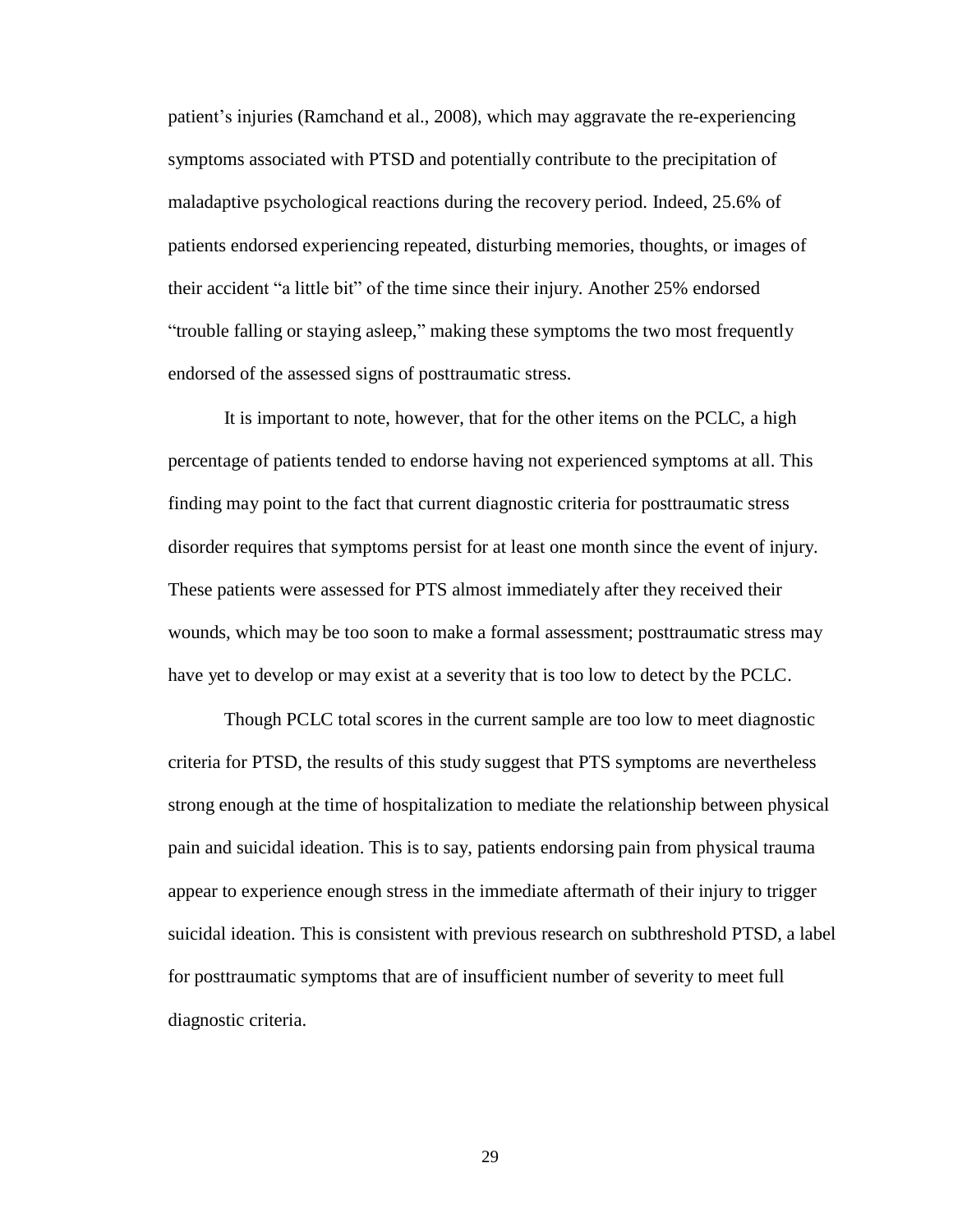Marshall et al. (2001) found that subthreshold PTSD symptoms can impair functioning and increase risk for suicidal ideation, even after controlling for major depressive disorder. Alternatively, patients may not necessarily be exhibiting symptoms of a subclinical disorder but acute stress disorder (ASD) instead. The symptoms of ASD resemble that of PTSD, the major diagnostic distinction being that ASD symptoms must persist for at least three days but no more than one month after trauma exposure. There is some evidence that individuals who experience symptoms of acute stress are at higher risk for going on to develop PTSD (Harvey & Bryant, 1998) and to die by suicide (Gradus et al., 2010). It is likely that a significant percentage of the sample meet criteria for ASD, which provides a potential alternative explanation for the role of stress reactions as mediators of the physical pain-ideation relationship. The current study, however, did not use any formal assessment for acute stress, an overlooked aspect that may provide useful information if pursued in future research.

#### **Limitations**

Although the current study sheds light on the possible roles that depression and PTS play as mediators of the physical pain-ideation relationship, a complete understanding of the mechanisms behind suicidal ideation in survivors of physical trauma has yet to be achieved. The study was limited in its assessments, namely inconsistency in when pain was assessed in patients. It is possible that a selfreported rating of pain may drastically change depending on if the patient was questioned before or after the application of any analgesic treatments (e.g. pain medication), a variation that resulted from research team interviewers not having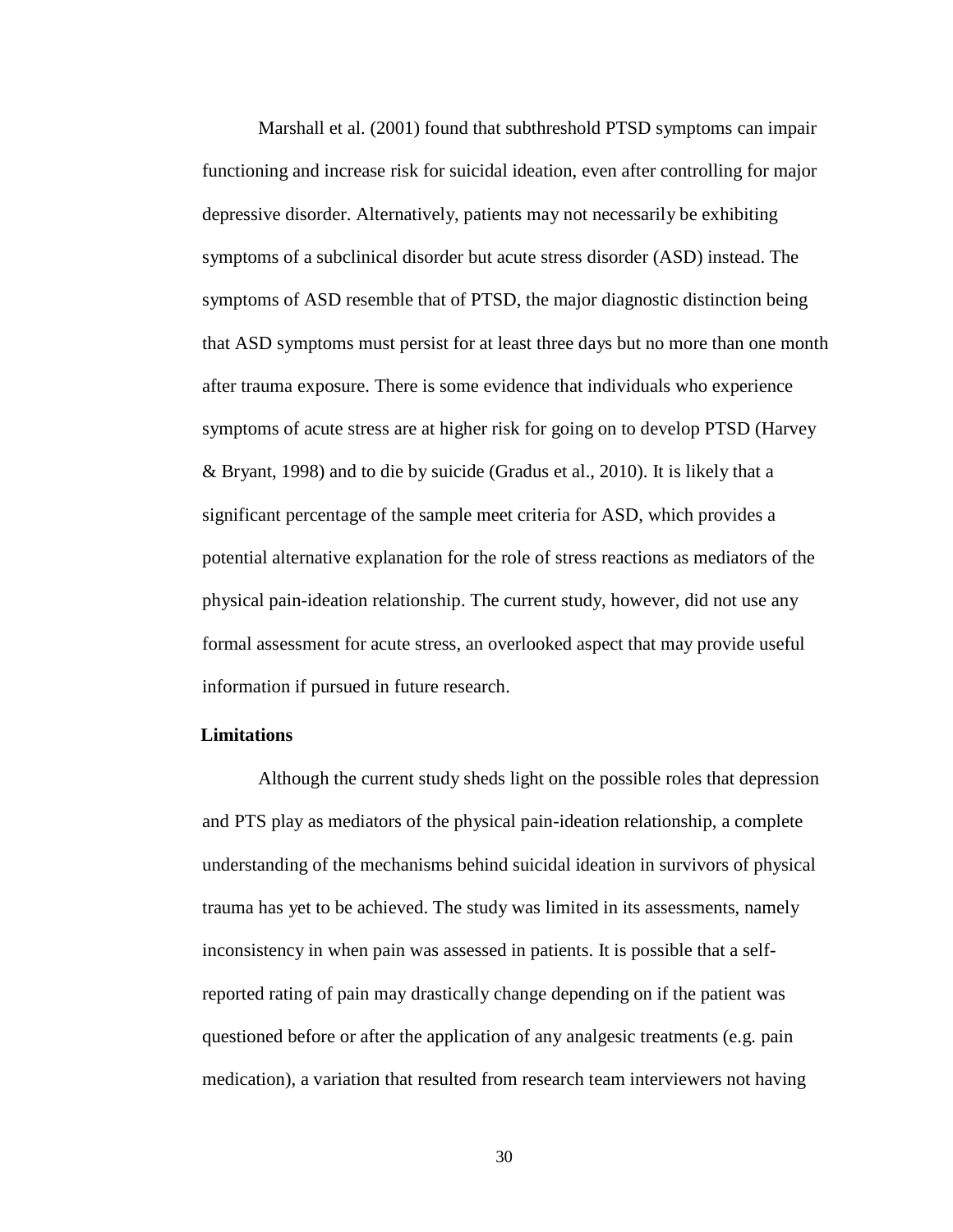full control over when they would be able to speak with patients. Additionally, the current findings only relate to suicidal ideation, thus it would be helpful if future work focused on how the effect of pain, depression, and PTSD looked in suicidal behavior as well.

Above all, it has yet to be fully understood how a patient group admitted for non- psychiatric medical treatment becomes a psychiatric population. The question of causation remains; physical trauma survivors in the present study may have had risk factors or prior history for mental illness that were aggravated by the traumatic event, or the nature of physical trauma itself may lead to the development of complex negative psychological outcomes. Nevertheless, the findings of this study highlights the fact that medical professionals are in a key position to detect individuals who may be at risk of developing psychiatric challenges as a result of their physical trauma. Early intervention may play a crucial role in preventing the mental deterioration of individuals who are recovering in the aftermath of a physically painful event, thereby ameliorating the emotional pain associated with suicidal ideation and potentially deterring the patient from ending their life.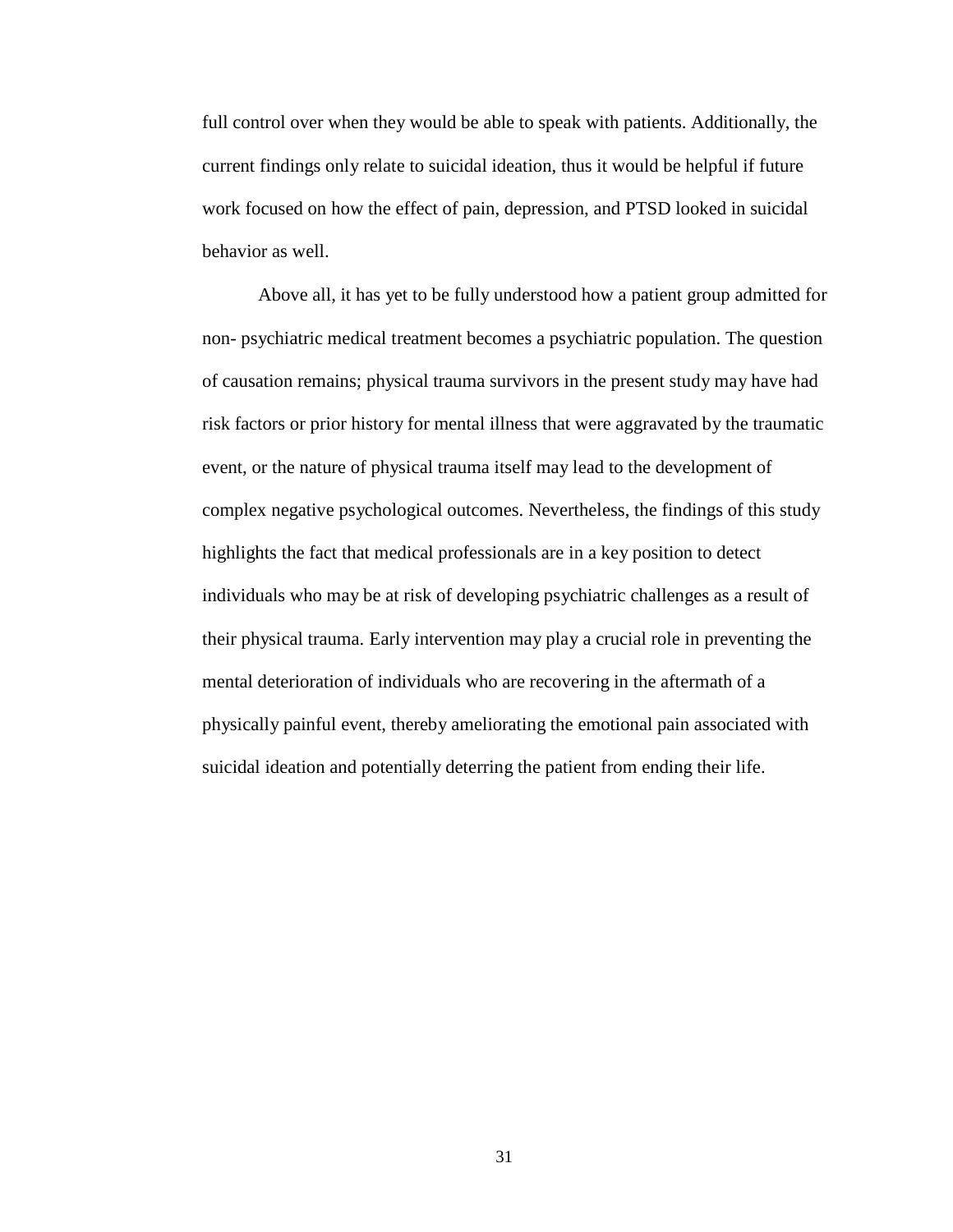# Appendix A *PTSD Checklist Civilian Version*

*pclc* Now I will read a list of problems and complaints that people sometimes have in response to stressful life experiences like the event that brought you to the hospital. For each item, I would like you to tell me how bothered you have been by these experiences **since you were injured**:

|        | Since you were injured,<br>how BOTHERED have<br>you been by:                                                                             | Not at<br>All | $\mathbf{A}$<br>Little<br>Bit | Moderately | Quite a<br>Bit | Extremely |
|--------|------------------------------------------------------------------------------------------------------------------------------------------|---------------|-------------------------------|------------|----------------|-----------|
| $[1.]$ | Repeated,<br>disturbing<br>memories,<br>thoughts, or<br>images of the<br>event in which<br>you were injured?                             | $\mathbf{1}$  | $\overline{2}$                | 3          | $\overline{4}$ | 5         |
| $[2.]$ | Repeated,<br>disturbing<br>dreams of the<br>event in which<br>you were injured?                                                          | $\mathbf{1}$  | $\overline{2}$                | 3          | $\overline{4}$ | 5         |
| $[3.]$ | Suddenly acting<br>or feeling as if the<br>event in which<br>you were injured<br>was happening<br>again (as if you<br>were reliving it)? | $\mathbf{1}$  | $\overline{2}$                | 3          | $\overline{4}$ | 5         |
| $[4.]$ | Feeling very<br>upset when<br>something<br>reminded you of<br>the event in<br>which you were<br>injured?                                 | $\mathbf{1}$  | $\overline{2}$                | 3          | $\overline{4}$ | 5         |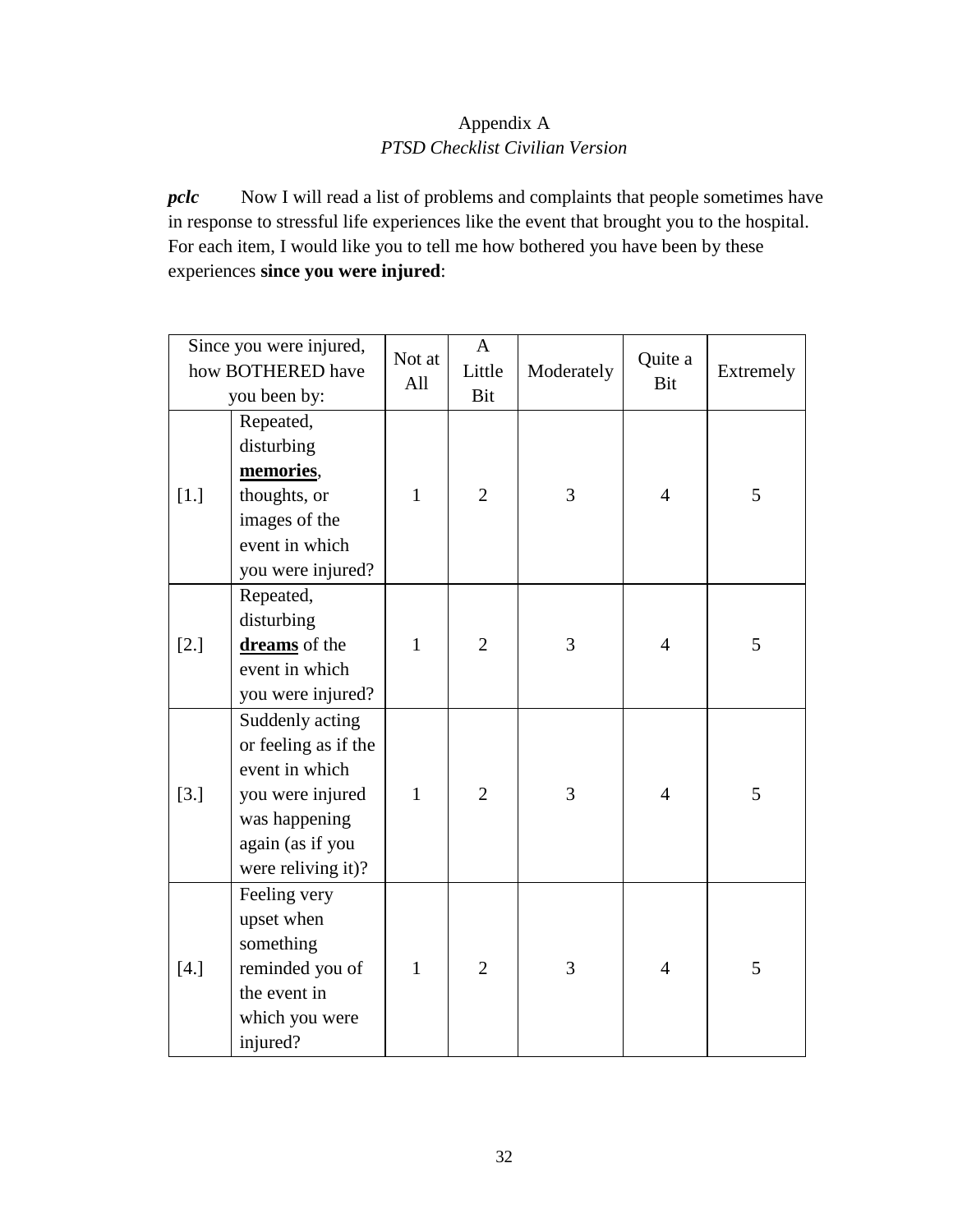| $[5.]$  | Having physical<br>reactions (e.g.,<br>heart pounding,<br>trouble breathing,<br>sweating) when<br>something<br>reminded you of<br>the event in<br>which you were<br>injured? | $\mathbf{1}$ | $\overline{2}$ | 3 | 4              | 5 |
|---------|------------------------------------------------------------------------------------------------------------------------------------------------------------------------------|--------------|----------------|---|----------------|---|
| [6.]    | Avoiding<br>thinking about or<br>talking about the<br>event in which<br>you were injured<br>or avoiding<br>having feelings<br>related to it?                                 | $\mathbf{1}$ | $\overline{2}$ | 3 | 4              | 5 |
| $[7.]$  | Avoiding<br>activities or<br>situations because<br>they reminded<br>you of the event<br>in which you<br>were injured?                                                        | $\mathbf{1}$ | $\overline{2}$ | 3 | $\overline{4}$ | 5 |
| $[8.]$  | Trouble<br>remembering<br>important parts of<br>the event in<br>which you were<br>injured?                                                                                   | 1            | $\overline{2}$ | 3 | 4              | 5 |
| $[9.]$  | Loss of interest in<br>activities you<br>used to enjoy?                                                                                                                      | $\mathbf{1}$ | $\overline{2}$ | 3 | $\overline{4}$ | 5 |
| $[10.]$ | Feeling distant or<br>cut off from other<br>people?                                                                                                                          | $\mathbf{1}$ | $\overline{2}$ | 3 | $\overline{4}$ | 5 |
| $[11.]$ | Feeling<br>emotionally numb<br>or being unable to                                                                                                                            | $\mathbf{1}$ | $\mathbf{2}$   | 3 | $\overline{4}$ | 5 |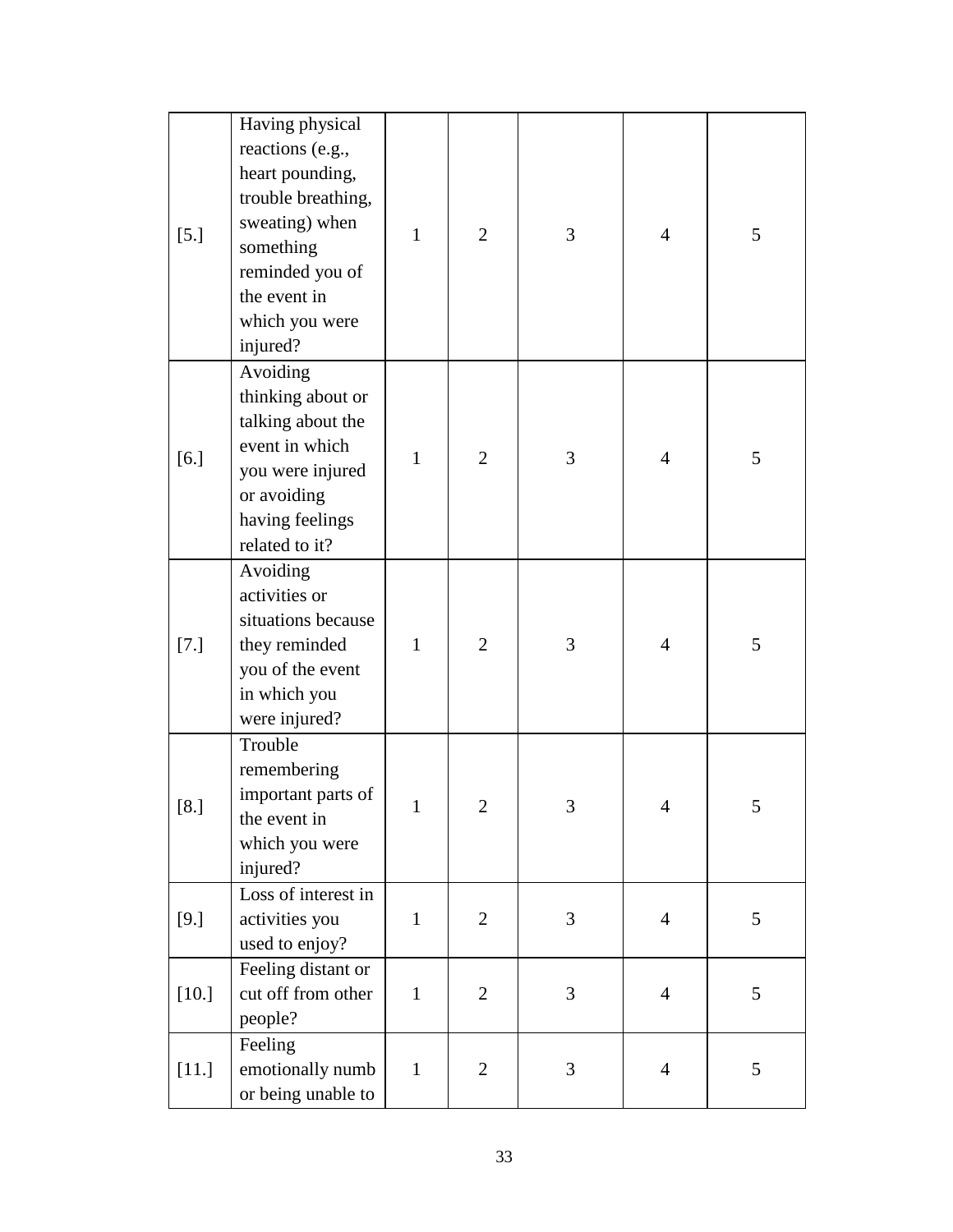|         | have loving        |   |                |   |                |   |
|---------|--------------------|---|----------------|---|----------------|---|
|         | feelings for those |   |                |   |                |   |
|         | close to you?      |   |                |   |                |   |
|         | Feeling as if your |   |                |   |                |   |
| $[12.]$ | future somehow     | 1 | $\overline{2}$ | 3 | $\overline{4}$ | 5 |
|         | will be cut short? |   |                |   |                |   |
|         | Trouble falling    |   |                |   |                |   |
| $[13.]$ | asleep or staying  | 1 | $\overline{2}$ | 3 | $\overline{4}$ | 5 |
|         | asleep?            |   |                |   |                |   |
|         | Feeling irritable  |   |                |   |                |   |
| $[14.]$ | or having angry    | 1 | $\overline{2}$ | 3 | $\overline{4}$ | 5 |
|         | outbursts?         |   |                |   |                |   |
| [15.]   | Having difficulty  | 1 | $\overline{2}$ | 3 | $\overline{4}$ | 5 |
|         | concentrating?     |   |                |   |                |   |
|         | Being "super-      |   |                |   |                |   |
| [16.]   | alert" or watchful | 1 | $\overline{2}$ | 3 | $\overline{4}$ | 5 |
|         | and on guard?      |   |                |   |                |   |
|         | Feeling jumpy or   | 1 | $\overline{2}$ | 3 | $\overline{4}$ | 5 |
| [17.]   | easily startled?   |   |                |   |                |   |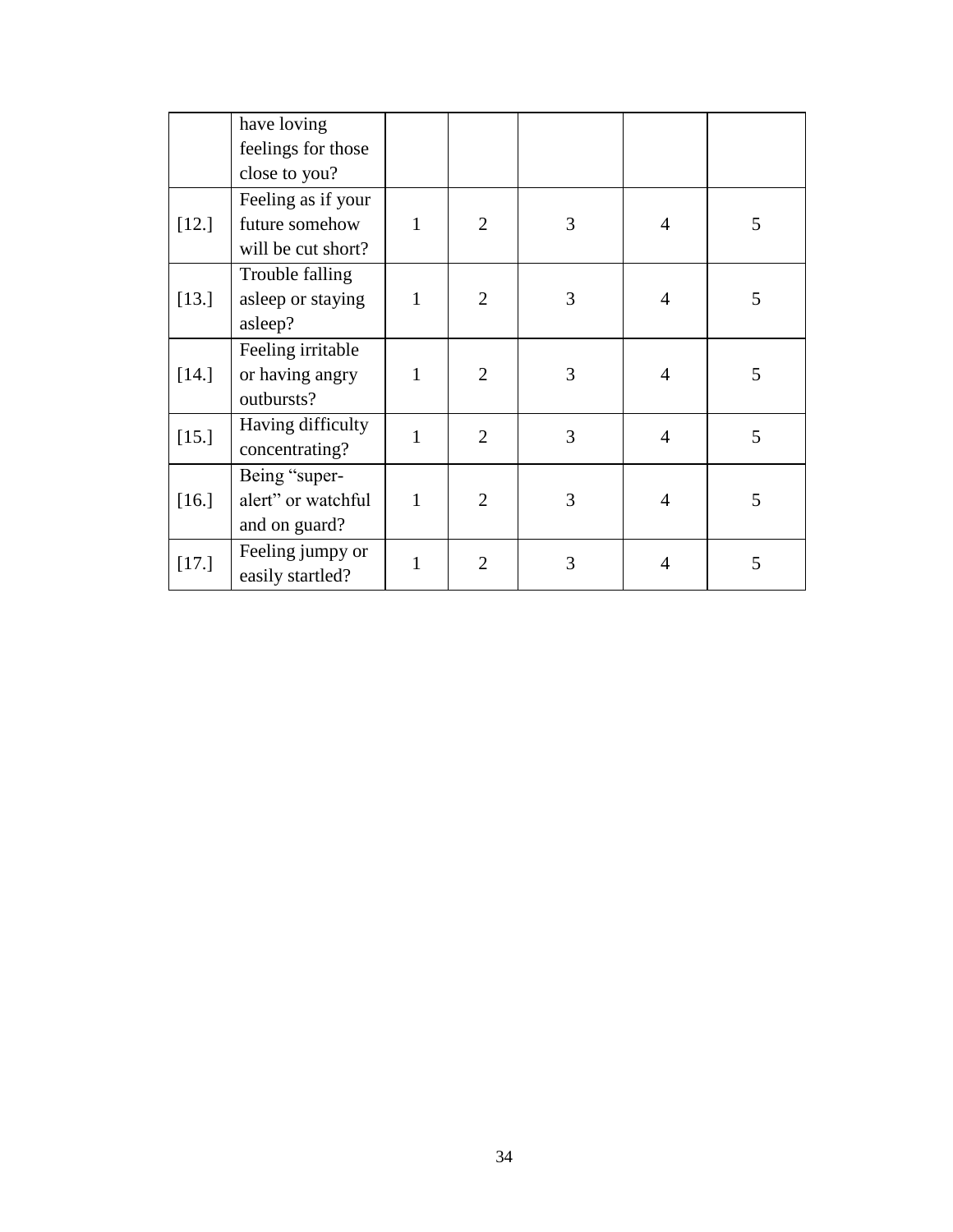| phq    | Since your injury,        | Not at all       | A little of  | <b>More</b>    | <b>Nearly</b> |
|--------|---------------------------|------------------|--------------|----------------|---------------|
|        | how often have you        |                  | the time     | than half      | all the       |
|        | been bothered by any      |                  |              | the time       | time          |
|        | of the following          |                  |              |                |               |
|        | problems?                 |                  |              |                |               |
|        | Little interest or        | $\boldsymbol{0}$ | $\mathbf{1}$ | $\overline{2}$ | 3             |
| $[1.]$ | pleasure in doing things  |                  |              |                |               |
|        | Feeling down,             | $\overline{0}$   | $\mathbf{1}$ | $\overline{2}$ | 3             |
| $[2.]$ | depressed or hopeless     |                  |              |                |               |
|        | Trouble falling or        |                  |              |                |               |
| $[3.]$ | staying asleep, or        | $\boldsymbol{0}$ | $\mathbf{1}$ | $\overline{2}$ | 3             |
|        | sleeping too much         |                  |              |                |               |
|        | Feeling tired or having   | $\overline{0}$   |              |                | 3             |
| $[4.]$ | little energy             |                  | $\mathbf{1}$ | $\overline{2}$ |               |
|        | Poor appetite or          | $\overline{0}$   | $\mathbf{1}$ | $\overline{2}$ | 3             |
| $[5.]$ | overeating                |                  |              |                |               |
|        | Feeling bad about         |                  |              |                |               |
|        | yourself- or that you     |                  |              |                |               |
| [6.]   | are a failure or have let | $\overline{0}$   | $\mathbf{1}$ | $\overline{2}$ | 3             |
|        | yourself or your family   |                  |              |                |               |
|        | down                      |                  |              |                |               |
|        | Trouble concentrating     |                  |              |                |               |
| [7.]   | on things, such as        | $\boldsymbol{0}$ | $\mathbf{1}$ | $\overline{2}$ | 3             |
|        | reading the newspaper     |                  |              |                |               |
|        | or watching television    |                  |              |                |               |
|        | Moving or speaking so     |                  |              |                |               |
| [8.]   | slowly that other         |                  |              |                |               |
|        | people could have         |                  |              |                |               |
|        | noticed? Or the           |                  |              |                |               |
|        | opposite - being so       | $\boldsymbol{0}$ | $\mathbf{1}$ | $\overline{2}$ | 3             |
|        | fidgety or restless that  |                  |              |                |               |
|        | you have been moving      |                  |              |                |               |
|        | around a lot more than    |                  |              |                |               |
|        | usual                     |                  |              |                |               |

Appendix B *Patient Health Questionnaire*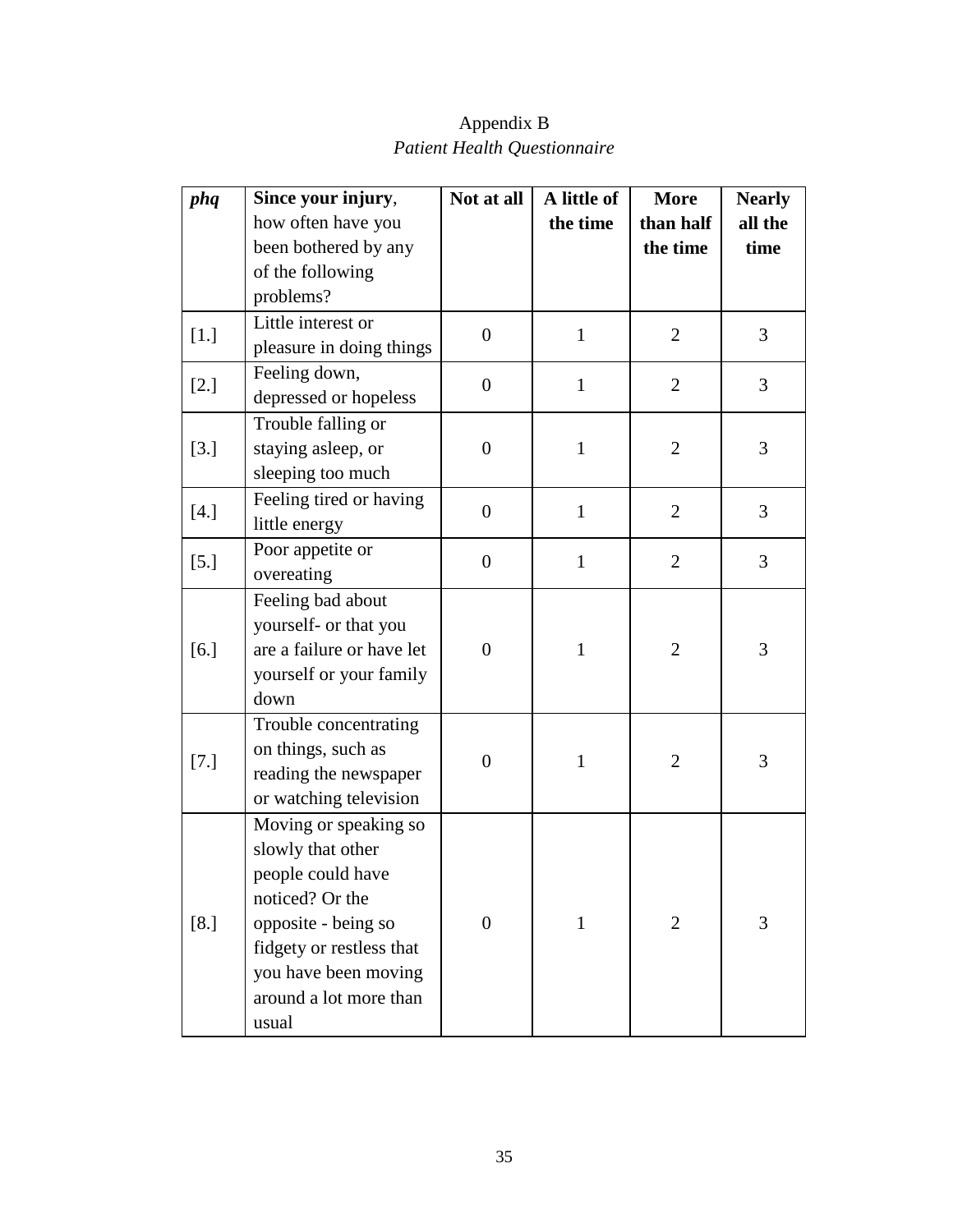| [9.] |                                                                                         | 0 | $\mathcal{D}_{\mathcal{L}}$ | 3 |
|------|-----------------------------------------------------------------------------------------|---|-----------------------------|---|
|      | Thoughts that you<br>would be better off<br>dead or of hurting<br>yourself in some way. |   |                             |   |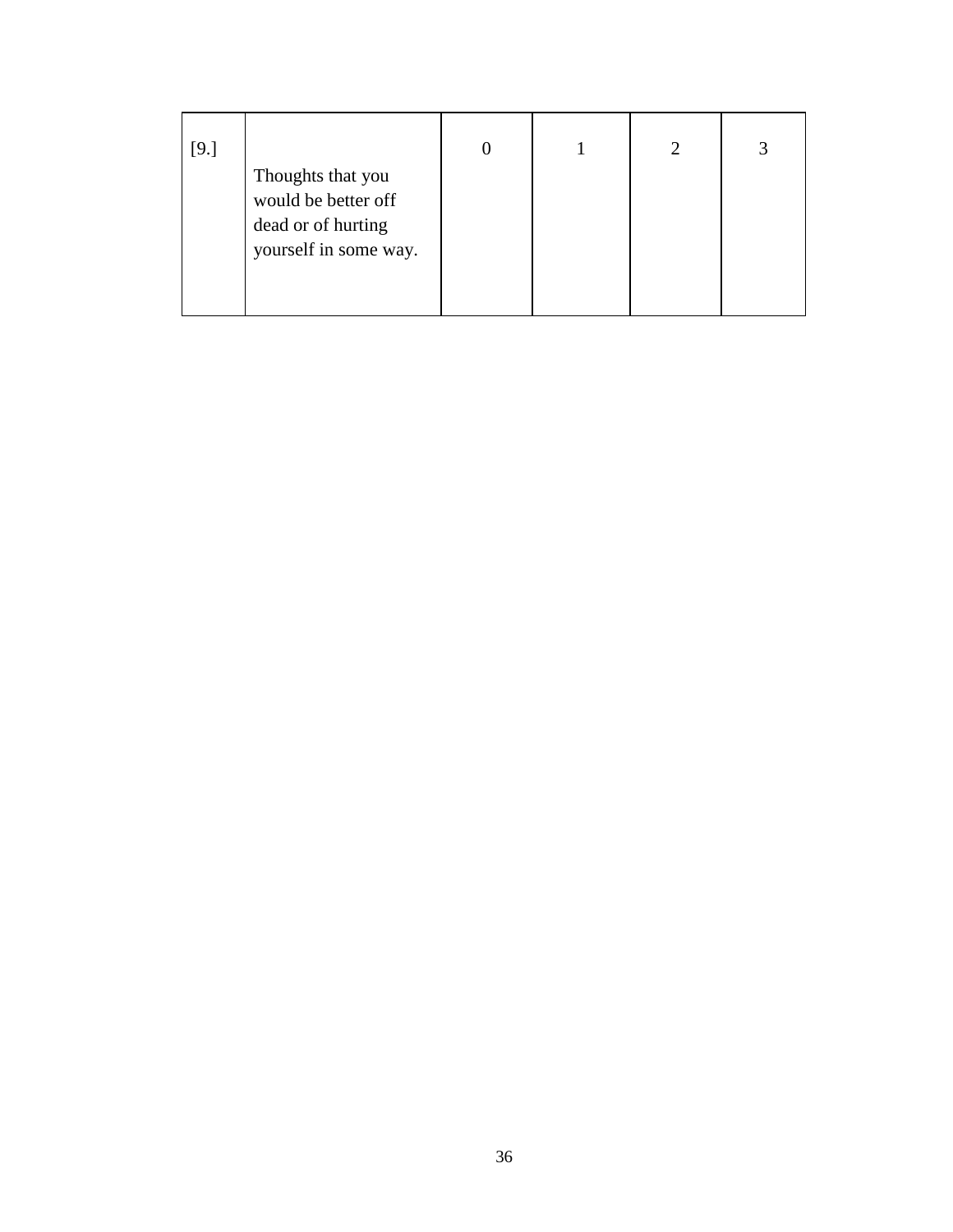# Appendix C

### *Scale for Suicide Ideation*

*Think about a time since your injury that you felt the most suicidal or the worst off emotionally. Think about that time and answer all of the following questions how you would have answered at that time:*

| <b>I. CHARACTERISTICS TOWARD LIVING/DYING</b>                                                                               |                                       |                |  |  |      |      |
|-----------------------------------------------------------------------------------------------------------------------------|---------------------------------------|----------------|--|--|------|------|
| [1.] WISH TO LIVE                                                                                                           |                                       |                |  |  |      |      |
| Can you tell me about your desire to live, your wish to live at that time? Was                                              |                                       |                |  |  |      |      |
|                                                                                                                             | it moderate to strong? Weak? Or None? |                |  |  |      |      |
| Moderate to strong                                                                                                          | Weak                                  | None           |  |  |      |      |
| $\Omega$                                                                                                                    | 1                                     | $\overline{2}$ |  |  |      |      |
| [2.] WISH TO DIE                                                                                                            |                                       |                |  |  |      |      |
| Can you tell me about your desire to die, your wish to die at that time? Was                                                |                                       |                |  |  |      |      |
| it moderate to strong? Weak? Or None?                                                                                       |                                       |                |  |  |      |      |
| None                                                                                                                        | Weak                                  | Moderate to    |  |  |      |      |
| $\theta$                                                                                                                    | 1                                     | strong         |  |  |      |      |
|                                                                                                                             |                                       | $\overline{2}$ |  |  |      |      |
| [3.] REASONS FOR LIVING AND DYING                                                                                           |                                       |                |  |  |      |      |
| Would you say that your reasons for living outweighed your reasons for                                                      |                                       |                |  |  |      |      |
| dying? Would you say that your reasons for dying outweighed your reasons                                                    |                                       |                |  |  |      |      |
|                                                                                                                             | for living? Or were they about equal? |                |  |  |      |      |
| For living outweigh for                                                                                                     |                                       | For dying      |  |  |      |      |
| dying                                                                                                                       | About equal                           | outweigh for   |  |  |      |      |
| $\theta$                                                                                                                    | $\mathbf{1}$                          | living         |  |  |      |      |
|                                                                                                                             |                                       | $\overline{2}$ |  |  |      |      |
| [4.] DESIRE TO MAKE ACTIVE SUICIDE ATTEMPT                                                                                  |                                       |                |  |  |      |      |
| (At that time) what was your desire to make an active suicide attempt, to                                                   |                                       |                |  |  |      |      |
| actively harm yourself, actively kill yourself? Was there no desire at all?<br>Was it a weak desire, or moderate to strong? |                                       |                |  |  |      |      |
|                                                                                                                             |                                       |                |  |  | None | Weak |
| $\Omega$                                                                                                                    | 1                                     | strong         |  |  |      |      |
|                                                                                                                             |                                       | $\overline{2}$ |  |  |      |      |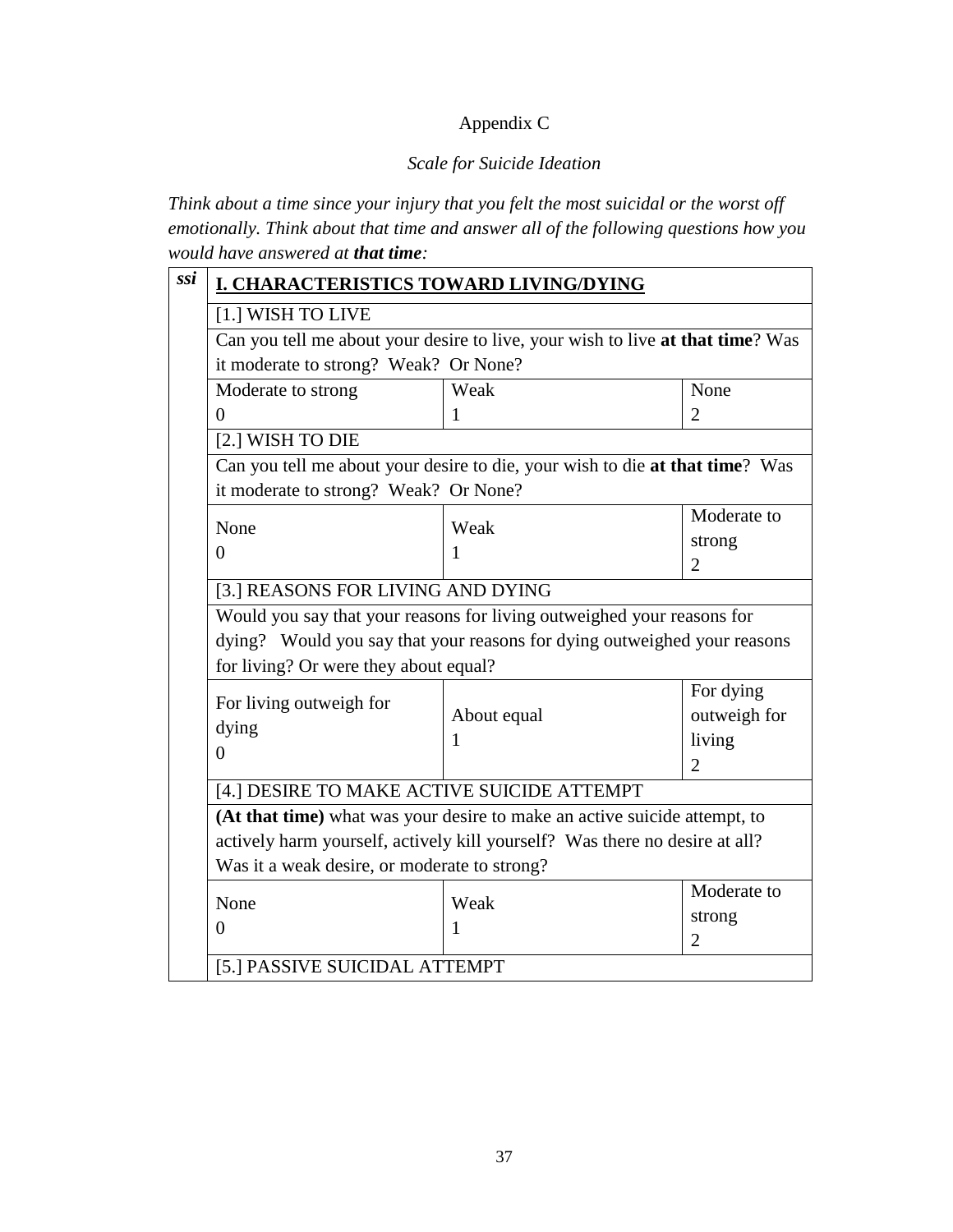**At that time** did you have any passive suicidal feelings? For instance would you, in fact, take precautions necessary to save your life? Would you take medicine to save your life? Would you drive safely to keep yourself alive? Or, would you be deliberately careless, leaving life and death to chance? An example might be, crossing the street without looking, having a fatalistic attitude that if you live, you live; if you get hit, it was meant to be, i.e. not really caring what happens; being very careless with your life. Or, would you actively avoid steps to save or maintain your life, i.e. if you were diabetic, would you deliberately avoid taking your insulin as a way of showing that you didn't care about life or death?

|  | Would take precautions | Would leave life/death to<br>chance | Would avoid<br>steps<br>necessary to<br>save or<br>maintain life |
|--|------------------------|-------------------------------------|------------------------------------------------------------------|
|--|------------------------|-------------------------------------|------------------------------------------------------------------|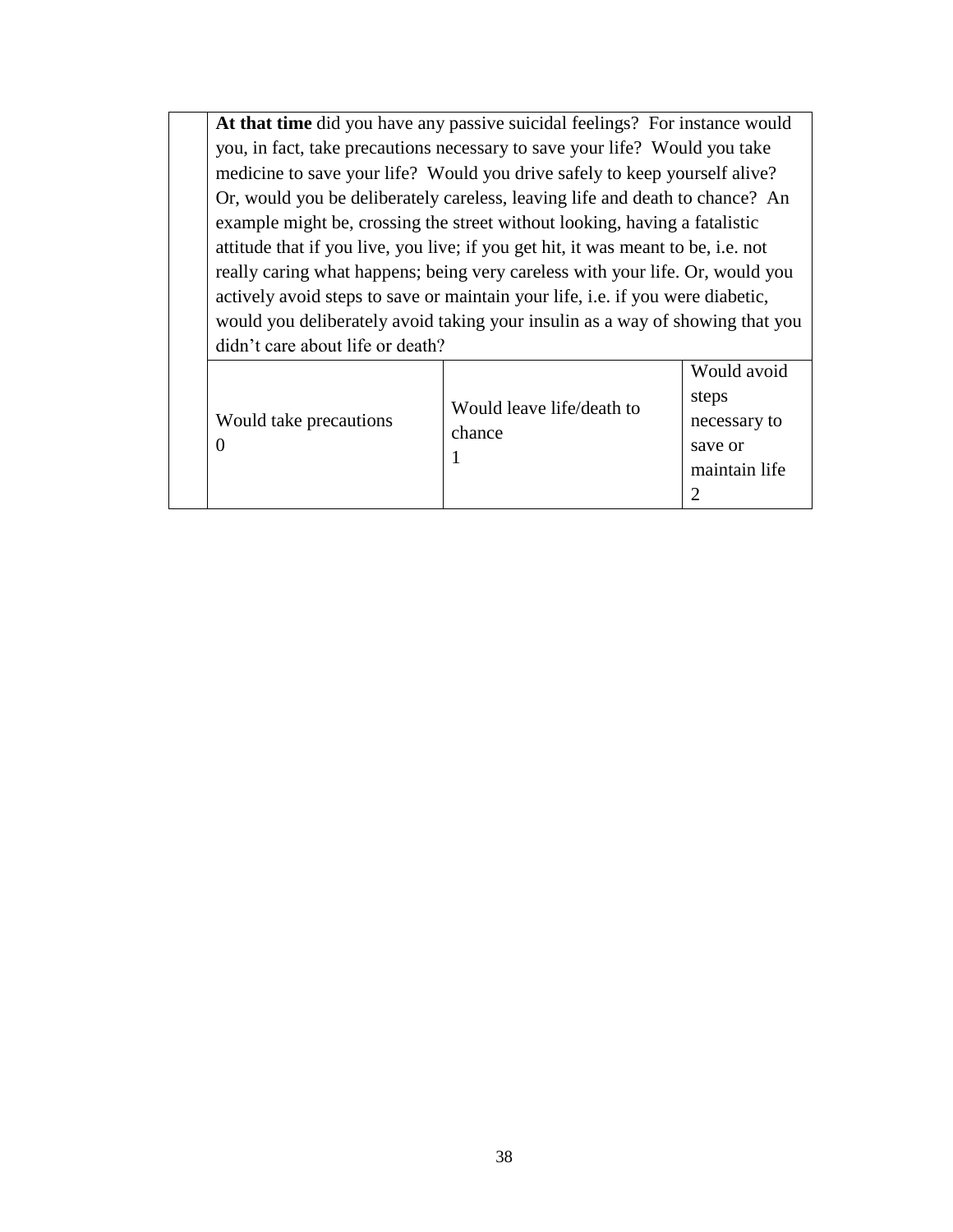#### References

Ballard, E. D., Ionescu, D. F., Voort, J. L. V., Niciu, M. J., Richards, E. M., Luckenbaugh, D. A., ... & Zarate, C. A. (2014). Improvement in suicidal ideation after ketamine infusion: Relationship to reductions in depression and anxiety. *Journal of Psychiatric Research, 58,* 161-166. doi: 10.1016/j.jpsychires.2014.07.027

Baron, R. M., & Kenny, D. A. (1986). The moderator–mediator variable distinction in social psychological research: Conceptual, strategic, and statistical considerations*. Journal of Personality and Social Psychology, 51*, 1173. doi:

10.1037/00223514.51.6.1173

- Beck, A. T., Kovacs, M., & Weissman, A. (1979). Assessment of suicidal intention: The Scale for Suicide Ideation. *Journal of Consulting and Clinical Psychology, 47*, 343. doi: 10.1037/0022-006X.47.2.343
- Beck, A. T., Brown, G. K., & Steer, R. A. (1997). Psychometric characteristics of the Scale for Suicide Ideation with psychiatric outpatients. *Behaviour Research and Therapy, 35*, 1039-1046. doi: 10.1016/S0005-7967(97)00073-9
- Bliese, P. D., Wright, K. M., Adler, A. B., Cabrera, O., Castro, C. A., & Hoge, C. W. (2008). Validating the primary care posttraumatic stress disorder screen and the posttraumatic stress disorder checklist with soldiers returning from combat. *Journal of Consulting and Clinical Psychology, 76*, 272-281. doi: 10.1037/0022006X.76.2.272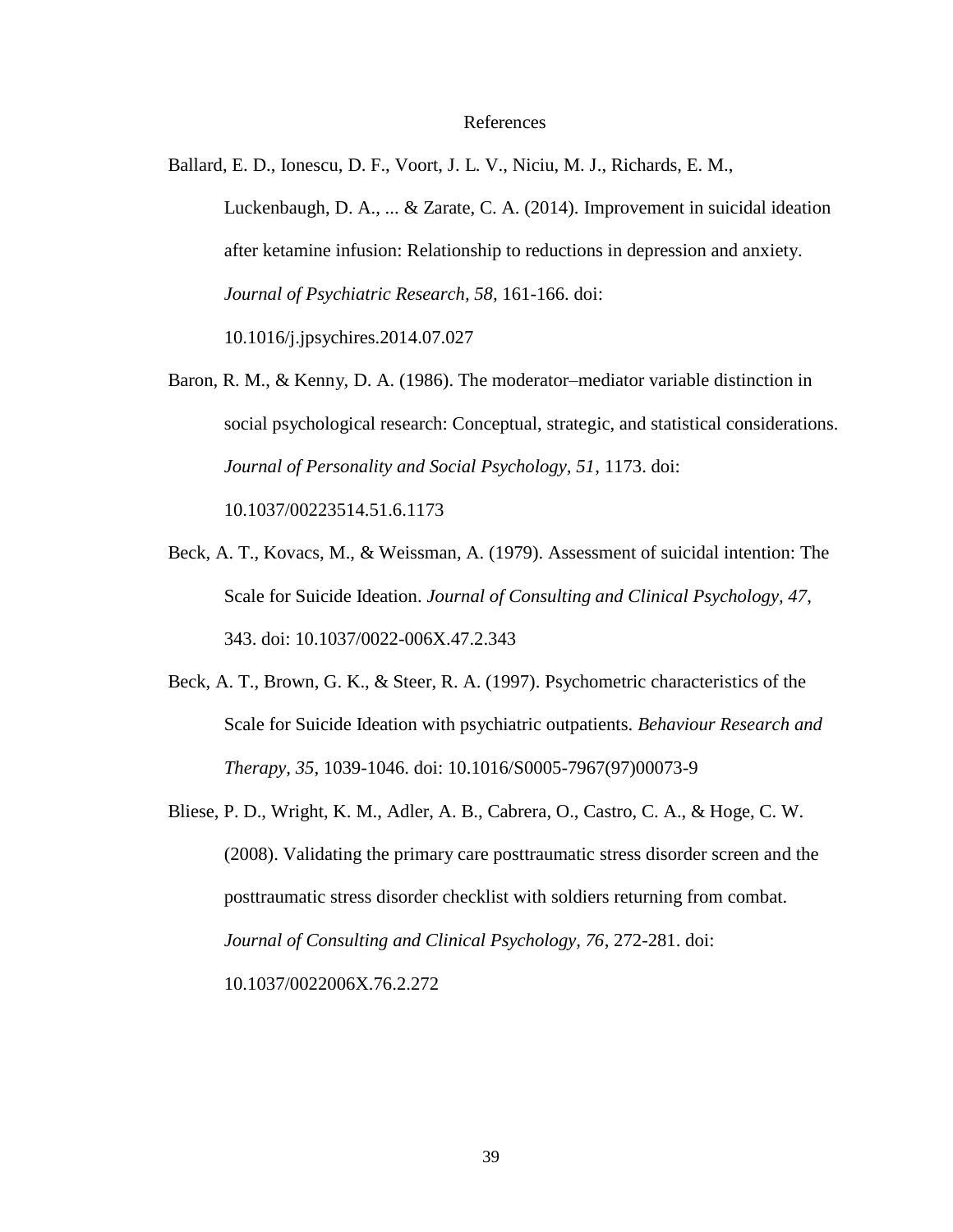- Breslau, N., Roth, T., Rosenthal, L., & Andreski, P. (1996). Sleep disturbance and psychiatric disorders: A longitudinal epidemiological study of young adults. *Biological Psychiatry*, *39*, 411-418. doi: 10.1016/0006- 3223(95)00188-3
- Cavanagh, J. T., Carson, A. J., Sharpe, M., & Lawrie, S. M. (2003). Psychological autopsy studies of suicide: A systematic review. *Psychological Medicine, 33*, 395- 405. doi: 10.1017/S0033291702006943
- Centers for Disease Control and Prevention. (2014). *Web-based injury statistics query system (WISQARS): Ten leading causes of death and injury.* Retrieved from[:](http://www.cdc.gov/injury/wisqars/leadingcauses.html) <http://www.cdc.gov/injury/wisqars/leadingcauses.html>
- Centers for Disease Control and Prevention. (2015). *Traumatic Injury.* Retrieved from: <http://www.cdc.gov/niosh/programs/ti/>
- Chiu, Y. H., Silman, A. J., Macfarlane, G. J., Ray, D., Gupta, A., Dickens, C., … & McBeth, J. (2005). Poor sleep and depression are independently associated with a reduced pain threshold. Results of a population based study. *Pain, 115*, 316-321. doi: 10.1016/j.pain.2005.03.009
- Dougall, N., Lambert, P., Maxwell, M., Dawson, A., Sinnott, R., McCafferty, S., ... & Springbett, A. (2014). Deaths by suicide and their relationship with general and psychiatric hospital discharge: 30-year record linkage study. *The British Journal of Psychiatry, 204*, 267-273. doi: 10.1192/bjp.bp.112.122374
- Fritz, M. S., & MacKinnon, D. P. (2007). Required sample size to detect the mediated effect. *Psychological Science, 18*, 233-239.
- Gradus, J. L., Qin, P., Lincoln, A. K., Miller, M., Lawler, E., Sørensen, H. T., & Lash, T. L. (2010). Acute stress reaction and completed suicide. *International Journal of*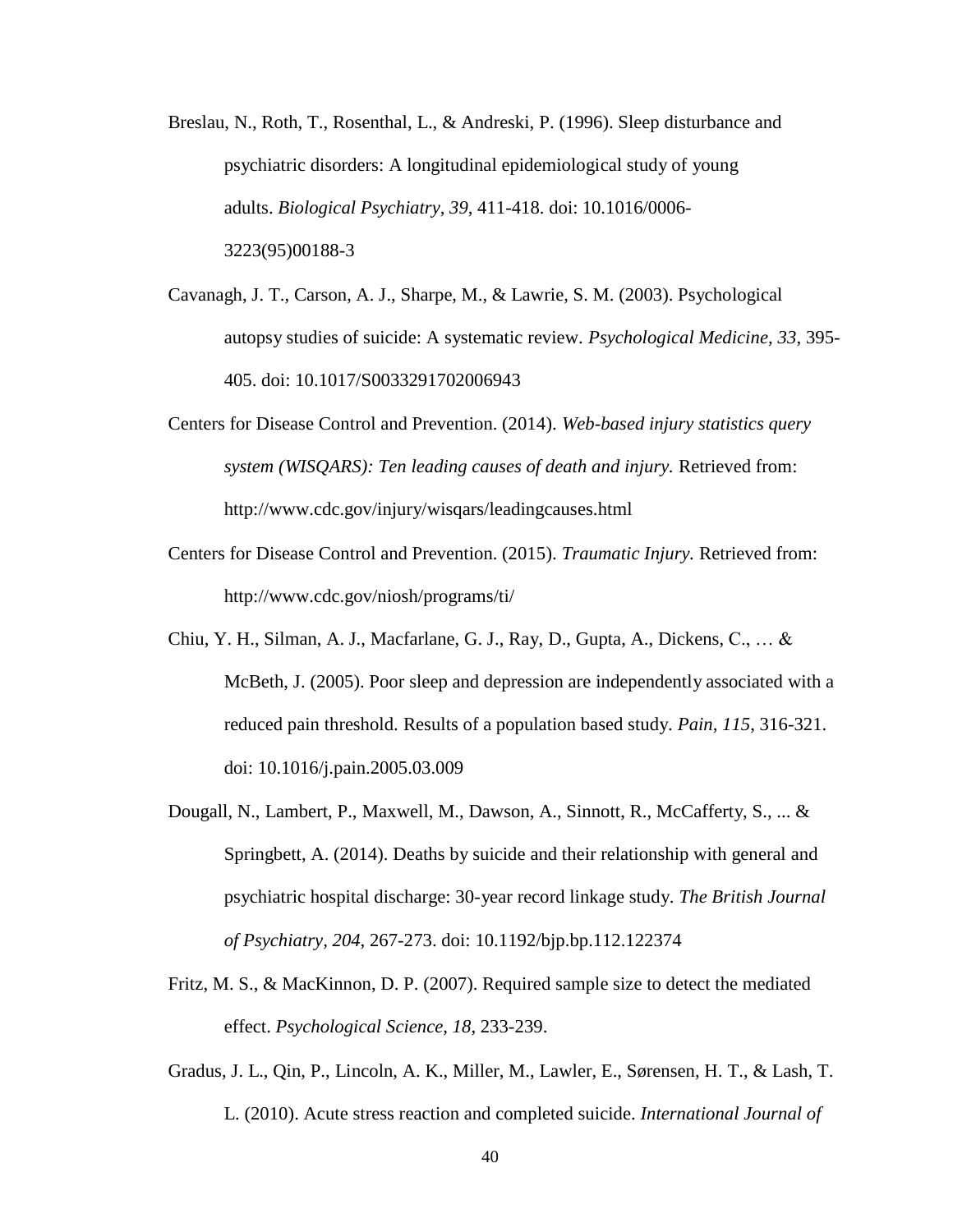*Epidemiology, 39*, 1478-1484. doi: 10.1093/ije/dyq112

- Grossman, D. C., Soderberg, R., & Rivara, F. P. (1993). Prior injury and motor vehicle crash as risk factors for youth suicide. *Epidemiology, 4*, 115-119. Retrieved from[:](http://journals.lww.com/epidem/Abstract/1993/03000/Prior_Injury_and_Motor_V) [http://journals.lww.com/epidem/Abstract/1993/03000/Prior\\_Injury\\_and\\_Motor\\_V](http://journals.lww.com/epidem/Abstract/1993/03000/Prior_Injury_and_Motor_V) ehicle\_Crash\_as\_Risk.6.aspx
- Harvey, A. G., & Bryant, R. A. (1998). The relationship between acute stress disorder and posttraumatic stress disorder: A prospective evaluation of motor vehicle accident survivors. *Journal of Consulting and Clinical Psychology, 66*, 507-512. doi: 10.1037/0022-006X.66.3.507
- IBM Corp. Released 2015. IBM SPSS Statistics for Windows, Version 23.0. Armonk, NY: IBM Corp.
- Irish, L. A., Gabert‐Quillen, C. A., Ciesla, J. A., Pacella, M. L., Sledjeski, E. M., Delahanty, D. L. (2013). An examination of PTSD symptoms as a mediator of the relationship between trauma history characteristics and physical health following a motor vehicle accident. Depression and Anxiety, 30, 475-482. doi: 10.1002/da.22034
- Jakupcak, M., Cook, J., Imel, Z., Fontana, A., Rosenheck, R., & McFall, M. (2009). Posttraumatic stress disorder as a risk factor for suicidal ideation in Iraq and Afghanistan War veterans. *Journal of Traumatic Stress, 22,* 303-306. doi: 10.1002/jts.20423
- Kaplan, M. S., Huguet, N., McFarland, B. H., & Newsom, J. T. (2007). Suicide among male veterans: a prospective population-based study. *Journal of Epidemiology and Community Health*, *61*, 619-624. doi: 10.1136/jech.2006.054346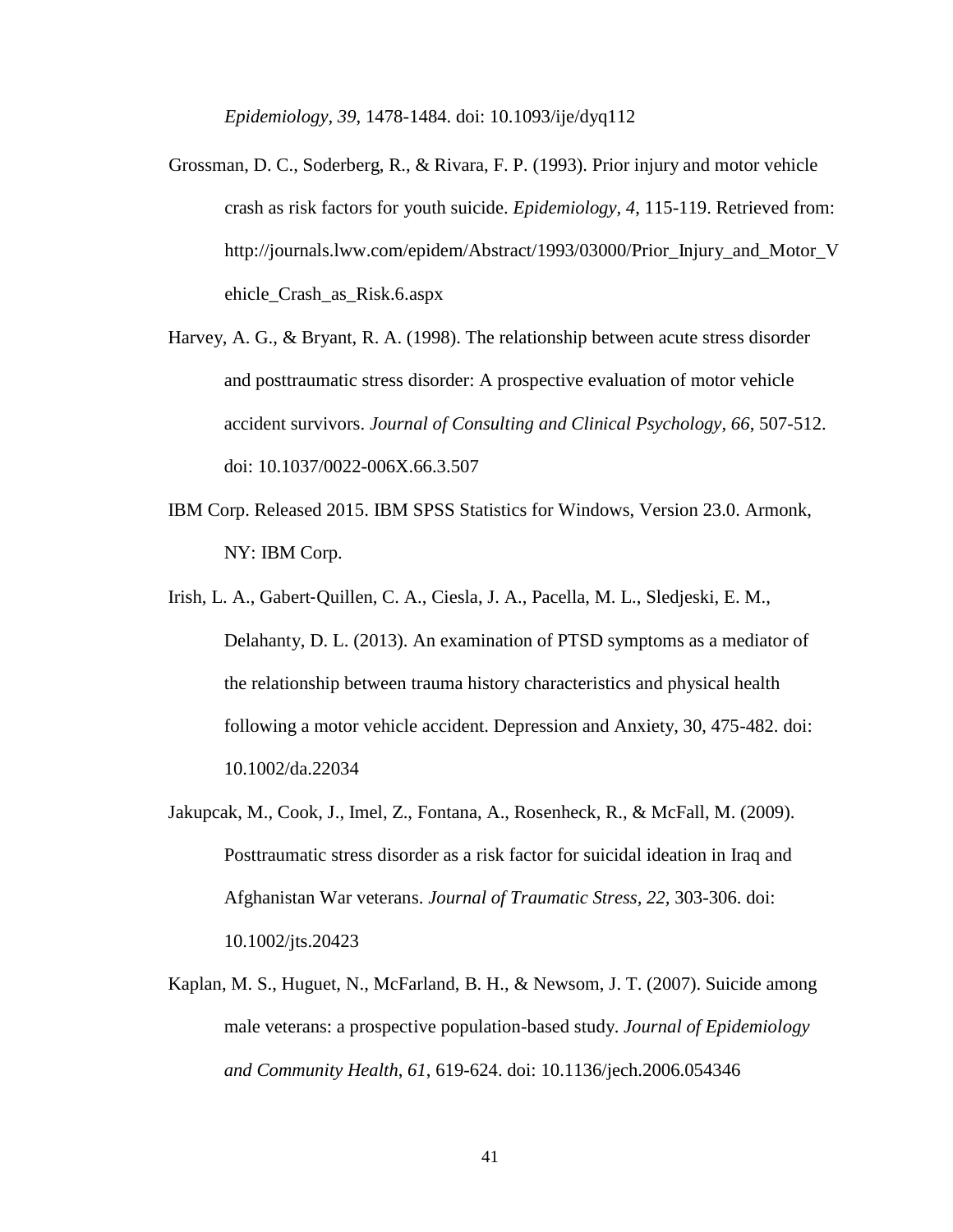- Kishi, Y., Robinson, R. G., & Kosier, J. T. (2001). Suicidal ideation among patients with acute life-threatening physical illness: Patients with stroke, traumatic brain injury, myocardial infarction, and spinal cord injury. *Psychosomatics, 42,* 382-390. doi: 10.1176/appi.psy.42.5.382
- Kochanek, K. D., Murphy, S. L., & Xu, J. (2015) *Mortality in the United States, 2013*. Retrieved from <http://www.cdc.gov/nchs/data/databriefs/db178.pdf>
- Kroenke, K., Spitzer, R. L., & Williams, J. B. (2001). The Phq‐9. *Journal of General Internal Medicine*, *16*, 606-613. doi: 10.1046/j.1525-1497.2001.016009606
- Lautenbacher, S., Kundermann, B., & Krieg, J. C. (2006). Sleep deprivation and pain perception*. Sleep Medicine Reviews*, *10*, 357-369. doi:

10.1016/j.smrv.2005.08.001

- MacKenzie, E. J., Rivara, F. P., Jurkovich, G. J., Nathens, A. B., Frey, K. P., Egleston, B. L., ... & Scharfstein, D. O. (2007). The national study on costs and outcomes of trauma. *Journal of Trauma and Acute Care Surgery, 63*, S54-S67. doi: 10.1097/TA.0b013e31815acb09
- Mazza, J. J. & Reynolds, W. M. (1999). Exposure to violence in young inner-city adolescents: relationships with suicidal ideation, depression, and PTSD symptomatology. *Journal of Abnormal Child Psychology, 27,* 203-213. doi: 10.1023/A:1021900423004
- McHorney, C. A., Ware Jr, J. E., & Raczek, A. E. (1993). The MOS 36-Item Short-Form Health Survey (SF-36): II. Psychometric and clinical tests of validity in measuring physical and mental health constructs. *Medical Care, 31,* 247-263. Retrieved from: [http://www.jstor.org/stable/3765819?seq=1#page\\_scan\\_tab\\_contents](http://www.jstor.org/stable/3765819?seq=1&page_scan_tab_contents)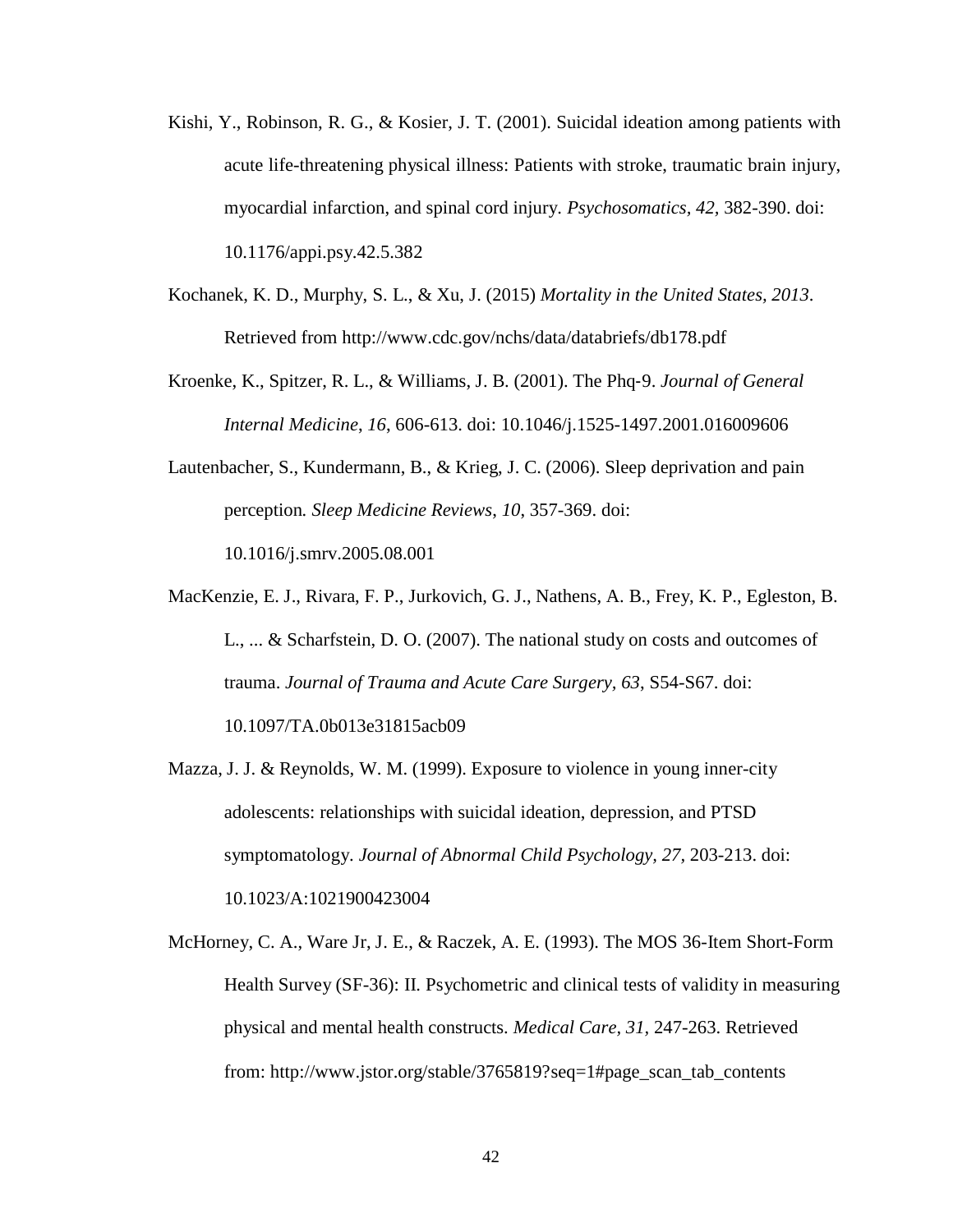- Nock, M. K., Hwang, I., Sampson, N., Kessler, R. C., Angermeyer, M., Beautrais, A., . . . & Williams, D. R. (2009). Cross-national analysis of the associations among mental disorders and suicidal behavior: Findings from the WHO World Mental Health Surveys. *Public Library of Science Medicine, 6,* 1-17. doi: 10.1371/journal.pmed.1000123
- O'Connor, S. S., Dinsio, K., Wang, J., Russo, J., Rivara, F. P., Love, J., . . . & Zatzick, D. F. (2014). Correlates of suicidal ideation in physically injured trauma survivors. *Suicide and Life-Threatening Behavior, 44,* 473-485. doi: 10.1111/sltb.12085
- Pigeon, W. R., Pinquart, M., & Conner, K. (2012). Meta-analysis of sleep disturbance and suicidal thoughts and behaviors. *The Journal of Clinical Psychiatry, 73*, 1160-1167. doi: 10.4088/JCP.11r07586
- Ramchand, R., Marshall, G. N., Schell, T. L., & Jaycox, L. H. (2008). Posttraumatic distress and physical functioning: a longitudinal study of injured survivors of community violence. *Journal of Consulting and Clinical Psychology*, *76,* 668- 674. doi: 10.1037/0022-006X.76.4.668
- Ramsawh, H. J., Fullerton, C. S., Herberman Mash, H. B., Ng, T. H., Kessler, R. C., Stein, M. B., & Ursano, R. J. (2014). Risk for suicidal behaviors associated with PTSD, depression, and their comorbidity in the U.S. Army. *Journal of Affective Disorders, 161*, 116-122. doi: 10.1016/j.jad.2014.03.016
- Ratcliffe, G. E., Enns, M. W., Belik, S. L., & Sareen, J. (2008). Chronic pain conditions and suicidal ideation and suicide attempts: an epidemiologic perspective. *The Clinical Journal of Pain, 24*, 204-210. doi: 10.1097/AJP.0b013e31815ca2a3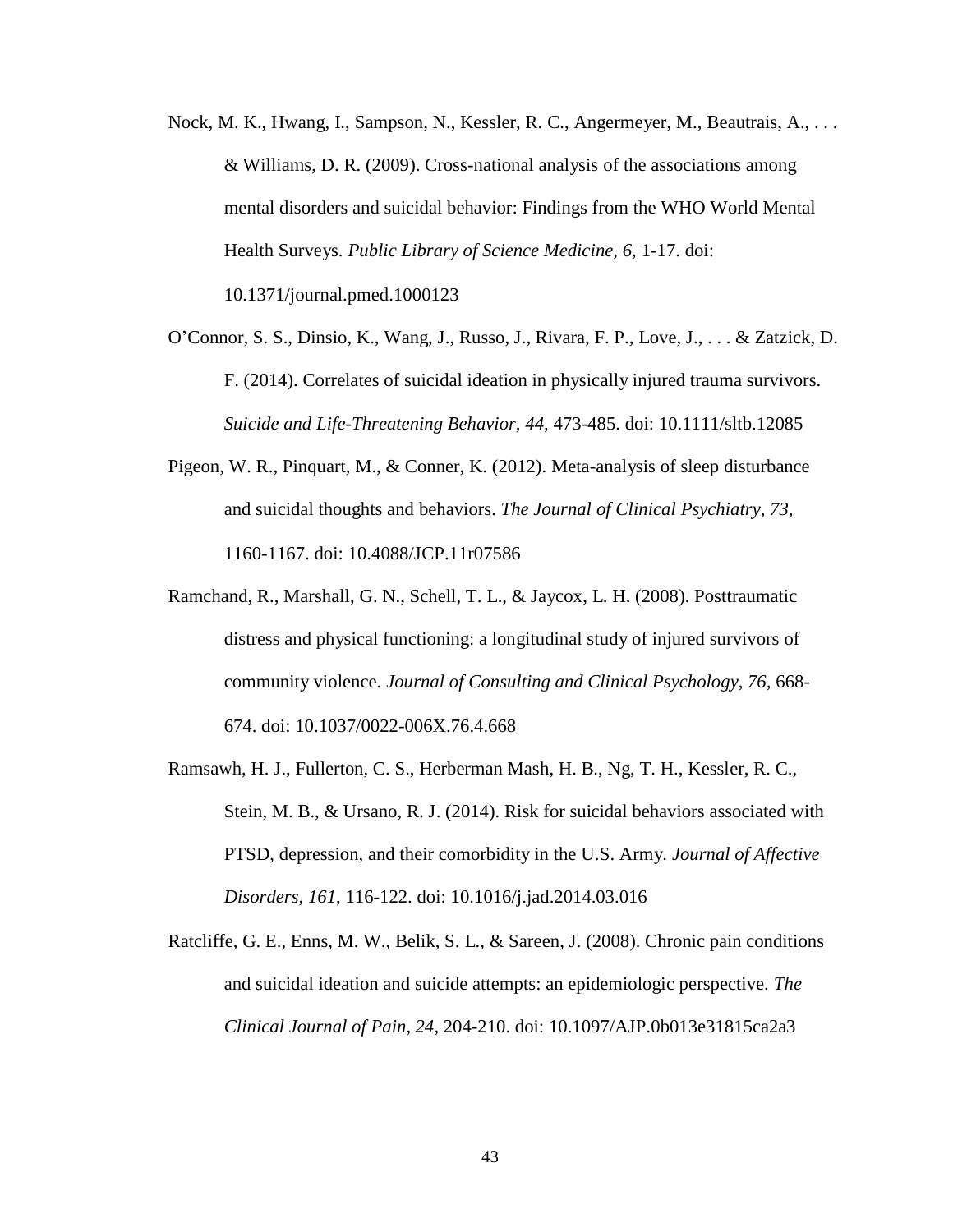- Ryb, G. E., Soderstrom, C. A., Kufera, J. A., & Dischinger, P. (2006). Longitudinal study of suicide after traumatic injury. *Journal of Trauma, 61,* 799-804. doi: 10.1097/01.ta.0000196763.14289.4e
- Schnurr, P. P., Hayes, A. F., Lunney, C. A., McFall, M., & Uddo, M. (2006). Longitudinal analysis of the relationship between symptoms and quality of life in veterans treated for posttraumatic stress disorder. *Journal of Consulting and Clinical Psychology, 74*, 707-713. doi: 10.1037/0022-006X.74.4.707
- Shalev, A. Y., Freedman, S., Peri, T., Brandes, D., Sahar, T., Orr, S. P., & Pitman, R. K. (2014). Prospective study of posttraumatic stress disorder and depression following trauma. *American Journal of Psychiatry, 155,* 630-637. doi: 10.1176/ajp.155.5.630
- Shih, R. A., Schell, T. L., Hambarsoomian, K., Marshall, G. N., & Belzberg, H. (2010). Prevalence of PTSD and major depression following trauma-center hospitalization. *The Journal of Trauma, 69*, 1560-1566. doi: 10.1097/TA.0b013e3181e59c05
- Stein D. J., Chiu, W. T., Hwang, I, Kessler, R. C., Sampson, N. Alonso, J., . . . & Hasselberg, M. (2010). Youth suicide: An insight into previous hospitalization for injury and sociodemographic conditions from a nationwide cohort study. *Journal of Injury Prevention, 17*, 176-181. doi:10.1136/ip.2010.030080
- Surís, A., Link‐Malcolm, J., & North, C. S. (2011). Predictors of suicidal ideation in veterans with PTSD related to military sexual trauma. *Journal of Traumatic Stress, 24*, 605-608. doi: 10.1002/jts.20674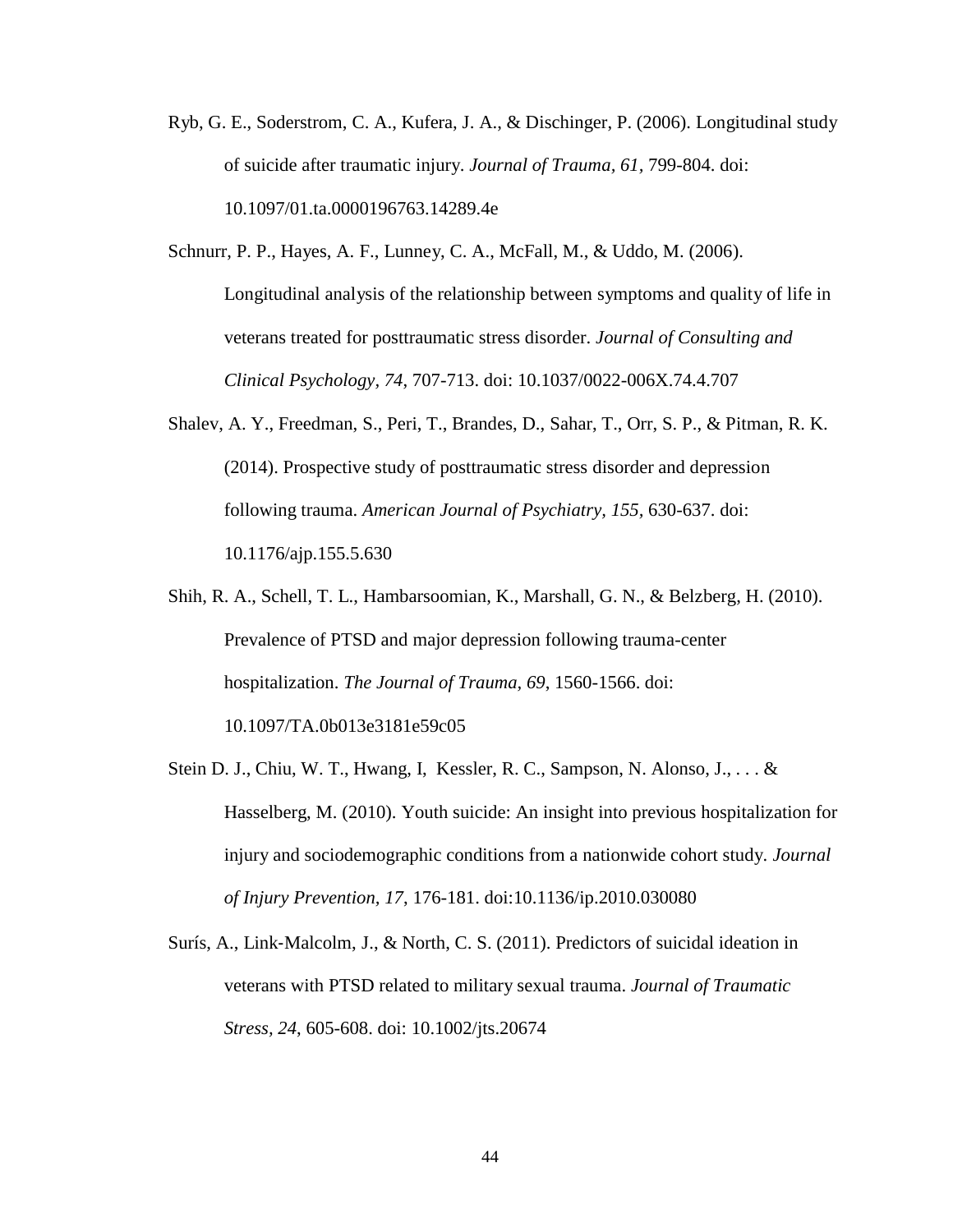- Tang, N. K., & Crane, C. (2006). Suicidality in chronic pain: A review of the prevalence, risk factors and psychological links. *Psychological Medicine, 36*, 575-586. doi:10.1017/S00332917050068
- Tarrier, N., & Gregg, L. (2004). Suicide risk in civilian PTSD patients. *Social Psychiatry and Psychiatric Epidemiology*, *39*, 655-661. doi: 10.1007/s00127-004-0799-4
- Van Orden, K. A., Witte, T. K., Cukrowicz, K. C., Braithwaite, S. R., Selby, E. A., & Joiner, T. E. (2010). The interpersonal theory of suicide. *Psychological Review, 117,* 575-600. doi: 10.1037/a0018697
- Ware J. E., Snow K. K., & Kosinski M. (1993) S*F-36 health survey: Manual and interpretation guide*. Boston, MA: The Health Institute, New England Medical Center.
- Weathers, F. W., Litz, B. T., Herman, D., Huska, J., & Keane, T. (1994). *The PTSD checklist-civilian version (PCL-C)*. Boston, MA: National Center for PTSD.
- Wegener, S. T., Castillo, R. C., Haythornthwaite, J., Mackenzie, E. J., & Bosse, M. J. (2011). Psychological distress mediates the effect of pain on function*. Pain, 152,* 1349-1357. doi: 10.1016/j.pain.2011.02.020
- Wilcox, H. C., Storr, C. L., & Breslau, N. (2009). Posttraumatic stress disorder and suicide attempts in a community sample of urban young adults. *Archives of General Psychiatry, 66,* 305-311. doi: 10.1001/archgenpsychiatry.2008.557
- Wilson, K. G., Kowal, J., Henderson, P. R., McWilliams, L. A., & Péloquin, K. (2013). Brief Report: Chronic Pain and the Interpersonal Theory of Suicide. *Rehabilitation Psychology*, *58*, 111–115. doi: 10.1037/a0031390